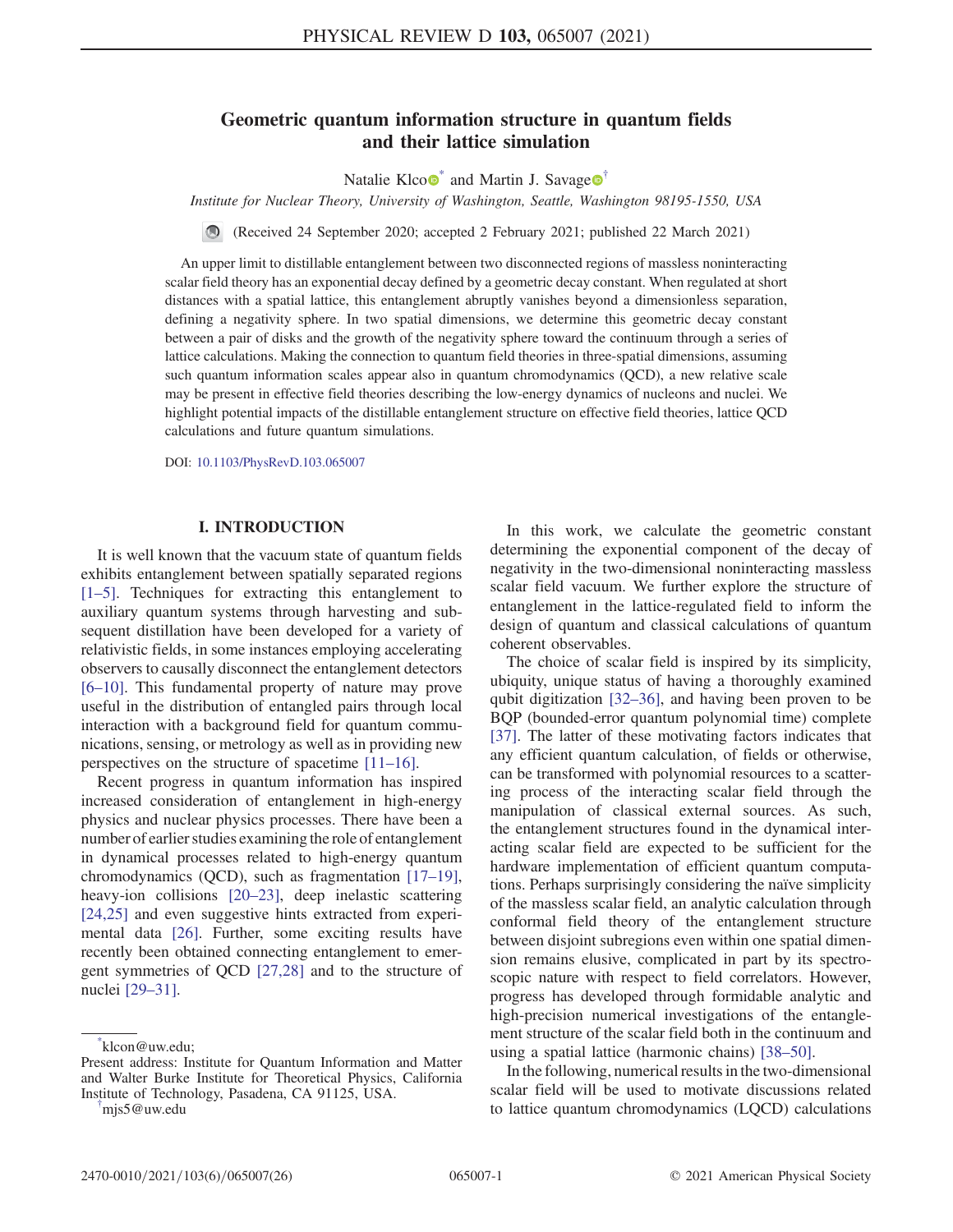[\[51](#page-24-11)–55] and low-energy effective field theories (EFTs) describing nuclear forces and other confining strongly interacting theories. Additional calculations in three dimensions are required to make quantitative predictions for previously unknown nonperturbative systematic errors in LQCD calculations, e.g., Refs. [56–[59\],](#page-24-12) and for potential impacts in nuclear EFTs, e.g., Refs. [\[60](#page-24-13)–64].

In order to quantify entanglement, the logarithmic negativity [65–[68\]](#page-24-14) between spatially separated regions of the field is calculated. The negativity—the sum of negative eigenvalues in the partially transposed reduced density matrix—quantifies violation of the parity symmetry in conjugate momentum space that would otherwise be exact in a tensor product state [\[68\]](#page-24-15). By quantifying the violation of a symmetry that would be exact for unentangled states, the negativity quantifies a deviation from separability. As a necessary but insufficient separability criterion, the negativity does not capture all quantum correlations[\[69\]](#page-25-0), though it does provide an upper bound<sup> $\perp$ </sup> to the distillable entanglement [\[67,72\]](#page-24-16).

It has previously been observed that the negativity between individual oscillators of the latticized position-space scalar field vanish beyond nearest neighbor [39–[42,44,](#page-24-17) 46–[50,73\]](#page-24-17). This phenomenon is analogous to entanglement sudden death or early-stage disentanglement observed in the presence of quantum noise [74–[77\],](#page-25-1) where tracing of the scalar lattice external to the regions of interest provides the mechanism of decoherence. While the individual field operators  $\hat{\phi}$  and  $\hat{\pi}$  do not produce entanglement at long distances, individual creation and annihilation operators for position-space oscillators are sensitive to entanglement at long distances. The translation between these two bases involves a smearing in the field conjugate momentum space and points to the importance of such systematic delocalization for reproducing infrared entanglement properties through a lattice regularization. Naturally, higher resolution of physically separated field regions through a smaller lattice spacing improves agreement with continuum symmetries [\[78\]](#page-25-2). Though expected to systematically remove artifacts associated with finite lattice spacing, it is here found that finite negativity spheres are not perturbatively removed or expanded through Symanzik improvement [\[79\]](#page-25-3) of the lattice dispersion relation. Supporting entangled regions of a latticized field demands a minimum information complexity of the field representation in the regions of interest, with a lattice spacing threshold only below which negativity spheres of sufficient size and accuracy are supported.

Consider circular regions of a 2D massless scalar field discretized onto a lattice (see Fig. [1\)](#page-1-0). In the following, the negativity between the field degrees of freedom within such

<span id="page-1-0"></span>

FIG. 1. Two choices of pixelation producing circular regions in the continuum.

regions with increased spatial separation is quantified. As conformal theories are without an intrinsic length scale, allowing calculations to be organized by relative dimensions in the continuum, all separations can be expressed in units of the region diameters, e.g.,  $\tilde{r}/d$ . The tilde will be used to indicate a measurement of separation between the region surfaces rather than the distance between region centers. The choice of region diameter as a reference scale allows for a natural transition when considering the nucleon radius to set the scale for the field regions of interest in calculations of QCD. At finite lattice spacing, the continuum limit can be approached in an arbitrary number of ways. Two different pixelations of the regions are shown in Fig. [1](#page-1-0). The method labeled "N" begins with a central scalar field site and incorporates all sites within a specified integer radial distance. Organizing these sites into groups by the magnitude of their vector of center displacement integers,  $|\mathbf{n}|^2$  [\[80\]](#page-25-4), the N boundary is defined with an integer truncation of  $|n|$ . The method labeled "S" incorporates additional  $|\mathbf{n}|^2$  shells, truncating  $|\mathbf{n}|$  at the next half integer. While the S boundary approaches the continuum more rapidly, the independent perspectives provided by these two trajectories toward the continuum are found to be a valuable quantifier of systematic uncertainties. Calculating the negativity between these field regions determines a fundamental property of the field, the distillable entanglement present within the vacuum. A further application of this information to the operational feasibility of harvesting the present entanglement requires defining a detector structure and coupling to the studied field regions.

For a free noninteracting scalar field, all observables are expressible in terms of two-point vacuum expectation values of the field,  $\dot{\phi}$ , and conjugate momentum,  $\hat{\pi}$ , operators. In a finite volume with spatial extent  $L$  in each direction and a lattice spacing set equal to one, these two-point functions are

$$
\langle \hat{\chi}(\mathbf{0})\hat{\chi}(\mathbf{r})\rangle = \sum_{\mathbf{p}} \frac{e^{i\mathbf{p}\cdot\mathbf{r}}}{2L^D} \left(m^2 + \sum_{i} 4\sin^2\left(\frac{p_i}{2}\right)\right)^{\alpha/2},\qquad(1)
$$

where  $\alpha = 1$  for  $\hat{\chi} = \hat{\pi}, \alpha = -1$  for  $\hat{\chi} = \hat{\phi}$ , and **r** is a vector of integers. The discrete vector sum over momentum modes

<sup>&</sup>lt;sup>1</sup>As an upper bound, the exponentially decaying negativity calculated in the continuum massless scalar field does not preclude the possibility that the distillable entanglement of the field is zero. Calculations harvesting entanglement from the scalar field suggest this is not the case [\[10,70,71\].](#page-24-18)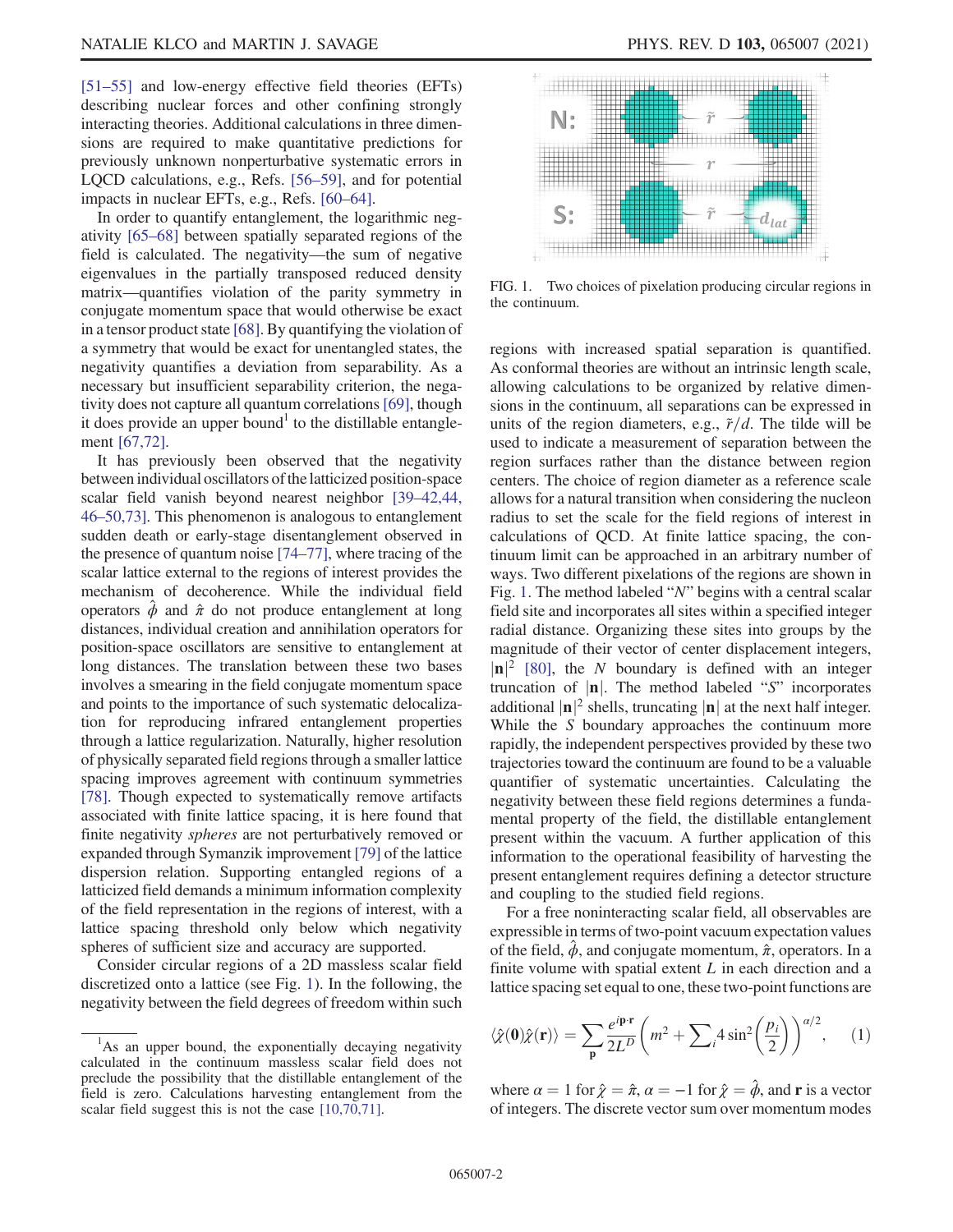<span id="page-2-0"></span>

FIG. 2. Left: the ground-state wave function of the operator product  $GH^{\Gamma}$  isolated to circular regions of  $d_{\text{lat}} = 13$  lattice sites across with the N-type boundary shown in Fig. [1](#page-1-0). Right: the ground-state wave function of one isolated region calculated with  $\tilde{r} = 100$ , a separation beyond the negativity sphere,  $\tilde{r}_{\mathcal{N}}$ . Depicted numerical values can be found in Tables [I](#page-6-0) and [II](#page-8-0) of the Appendix.

incorporates each spatial component taking values in the set  $p_i \epsilon \frac{2\pi}{L} \mathbb{Z}_L$  with  $\mathbb{Z}_L$  a bounded set of integers between 0 and  $(L - 1)$ . While it is possible to calculate entanglement properties between two separated regions through analytic Gaussian integration of the field outside the regions to generate a reduced density operator [\[38,73\]](#page-24-10), it is advantageous to instead use expectation values in the thermodynamic limit,  $L \rightarrow \infty$ , and properties of the symplectic spectrum to represent the calculation of entanglement with only propagators within and between the two regions [\[42,81\]](#page-24-19). Because the partial trace of a Gaussian state is implemented in the symplectic formalism as extracting diagonal covariance submatrices associated with the regions of interest, this choice allows efficient region isolation by eliminating intermediate computational steps requiring representation of the full lattice volume. In this case, the logarithmic negativity can be written as

$$
\mathcal{N} = -\sum_{i} \log_2 \min(2\sqrt{\lambda_i}, 1),\tag{2}
$$

where the  $\lambda_i$  are eigenvalues of the matrix product  $GH<sup>1</sup>$ with  $G_{xy} = \langle \phi(\mathbf{x})\phi(\mathbf{y})\rangle$ ,  $H_{xy} = \langle \hat{\pi}(\mathbf{x})\hat{\pi}(\mathbf{y})\rangle$ , and  $\Gamma$  indicates the partial transposition of  $H$ . The coordinates comprising the basis of  $G_{xy}$  and  $H_{xy}$  are all sites within the two regions, requiring calculation of all two-point functions both within and between the regions of interest. Though not Hermitian, the product  $GH^{\Gamma}$  enjoys real eigenvalues associated with the symmetric positive definiteness of G and  $H^{\Gamma}$ . For interacting theories, in which higher-body correlation functions carry distinct information, this Gaussian approximation calculated from propagators alone is expected to provide a lower bound on the logarithmic negativity of the field [\[82\].](#page-25-5) For this continuous variable system, the partial transposition of  $H$  can be implemented with a reflection in conjugate momentum space of the second region [\[68\],](#page-24-15)  $\pi(\mathbf{x}) \rightarrow -\pi(\mathbf{x})$  if x is the coordinate of a site within the second region. In practice, this partial transposition negates matrix elements of  $H$  in the off-diagonal subblocks of propagators connecting the two regions. In the infinite volume limit (and continuous momentum within the first Brillouin zone) of twodimensional space, the two-point correlation functions populating  $G$  and  $H$  can be simplified to

$$
\langle \hat{\chi}(\mathbf{0})\hat{\chi}(\mathbf{r})\rangle = \int_0^{\pi} dp \frac{(6 - 2\cos p)^{\alpha/2} \cos (pr_y)}{2\pi}
$$

$$
\times {}_3\tilde{F}_2\left(\frac{-\alpha/2, 1/2, 1}{1 - r_x, 1 + r_x}; \frac{2}{3 - \cos p}\right), \quad (3)
$$

where  $3\tilde{F}_2$  is the regularized hypergeometric function.<sup>2</sup> No infrared regulation is required in two dimensions, allowing the mass to be set to zero.<sup>3</sup> In this formulation, with oscillatory integrands of increasing frequency and exponentially decreasing eigenvalues of the product  $GH^{\Gamma}$ in the separation, along with increasing dimensionality of  $G$  and  $H$  in the lattice spacing, the calculation of the negativity exhibits a sign problem. As such, high precision is required (typically quadruple precision or greater) for evaluations of the  $G$ ,  $H$  integrals and the following eigenvalue determination, limiting the granularity of achievable region pixelations.

While the point-to-point propagators can be used directly as a basis for  $G$  and  $H$ , it is convenient to form combinations that reflect the underlying symmetry of the pixelated regions: (i) the reflection symmetry in the plane along their separation axes and (ii) the perpendicular reflection plane at the midpoint of their separation. This leads to a block diagonalization of  $GH^{\Gamma}$  into the symmetry sectors of the parity operators (which remain dense matrices). The negativity is dominated (by orders of magnitude at modest separation) by the lowest eigenvalue in the sector of  $(+, -)$ 

 $2^2$ Note that a closed form expression exists for these two-point correlation functions.

<sup>&</sup>lt;sup>3</sup>Massive theories will exhibit additional exponential suppression of the negativity controlled by the mass of the lightest particle. The massless limit has been chosen to isolate the purely geometric contribution.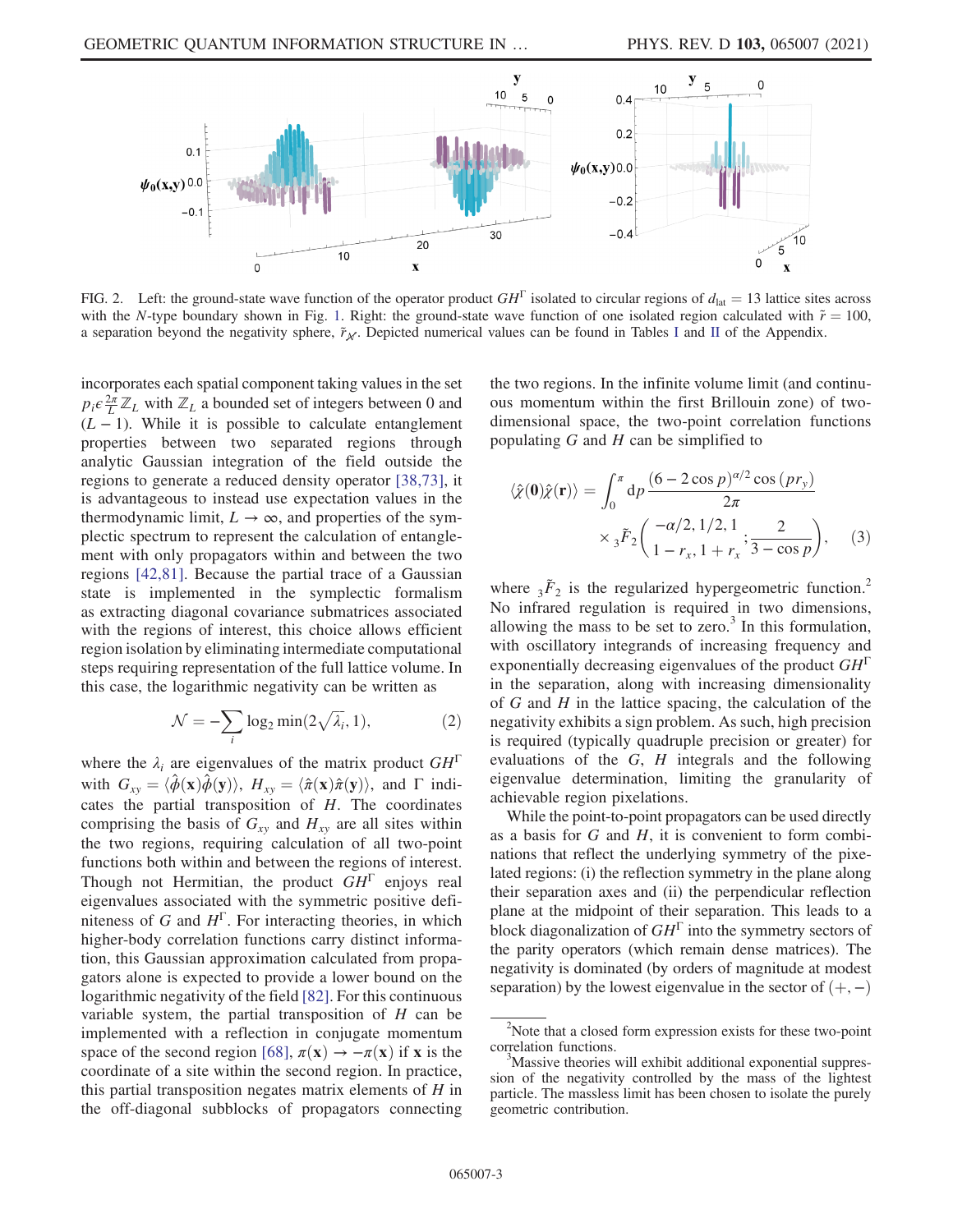<span id="page-3-0"></span>

FIG. 3. Left: logarithmic negativity of two circular regions of the 2D massless noninteracting scalar field as a function of separation distance measured in units of the region diameter (see Fig. [1](#page-1-0)). Trajectories that end abruptly are found to exhibit zero negativity beyond a finite separation. Middle: negativity decay constants,  $\beta_{2D}$ , extracted from the decay of logarithmic negativity as a function of the inverse region diameter (lattice spacing in units of the region diameter) extrapolated to zero with two pixelations of the circular field regions. Right: entanglement sphere radius,  $\tilde{r}_{\chi f}$ , as a function of region size in 1D and 2D. Depicted numerical values can be found in Tables III–[XIII](#page-9-0) of the Appendix.

parity for reflection planes  $(1, 2)$  described above. The wave function of this ground state of the product  $GH^{\Gamma}$  is shown in the left panel in Fig. [2](#page-2-0) for configuration  $d_{\text{lat}} = \tilde{r} = 13$ . At a separation equal to one region diameter, this configuration is within the negativity sphere. The wave function shows that amplitudes experience an attractive interaction between the two regions, suggestive of a "flux tube" between them. With respect to the irreps of the dihedral group  $D_4$ , expressing a valid symmetry for individual regions and thus for a region at infinite separation, it is found that isolated contributions to the negativity are organized in the hierarchy of  $(E, A_1, B_1, A_2, B_2)$ with the E sector dominant at modest separations beyond the detector size. At separations beyond the negativity spheres, this apparent flux tube is broken and the wave function of a region appears as in the right panel in Fig. [2](#page-2-0), calculated for  $\tilde{r} = 100$ . The local horizontal asymmetry of each spatial region in the ground-state wave function rapidly decays and the wave function acquires approximately an oscillatory Gaussian envelope. In the continuum limit at infinite separation, these regions carry zero "charge."<sup>4</sup>

The results of computing the logarithmic negativity between these circular regions are shown in the left panel in Fig. [3.](#page-3-0) In the continuum limit, the logarithmic negativity decay is dominated by an exponential with the separation measured in units of the region size,  $\tilde{r}/d$ , where d is the diameter across the region and  $\tilde{r}$  is the separation between the regions,  $\mathcal{N} \sim r^{\alpha} e^{-\beta(\tilde{r}/d)}$ . Considering only the exponential behavior and not the subleading power law, $5$  this behavior is controlled by a pure number extrapolated in the second and third panels in Fig. [3](#page-3-0) to be  $\beta_{2D} = 5.29(4)$  in two dimensions. In the second panel, the reference length scale associated with the regions, d, was chosen to be the largest extent of the circular region along the lattice axis (for the example regions of Fig. [1](#page-1-0),  $d_{\text{lat}} = 13$ ). This classification places the  $S$  and  $N$  boundary structures on different trajectories toward the continuum limit of rotationally symmetric field regions. In the third panel in Fig. [3](#page-3-0), the reference length scale associated with the field region was chosen to be an averaged diameter calculated from each point on the boundary (for the  $d_{\text{lat}} = 13$  example regions of Fig. [1,](#page-1-0) the S boundary has  $d_{\text{avg}} = 12.36$  while the N boundary has  $d_{avg} = 11.27$ . This classification connects the trajectories of the S and N boundary structures. The extrapolated entanglement mass  $\beta_{2D}$  is consistent between these two diameter definitions, though the latter is found to produce negativity within  $1\%$  of the continuum value at larger lattice spacing, as expected for a continuuminspired spatial averaging. The resulting value of  $\beta_{2D}$  is distinct from that previously calculated in one dimension,  $\beta_{1D} = 2.82(3)$  [\[42\]](#page-24-19), indicating a more rapid decay of distillable entanglement within the massless scalar vacuum in higher-dimensional space. It is expected, and the subject of future work, that  $\beta_{3D}$  will be further suppressed.

The existence of a pure number  $\beta$  in the massless noninteracting scalar field acting to exponentially suppress quantum correlations in the continuum, as would the presence of a mass scale, presents an opportunity for the appearance of an additional relative scale associated with the geometric entanglement structure in systems without conformal symmetry. With this mechanism, the previous observation of an entanglement-based hierarchy in lowenergy nuclear interactions [\[27\],](#page-24-6) normally predicated on the dominance of local operators, could be understood even without an explicit dimensionful parameter quantifying the entanglement. For example, expecting  $\beta_{3D}$  to be found of similar magnitude to  $\beta_{2D}$ , a rescaling of the radius of the nucleon set by the pion mass with a factor of  $\beta$  empirically produces a mass scale of ∼350 MeV, a scale found to characterize the convergence of EFT descriptions of

<sup>&</sup>lt;sup>4</sup>The sum of the amplitudes in the wave function of each isolated region vanishes in the continuum.

The complete functional form will be required for future quantitative estimates of systematic uncertainties in both classical and quantum simulations.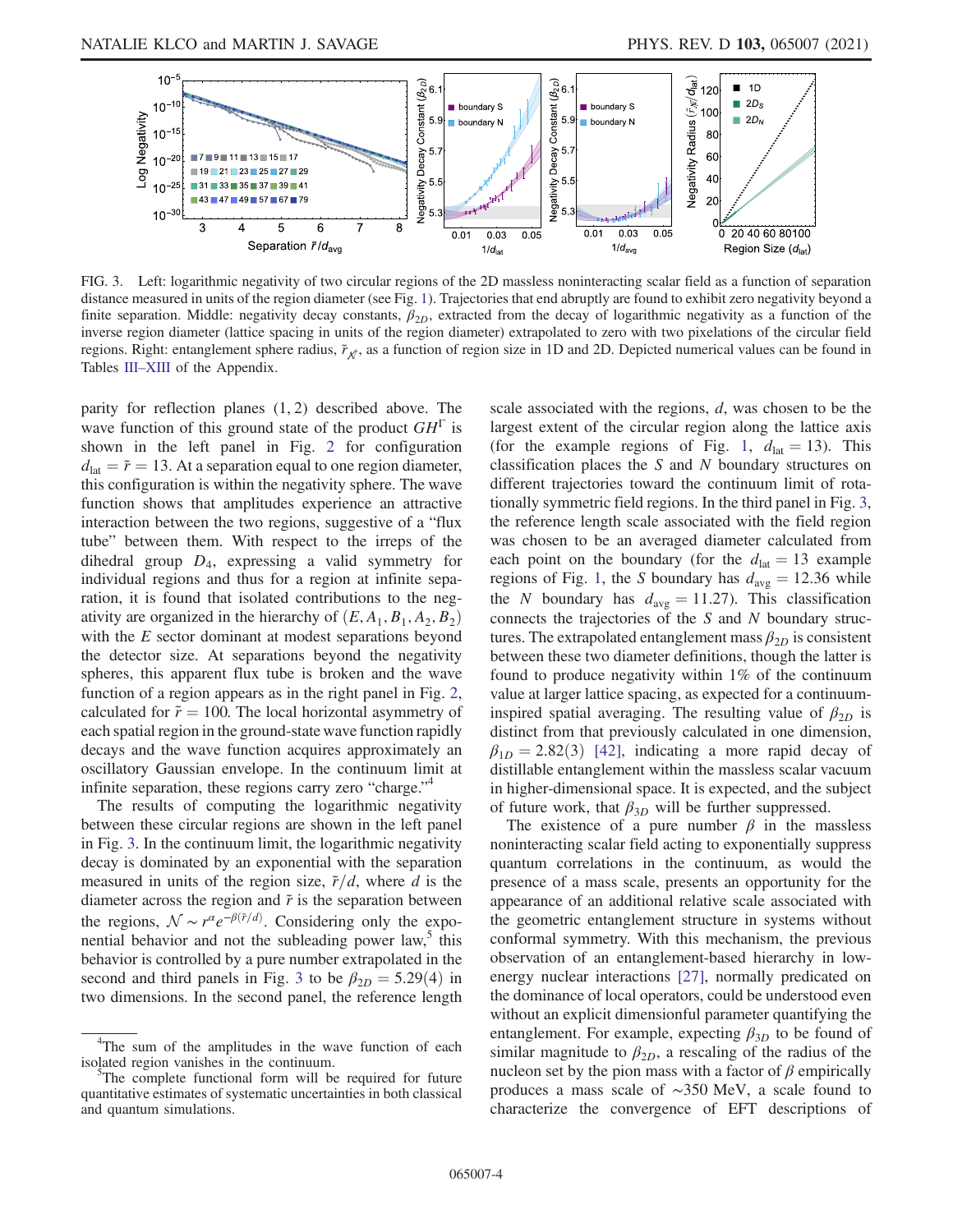nucleon-nucleon interactions when accounting for the characteristic and unjustifiably large scattering lengths [\[63\]](#page-24-20). Alternatively, a naïve expectation that  $\beta_{3D} \sim 7.7$ , approximately linearly extrapolated from  $\beta_{1D,2D}$ , could indicate an entanglement scale associated with the pion mass to be found around the scale of chiral symmetry breaking. As expected, the numerical results of the twodimensional massless scalar field are not sufficient to conclusively determine the role played by the negativity decay constant  $\beta$  in the design of low-energy effective field theories of the strong interactions. However, these preliminary considerations motivate the nonperturbative computation of  $\beta_{3D}$  in both the scalar field and QCD, expected to require significant HPC (high-performance computing) resources.

Consistent with an understanding that the lattice representation preferentially captures local properties of the field structure and nonlocal properties only in the  $a \rightarrow 0$  limit, calculations of the negativity at finite lattice spacing nonperturbatively vanish beyond a particular radius  $\tilde{r}_{\mathcal{M}}$ . The right panel in Fig. [3](#page-3-0) shows the radius of the sphere supporting nonzero negativity,  $\tilde{r}_{\mathcal{N}}$ , measured in units of the spatial extent of the entangled regions for a 1D and 2D lattice. It is clear that the entanglement radius grows more slowly on a 2D lattice as  $\frac{\tilde{r}_N}{d_{\text{lat}}}$  ~ 0.59 $(4)d_{\text{lat}}$  compared with that in 1D,  $\tilde{r}_{\mathcal{N}}/d_{\text{lat}} \sim 1.118(1)d_{\text{lat}}$ . The further constricted negativity sphere radius expected to be found in a 3D geometry warrants exploration of this nonperturbative lattice effect for reliable calculation of coherent quantum phenomena on both classical and quantum computational frameworks.

A nonvanishing lattice spacing introduces features beyond the finite radius negativity sphere. The negativity exhibits an oscillatory component with an amplitude that vanishes in the continuum limit and falls away from the continuum value as it approaches  $\tilde{r}_{\mathcal{N}}$ , the surface of the negativity sphere. These oscillations in negativity introduce an additional systematic error in lattice calculations to be considered, even within  $\tilde{r}_{\mathcal{N}}$ . For small systems, this can lead to orders of magnitude deviations in the negativity from the continuum limit.

The finite value of  $\tilde{r}_{\mathcal{N}}$  implies the existence of a nonperturbative reduction in the physical entanglement volume of a lattice calculation if the observable of interest is sensitive to distillable entanglement. In order to begin understanding the potential implications of the latticespacing-induced finite-sized negativity sphere for LQCD calculations, we consider relevant lengths scales in a 2D lattice calculation of two "nucleon-sized" objects interacting through a massless scalar field.

Assuming the nucleon radius is defined by the QCD chiral symmetry-breaking scale  $r\chi \sim 1/\Lambda_{\chi} \sim 0.2$  fm, and the scalar field is defined on a 2D grid with a lattice spacing of  $a \sim 0.1$  fm (corresponding to  $d<sub>x</sub> \sim 5$  lattice sites across the nucleon), the radius of the negativity sphere is  $\tilde{r}_{\mathcal{N}}$  ~ 0.8 fm. At this radius, the logarithmic negativity is  $\mathcal{N}$  ~ 10<sup>-7</sup>. Therefore, beyond a separation of  $r_{\mathcal{N}}$  ~ 1.2 fm, the long-distance entanglement structure of the system is incorrect but only at the level of  $\leq 10^{-7}$  in the distillable entanglement. A slightly increased lattice spacing of  $a = 0.15$  fm corresponds to a vanishing of the logarithmic negativity at  $\tilde{r}_{\mathcal{N}}$  ~ 0.3 fm, introducing an entanglement error at the 10<sup>−</sup><sup>5</sup> level. If the size of the nucleons is set by the physical pion mass,  $r\chi \sim 1/m_\pi \sim 1.4$  fm (corresponding to  $d_{m_{\tau}} \sim 30$  lattice sites across for  $a = 0.1$  fm), the negativity sphere has a radius of  $\tilde{r}_{\mathcal{N}} \sim 47$  fm with  $\mathcal{N} \sim 1 \times 10^{-40}$ . In the case of lattice EFT [83–[86\]](#page-25-6) with dynamical pions, the death of entanglement is likely of greater significance as lattice spacings tend to be larger than those applied in the estimates above.

These 2D estimates indicate that, for coherent quantum observables, LQCD calculations with coarse lattice spacings and quark masses that are physical or heavier may vary in their reliability, with these errors exponentially shrinking with lattice spacing or region pixelation. Translating the above observations to LQCD and lattice EFT calculations can only be at a qualitative level without further, in situ, numerical investigations in 3D. For LQCD calculations, a much more complex set of estimates are required as the size of the nucleon is dominated by its coupling to pions, which are excitations of the quark condensate, that behave like a fundamental pseudoscalar field only at low energies.

However, many classical observables are likely to be insensitive to a lattice truncation of the negativity, as suggested by smooth two-point functions of the field operators and  $(1 \times 1)$ -site mutual information calculated in a massive scalar field, reflecting continuum structure with only nearest neighbor  $(1 \times 1)$ -site negativity [\[39](#page-24-17)–42, [44,46,48,49,73\]](#page-24-17). This perspective aligns well with the successes of semiclassical approximations to the structure and interactions of nuclei, including the large- $N_c$  limit of QCD [\[87](#page-25-7)–92]. Propagating the impact of the nonperturbative negativity sphere to provide a complete quantification of uncertainties for specifically quantum observables requires further research.

Beyond the two-body negativity spheres, we anticipate irreducible three-body negativity spheres involving three spatially separated regions that do not factorize into combinations of one-body and two-body negativities. While such irreducibility is well established for qubit systems [\[93](#page-25-8)–96], similar quantities remain to be defined in continuous systems of spatially extended field regions.

In LQCD calculations, Luscher's methods [97–[99\]](#page-25-9) have played a central role in extracting physics from finitevolume, Euclidean-space computations. These methods are applicable to simulations on quantum devices with little or no modification and are expected to play an important role for near-term simulations in small spatial volumes. Finite lattice spacing artifacts are treated as distinct in LQCD calculations, as they are UV effects, while Luscher's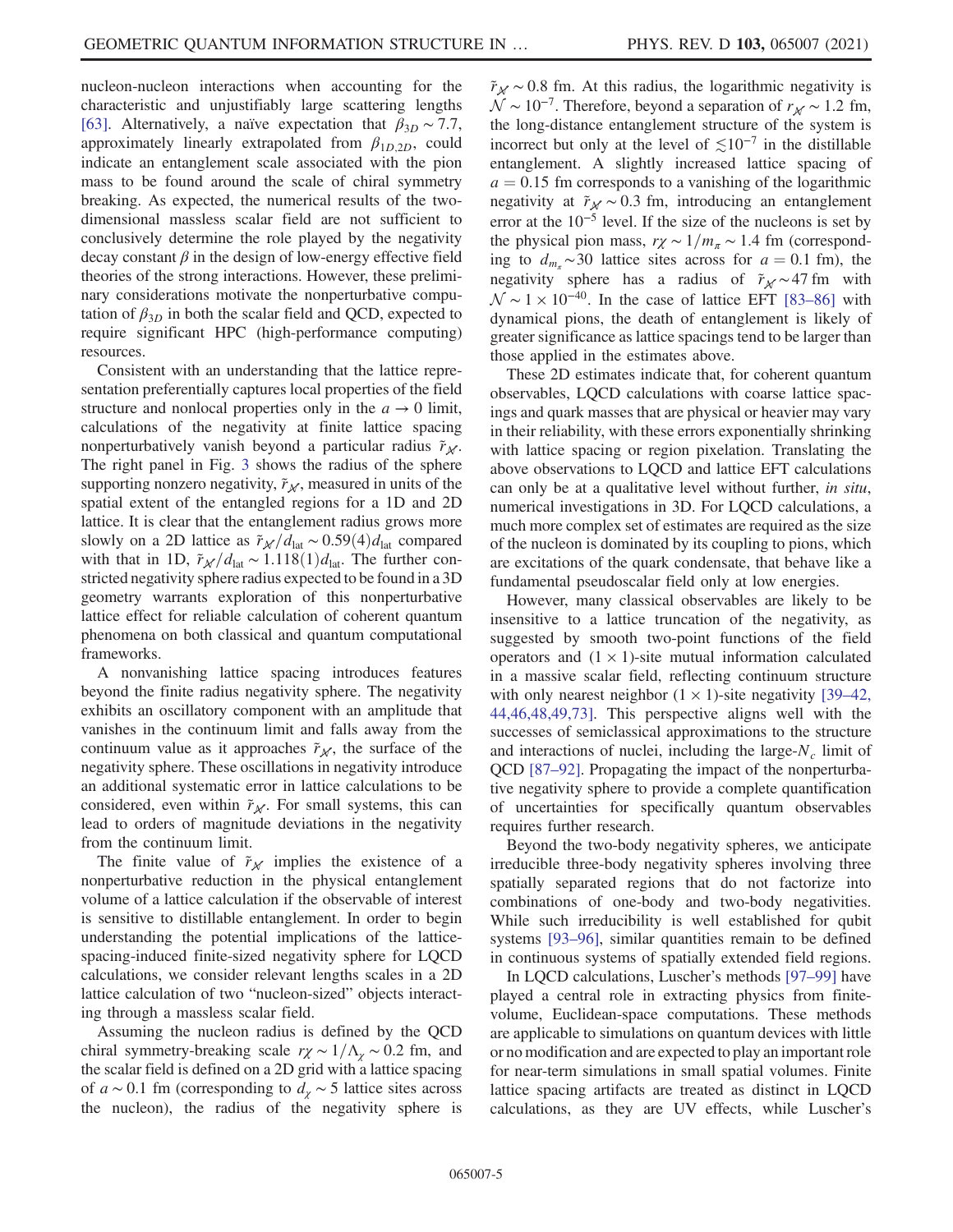methods are related to the IR structure of the simulation volume. The impact of the lattice-induced negativity sphere  $\tilde{r}_M$  on finite-volume wave functions remains to be assessed, though expected to be small for all but quantum coherent observables.

The implications of negativity spheres  $\tilde{r}_M$  in the context of EFTs is interesting to consider further. At the heart of such effective descriptions are multipole expansions. This framework enables the effects of extended sources and sinks in quantum field theories (QFTs) to be included in low-energy EFTs as local operators  $\lbrack \delta^{(n)}(\mathbf{r}), \delta^{(n)}(\mathbf{r}), \ldots \rbrack$ coupled to the dynamical IR degrees of freedom as in, for example, heavy-baryon chiral perturbation theory [\[100\].](#page-25-10) As EFTs require both an operator structure and a prescribed regularization and renormalization scheme, extending the effects of the negativity sphere to the EFT suggests that taking renormalization scales that are disparate from the "size" of the source or sink could lead to discrepancies in the low-energy description of entanglement. This point may be relevant to EFT descriptions of baryons [\[100\]](#page-25-10) and of nuclear forces [\[60](#page-24-13)–64], particularly nucleon-nucleon interactions in channels with a tensor force, which have so far eluded dimensional regularization [\[101](#page-25-11)–103] but can be regulated with smearing in either momentum or position space. In the case of single baryons, it has been suggested that a spatial regularization would have advantages over massless regularization schemes in the convergence of chiral expansions of baryon properties [\[104\]](#page-25-12).

In addition to the implications of geometrically influenced entanglement scales in EFT construction and of negativity spheres in designing latticized calculations of quantum fields, a perspective remains that detailed understanding of UV and IR entanglement properties can be leveraged for computational advantage [\[73,105](#page-25-13)–108]. While the IR physics of interest may be insensitive to specific choices in the UV structure, demands on computational hardware remain susceptible. The finite negativity sphere at distance  $\tilde{r}_M$  scaling inversely with the pixelation of the field region indicates that UV operators (probing length scales of the lattice spacing) cannot access entangled elements of the field at long distances. It is possible that this delocalization may be leveraged to improve robustness of quantum hardware against locally interacting, classically correlated sources of noise when simulating QFTs. Alternatively, designing a field representation with UV entanglement mirroring that found in the IR may provide a reduction in lattice artifacts for coherent quantum observables.

Exploring systematic improvement of the dispersion relation  $2 \sin \frac{p_i}{2} \rightarrow p_i$  reveals that the radius of the lattice negativity sphere  $\tilde{r}_M$  and the geometric decay constant  $\beta$  are essentially unchanged. Operator and field smearing plays a key role in LQCD calculations, tempering UV fluctuations enabling convergence for low-energy quantities and mitigating the impact of  $SO(3)$  breaking due to the  $H(3)$ spatial lattice. We have not performed an extensive study of the impact of field or operator smearing, beyond the dispersion relation, on quantum coherence.

The 2D numerical results provided in this work indicate that the bound on distillable entanglement between two spatially separated regions of the massless noninteracting scalar field vacuum is defined by a decay constant increasing with the dimensionality of spacetime. Viewed as preliminary evidence of similar properties in more complex gauge theories—such as QCD in which a composite (pseudo)scalar field mediates the long-distance interaction between nucleons—the potential impact of this geometric decay constant in providing an entanglement-sensitive scale in the EFT description of nuclei is discussed. When pixelating the regions of interest and latticizing the field for nonperturbative calculation, the distillable entanglement is found to suddenly vanish at geometrically large separations (relative to the region size) again dependent on the spatial dimension, becoming more artificially localized in higher dimension. A thorough and quantitative understanding of the lattice-induced truncation of the distillable entanglement, from the scalar field to QCD, will be a necessary foundation for the reliable calculation of entangled field excitations as well as their propagation to large distances, e.g., when probing real-time coherent fragmentation processes, a central target for quantum simulation. With reduced lattice spacing providing the main source of improvement, the complexity of manybody interactions between collections of lattice sites is determined to be essential for supporting quantum phenomena. The implications of these geometric features of entanglement in quantum fields, on the convergence of low-energy EFTs and the regulation of spatially extended field objects, sheds new light on objectives to nonperturbatively express nonlocal quantum effects through a hierarchy of local operators and field elements.

#### ACKNOWLEDGMENTS

We would like to thank Silas Beane, Ramya Bhaskar, Joe Carlson, David Kaplan, Pavel Lougovski, Aidan Murran, Caroline Robin, Kenneth Roche, and Alessandro Roggero for valuable discussions. We would also like to thank Center for Experimental Nuclear Physics and Astrophysics (CENPA) at the University of Washington for providing an effective work environment over a period of many months for processing and developing many of the ideas and calculations presented in this paper. Some of this work was performed on the UW's HYAK High Performance and Data Ecosystem. We have made extensive use of Wolfram Mathematica [\[109\]](#page-25-14) and the Avanpix multiprecision computing toolbox [\[110\]](#page-25-15) for MATLAB [\[111\].](#page-25-16) N. K. and M. J. S. were supported in part by DOE Grant No. DE-FG02- 00ER41132 and Fermi National Accelerator Laboratory PO No. 652197. This work is supported in part by the U.S. Department of Energy, Office of Science, Office of Advanced Scientific Computing Research (ASCR)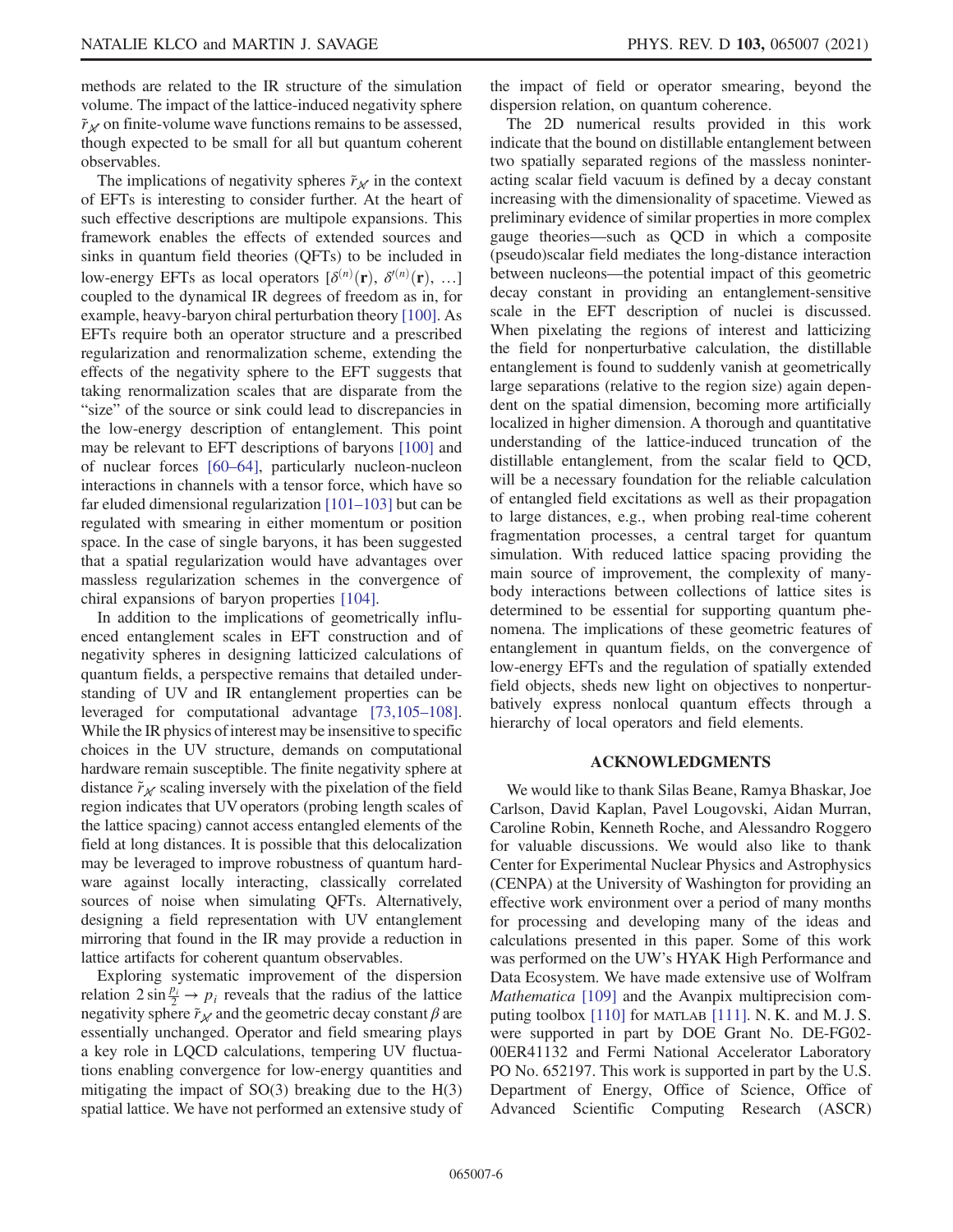quantum algorithm teams program, under field work Proposal No. ERKJ333. N. K. was supported in a Microsoft Research Ph.D. fellowship.

### APPENDIX: TABLES

<span id="page-6-0"></span>TABLE I. Wave function amplitudes shown in the left Fig. [2](#page-2-0).

|                            |                         |                | $\overline{4}$   | 6                |
|----------------------------|-------------------------|----------------|------------------|------------------|
| $\boldsymbol{\mathcal{X}}$ | $\mathcal{Y}$           | $\psi_0(x, y)$ | 5                | 6                |
| 6                          | $\boldsymbol{0}$        | 0.0053146      | 6                | 6                |
| $\mathfrak 3$              | $\mathbf{1}$            | 0.0060582      | $\boldsymbol{7}$ | 6                |
| 4                          | $\mathbf{1}$            | 0.0068117      | $\,$ 8 $\,$      | 6                |
| 5                          | $\mathbf{1}$            | 0.010010       | $\boldsymbol{9}$ | 6                |
| 6                          | $\mathbf{1}$            | $-0.077618$    | 10               | 6                |
| $\overline{7}$             | $\mathbf{1}$            | 0.0072781      | 11               | 6                |
| $\,$ $\,$                  | $\,1$                   | 0.0042535      | 12               | 6                |
| $\overline{9}$             | $\mathbf{1}$            | 0.0044180      | $\mathbf{1}$     | $\boldsymbol{7}$ |
| $\sqrt{2}$                 | $\overline{c}$          | 0.0082886      | $\sqrt{2}$       | $\boldsymbol{7}$ |
| 3                          | $\overline{c}$          | $-0.043739$    | 3                | $\boldsymbol{7}$ |
| $\overline{4}$             | $\overline{c}$          | $-0.050578$    | $\overline{4}$   | $\boldsymbol{7}$ |
| 5                          | $\overline{c}$          | $-0.040683$    | 5                | $\boldsymbol{7}$ |
| 6                          | $\overline{c}$          | $-0.043948$    | 6                | $\boldsymbol{7}$ |
| $\boldsymbol{7}$           | $\overline{c}$          | $-0.031974$    | $\boldsymbol{7}$ | $\boldsymbol{7}$ |
| $\,$ $\,$                  | $\overline{c}$          | $-0.052302$    | $\,$ 8 $\,$      | $\boldsymbol{7}$ |
| $\mathbf{9}$               | $\overline{c}$          | $-0.089283$    | 9                | $\boldsymbol{7}$ |
| 10                         | $\overline{c}$          | 0.013301       | 10               | $\tau$           |
| 1                          | $\overline{\mathbf{3}}$ | 0.0057025      | 11               | $\boldsymbol{7}$ |
| $\sqrt{2}$                 | $\overline{\mathbf{3}}$ | $-0.034449$    | $\mathbf{1}$     | $\,8\,$          |
| 3                          | 3                       | $-0.046326$    | $\sqrt{2}$       | 8                |
| 4                          | 3                       | $-0.027783$    | $\mathfrak{Z}$   | $\,$ $\,$        |
| 5                          | 3                       | 0.0019202      | $\overline{4}$   | $8\,$            |
| 6                          | $\overline{3}$          | 0.026263       | 5                | $\,$ 8 $\,$      |
| $\sqrt{ }$                 | $\overline{\mathbf{3}}$ | 0.039338       | 6                | $\,$ $\,$        |
| $\,$ $\,$                  | 3                       | 0.022905       | $\boldsymbol{7}$ | $\,$ $\,$        |
| 9                          | 3                       | $-0.028781$    | $\,$ 8 $\,$      | 8                |
| 10                         | 3                       | $-0.089620$    | $\mathbf{9}$     | $\,$ $\,$        |
| 11                         | 3                       | 0.0012799      | 10               | $\,$ $\,$        |
| $\mathbf{1}$               | $\overline{4}$          | 0.0067524      | 11               | $\,$ 8 $\,$      |
| $\sqrt{2}$                 | $\overline{4}$          | $-0.041270$    | $\mathbf{1}$     | $\mathfrak{g}$   |
| $\mathfrak{Z}$             | $\overline{4}$          | $-0.030045$    | $\sqrt{2}$       | $\boldsymbol{9}$ |
| $\overline{4}$             | $\overline{4}$          | 0.0076432      | $\mathfrak{Z}$   | $\boldsymbol{9}$ |
| $\mathfrak s$              | $\overline{4}$          | 0.053102       | $\overline{4}$   | $\overline{9}$   |
| 6                          | $\overline{4}$          | 0.092581       | 5                | $\overline{9}$   |
| $\boldsymbol{7}$           | $\overline{4}$          | 0.11486        | 6                | $\mathbf{9}$     |
| $\,$ $\,$                  | 4                       | 0.10603        | $\boldsymbol{7}$ | $\overline{9}$   |
| $\mathbf{9}$               | $\overline{4}$          | 0.055241       | $\,$ 8 $\,$      | $\boldsymbol{9}$ |
| 10                         | $\overline{4}$          | $-0.029216$    | $\mathbf{9}$     | 9                |
| 11                         | $\overline{4}$          | $-0.0054380$   | 10               | 9                |
| 1                          | 5                       | 0.0068186      | 11               | $\overline{9}$   |
| $\sqrt{2}$                 | 5                       | $-0.038103$    | $\mathbf{2}$     | 10               |
| $\overline{3}$             | 5                       | $-0.014644$    | $\mathfrak{Z}$   | 10               |
| $\overline{4}$             | 5                       | 0.034162       | $\overline{4}$   | 10               |
| 5                          | 5                       | 0.089135       | 5                | 10               |
| 6                          | 5                       | 0.13717        | 6                | $10\,$           |
|                            |                         |                |                  |                  |
| $\tau$                     | 5                       | 0.16628        | $\boldsymbol{7}$ | 10               |

(Table continued)

| ld work        |                            | TABLE I. (Continued) |                          |  |  |
|----------------|----------------------------|----------------------|--------------------------|--|--|
| part by        | $\boldsymbol{\mathcal{X}}$ | $\mathcal{Y}$        | $\psi_0(x, y)$           |  |  |
|                | 8                          | 5                    | 0.16310                  |  |  |
|                | 9                          | 5                    | 0.11490                  |  |  |
|                | 10                         | 5                    | 0.023216                 |  |  |
|                | 11                         | 5                    | 0.0027471                |  |  |
|                | $\boldsymbol{0}$           | 6                    | 0.0049114                |  |  |
|                | 1                          | 6                    | $-0.036499$              |  |  |
| t panel in     | $\overline{c}$             | 6                    | $-0.043229$              |  |  |
|                | 3                          | 6                    | $-0.0099229$             |  |  |
|                | $\overline{4}$             | 6                    | 0.043510                 |  |  |
| $\psi_0(x, y)$ | 5                          | 6                    | 0.10181                  |  |  |
| .0053146       | 6                          | 6                    | 0.15268                  |  |  |
| .0060582       | 7                          | 6                    | 0.18416                  |  |  |
| .0068117       | 8                          | 6                    | 0.18274                  |  |  |
| .010010        | 9                          | 6                    | 0.13402                  |  |  |
| .077618        | 10                         | 6                    | 0.029073                 |  |  |
| .0072781       | 11                         | 6                    | $-0.10248$               |  |  |
| .0042535       | 12                         | 6                    | $-0.0037411$             |  |  |
| .0044180       | 1                          | 7                    | 0.0068186                |  |  |
| .0082886       | $\overline{c}$             | 7                    | $-0.038103$              |  |  |
| .043739        | 3                          | 7                    | $-0.014644$              |  |  |
| .050578        | 4                          | $\overline{7}$       | 0.034162                 |  |  |
| .040683        | 5                          | $\sqrt{ }$           | 0.089135                 |  |  |
| .043948        | 6                          | $\boldsymbol{7}$     | 0.13717                  |  |  |
| .031974        | 7                          | 7                    | 0.16628                  |  |  |
| .052302        | 8                          | 7                    | 0.16310                  |  |  |
| .089283        | 9                          | $\sqrt{ }$           | 0.11490                  |  |  |
| .013301        | 10                         | $\overline{7}$       | 0.023216                 |  |  |
| .0057025       | 11                         | 7                    | 0.0027471                |  |  |
| .034449        | $\mathbf{1}$               | 8                    |                          |  |  |
| .046326        | $\overline{c}$             | 8                    | 0.0067524<br>$-0.041270$ |  |  |
|                | 3                          |                      |                          |  |  |
| .027783        |                            | 8                    | $-0.030045$              |  |  |
| .0019202       | 4<br>5                     | 8                    | 0.0076432                |  |  |
| .026263        |                            | 8                    | 0.053102                 |  |  |
| .039338        | 6                          | 8                    | 0.092581                 |  |  |
| .022905        | 7                          | 8                    | 0.11486                  |  |  |
| .028781        | 8                          | 8                    | 0.10603                  |  |  |
| .089620        | 9                          | 8                    | 0.055241                 |  |  |
| .0012799       | 10                         | 8                    | $-0.029216$              |  |  |
| .0067524       | 11                         | 8                    | $-0.0054380$             |  |  |
| .041270        | $\mathbf{1}$               | 9                    | 0.0057025                |  |  |
| .030045        | $\overline{c}$             | 9                    | $-0.034449$              |  |  |
| .0076432       | 3                          | 9                    | $-0.046326$              |  |  |
| .053102        | $\overline{4}$             | 9                    | $-0.027783$              |  |  |
| .092581        | 5                          | 9                    | 0.0019202                |  |  |
| .11486         | 6                          | 9                    | 0.026263                 |  |  |
| .10603         | 7                          | 9                    | 0.039338                 |  |  |
| .055241        | 8                          | 9                    | 0.022905                 |  |  |
| .029216        | 9                          | 9                    | $-0.028781$              |  |  |
| 0054380        | 10                         | 9                    | $-0.089620$              |  |  |
| .0068186       | 11                         | 9                    | 0.0012799                |  |  |
| .038103        | $\overline{c}$             | 10                   | 0.0082886                |  |  |
| .014644        | 3                          | 10                   | $-0.043739$              |  |  |
| .034162        | 4                          | 10                   | $-0.050578$              |  |  |
| .089135        | 5                          | 10                   | $-0.040683$              |  |  |
| .13717         | 6                          | 10                   | $-0.043948$              |  |  |
| .16628         | 7                          | 10                   | $-0.031974$              |  |  |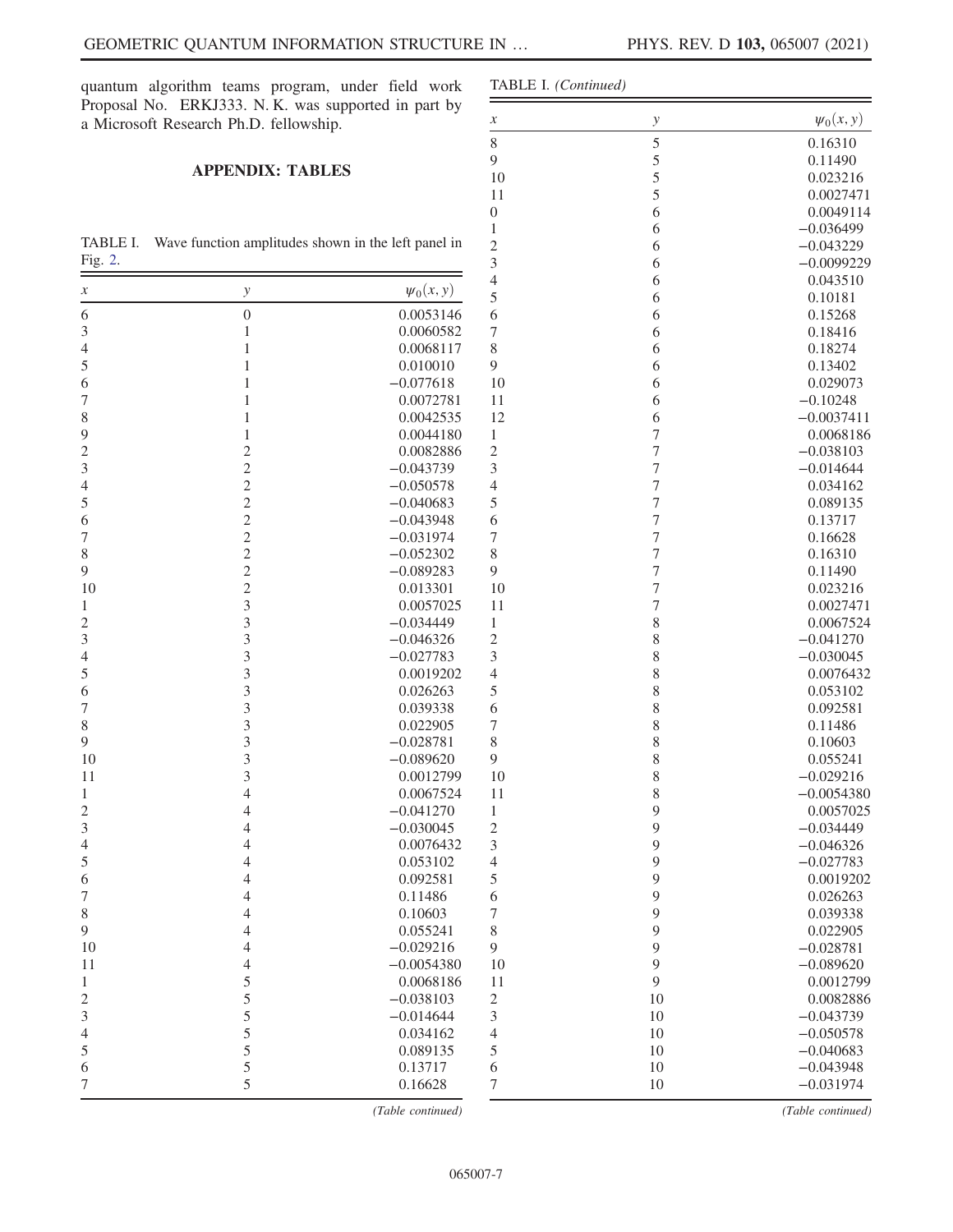#### TABLE I. (Continued)

TABLE I. (Continued)

| х                | у                | $\psi_0(x, y)$               | $\boldsymbol{\mathcal{X}}$ | у                | $\psi_0(x, y)$           |
|------------------|------------------|------------------------------|----------------------------|------------------|--------------------------|
| $\,$ 8 $\,$      | 10               | $-0.052302$                  | 33                         | 5                | $-0.089135$              |
| 9                | 10               | $-0.089283$                  | 34                         | 5                | $-0.034162$              |
| 10               | 10               | 0.013301                     | 35                         | 5                | 0.014644                 |
| 3                | 11               | 0.0060582                    | 36                         | 5                | 0.038103                 |
| $\overline{4}$   | 11               | 0.0068117                    | 37                         | 5                | $-0.0068186$             |
| 5                | 11               | 0.010010                     | 26                         | 6                | 0.0037411                |
| 6                | 11               | $-0.077618$                  | 27                         | 6                | 0.10248                  |
| $\boldsymbol{7}$ | 11               | 0.0072781                    | 28                         | 6                | $-0.029073$              |
| $\,$ $\,$        | 11               | 0.0042535                    | 29                         | 6                | $-0.13402$               |
| 9                | 11               | 0.0044180                    | 30                         | 6                | $-0.18274$               |
| 6                | 12               | 0.0053146                    | 31                         | 6                | $-0.18416$               |
| 32               | $\boldsymbol{0}$ | $-0.0053146$                 | 32                         | 6                | $-0.15268$               |
| 29               | $\mathbf{1}$     | $-0.0044180$                 | 33                         | 6                | $-0.10181$               |
| 30               | 1                | $-0.0042535$                 | 34                         | 6                | $-0.043510$              |
| 31               |                  | $-0.0072781$                 | 35                         | 6                | 0.0099229                |
| 32               | 1                | 0.077618                     | 36                         | 6                | 0.043229                 |
| 33               |                  | $-0.010010$                  | 37                         | 6                | 0.036499                 |
| 34               | 1                | $-0.0068117$                 | 38                         | 6                | $-0.0049114$             |
| 35               |                  | $-0.0060582$                 | 27                         | $\boldsymbol{7}$ | $-0.0027471$             |
| 28               | $\overline{c}$   | $-0.013301$                  | 28                         | $\boldsymbol{7}$ | $-0.023216$              |
| 29               | $\overline{c}$   | 0.089283                     | 29                         | $\boldsymbol{7}$ | $-0.11490$               |
| 30               | $\overline{c}$   | 0.052302                     | 30                         | $\boldsymbol{7}$ | $-0.16310$               |
| 31               | $\overline{c}$   | 0.031974                     | 31                         | $\overline{7}$   | $-0.16628$               |
| 32               | $\overline{c}$   | 0.043948                     | 32                         | $\overline{7}$   | $-0.13717$               |
| 33               | $\overline{c}$   | 0.040683                     | 33                         | $\boldsymbol{7}$ | $-0.089135$              |
| 34               | $\overline{c}$   | 0.050578                     | 34                         | $\overline{7}$   | $-0.034162$              |
| 35               | $\overline{c}$   | 0.043739                     | 35                         | $\boldsymbol{7}$ | 0.014644                 |
| 36               | $\overline{c}$   | $-0.0082886$                 | 36                         | $\overline{7}$   | 0.038103                 |
| $27\,$           | 3                | $-0.0012799$                 | 37                         | $\overline{7}$   | $-0.0068186$             |
| 28               | 3                | 0.089620                     | 27                         | 8                | 0.0054380                |
| 29               | 3                | 0.028781                     | 28                         | 8                | 0.029216                 |
| 30               | 3                | $-0.022905$                  | 29                         | 8                | $-0.055241$              |
| 31               | 3                | $-0.039338$                  | 30                         | 8                | $-0.10603$               |
| 32               | 3                | $-0.026263$                  | 31                         | 8                | $-0.11486$               |
| 33               | 3                | $-0.0019202$                 | 32                         | 8                | $-0.092581$              |
| 34               | 3                | 0.027783                     | 33                         | 8                | $-0.053102$              |
| 35               | 3                | 0.046326                     | 34                         | 8                | $-0.0076432$             |
| 36               | 3                | 0.034449                     | 35                         | 8                | 0.030045                 |
| 37               | 3                | $-0.0057025$                 | 36                         | 8                | 0.041270                 |
| 27               | 4                | 0.0054380                    | 37                         | $\,$ $\,$        | $-0.0067524$             |
| 28               | 4                | 0.029216                     | $27\,$                     | 9                | $-0.0012799$             |
| 29               | 4                | $-0.055241$                  | 28                         | 9                | 0.089620                 |
| 30               | 4                | $-0.10603$                   | 29                         | 9                | 0.028781                 |
| 31               | 4                | $-0.11486$                   | 30                         | 9                | $-0.022905$              |
| 32               | 4                | $-0.092581$                  | 31                         | $\mathbf{9}$     | $-0.039338$              |
| 33               | 4                | $-0.053102$                  | 32                         | 9                | $-0.026263$              |
| 34               | 4                | $-0.0076432$<br>0.030045     | 33                         | 9                | $-0.0019202$             |
| 35               | 4                |                              | 34                         | 9                | 0.027783                 |
| 36               | 4                | 0.041270                     | 35                         | 9<br>9           | 0.046326                 |
| 37<br>$27\,$     | 4<br>5           | $-0.0067524$<br>$-0.0027471$ | 36<br>37                   | 9                | 0.034449<br>$-0.0057025$ |
| 28               | 5                | $-0.023216$                  | 28                         | 10               | $-0.013301$              |
| 29               | 5                | $-0.11490$                   | 29                         | 10               | 0.089283                 |
| 30               | 5                | $-0.16310$                   | 30                         | 10               | 0.052302                 |
| 31               | 5                | $-0.16628$                   | 31                         | 10               | 0.031974                 |
| 32               | 5                | $-0.13717$                   | 32                         | $10\,$           | 0.043948                 |
|                  |                  |                              |                            |                  |                          |

(Table continued)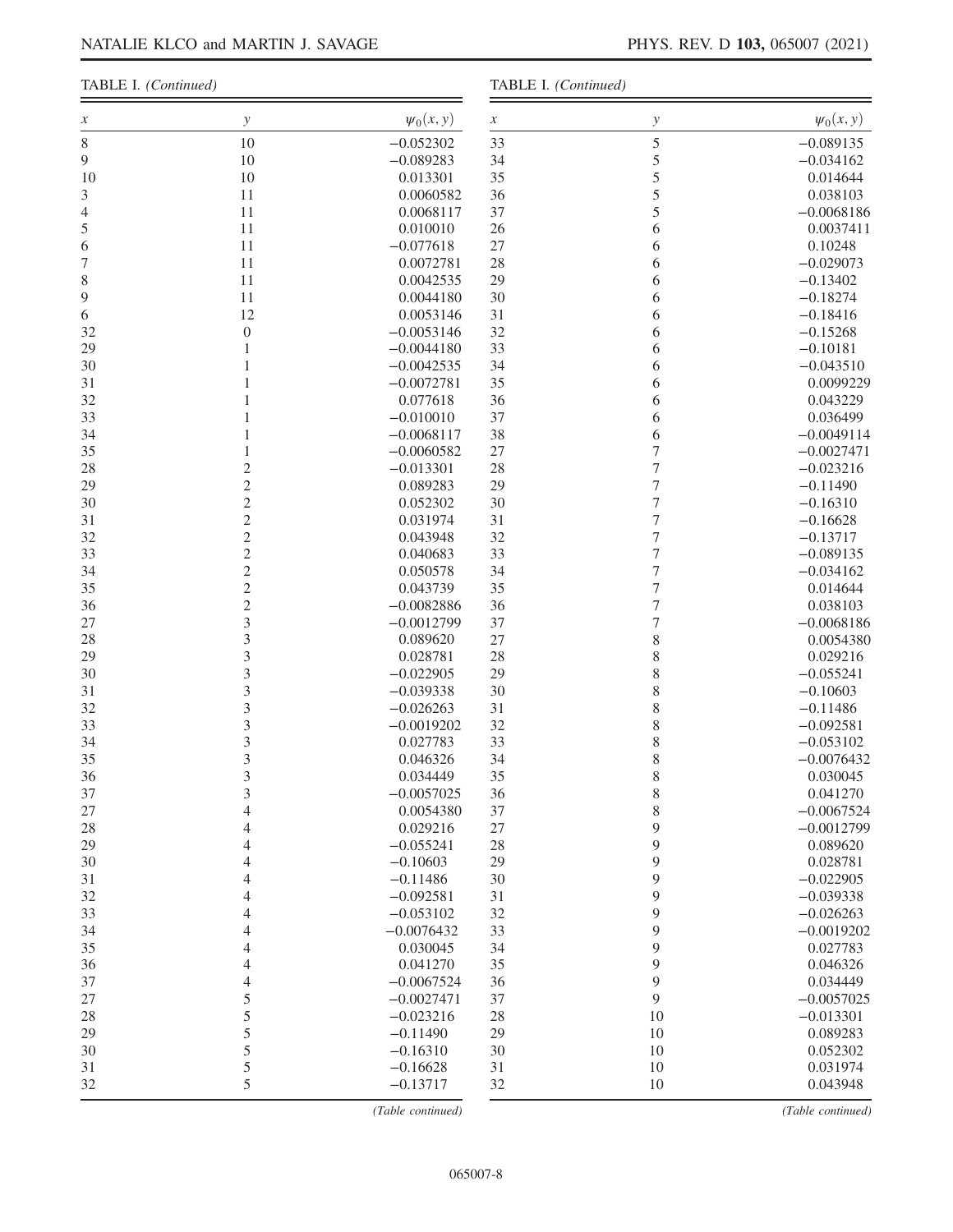TABLE I. (Continued)

| $\mathcal{X}$ | у  | $\psi_0(x, y)$ |
|---------------|----|----------------|
| 33            | 10 | 0.040683       |
| 34            | 10 | 0.050578       |
| 35            | 10 | 0.043739       |
| 36            | 10 | $-0.0082886$   |
| 29            | 11 | $-0.0044180$   |
| 30            | 11 | $-0.0042535$   |
| 31            | 11 | $-0.0072781$   |
| 32            | 11 | 0.077618       |
| 33            | 11 | $-0.010010$    |
| 34            | 11 | $-0.0068117$   |
| 35            | 11 | $-0.0060582$   |
| 32            | 12 | $-0.0053146$   |

<span id="page-8-0"></span>

|               | TABLE II. Wave function amplitudes shown in the right panel |
|---------------|-------------------------------------------------------------|
| in Fig. $2$ . |                                                             |

| $\frac{111}{16}$ .      |                  |                          | $\mathbf{I}$                   |
|-------------------------|------------------|--------------------------|--------------------------------|
| $\boldsymbol{x}$        | $\mathcal{Y}$    | $\psi_0(x, y)$           | $\overline{c}$<br>3            |
| 6                       | $\boldsymbol{0}$ | $4.9034 \times 10^{-8}$  | $\overline{4}$                 |
| 3                       | $\mathbf{1}$     | $-5.2388 \times 10^{-9}$ | 5                              |
| $\overline{4}$          | $\mathbf{1}$     | $-8.1054 \times 10^{-8}$ | 6                              |
| 5                       | $\,1$            | $-1.3491 \times 10^{-6}$ | $\overline{7}$                 |
| 6                       | $\mathbf{1}$     | $6.5912 \times 10^{-6}$  | 8                              |
| $\overline{7}$          | $\mathbf{1}$     | $-1.3237 \times 10^{-6}$ | 9                              |
| 8                       | 1                | $-6.7897 \times 10^{-8}$ | 10                             |
| 9                       | $\mathbf{1}$     | $-3.8544 \times 10^{-9}$ | 11                             |
| $\overline{c}$          | $\overline{c}$   | $-8.6614 \times 10^{-9}$ | 12                             |
| 3                       | $\overline{c}$   | $-2.7111 \times 10^{-7}$ | $\,1\,$                        |
| $\overline{4}$          | $\overline{c}$   | $-8.1358 \times 10^{-6}$ | $\overline{c}$                 |
| 5                       | $\overline{c}$   | 0.00019040               | 3                              |
| 6                       | $\overline{c}$   | $-0.00051386$            | $\overline{4}$                 |
| $\overline{7}$          | $\overline{c}$   | 0.00018701               | 5                              |
| 8                       | $\overline{c}$   | $-8.9529 \times 10^{-6}$ | 6                              |
| 9                       | $\overline{c}$   | $-2.5605 \times 10^{-7}$ | $\overline{7}$                 |
| 10                      | $\overline{c}$   | $-5.1844 \times 10^{-9}$ | 8                              |
| $\mathbf{1}$            | $\overline{3}$   | $-5.3318 \times 10^{-9}$ | 9                              |
| $\overline{c}$          | $\overline{3}$   | $-2.7117 \times 10^{-7}$ | 10                             |
| 3                       | 3                | $-0.000013289$           | 11                             |
| $\overline{4}$          | 3                | 0.00061389               | $\mathbf{1}$                   |
| 5                       | 3                | $-0.0045493$             | $\overline{c}$                 |
| 6                       | 3                | 0.0092643                | 3                              |
| $\overline{7}$          | $\overline{3}$   | $-0.0044675$             | $\overline{4}$                 |
| 8                       | 3                | 0.00061098               | 5                              |
| 9                       | 3                | $-0.000015291$           | 6<br>$\sqrt{ }$                |
| 10                      | 3                | $-2.5654 \times 10^{-7}$ | 8                              |
| 11                      | 3                | $-3.1143 \times 10^{-9}$ | 9                              |
| $\mathbf{1}$            | $\overline{4}$   | $-8.2163 \times 10^{-8}$ | 10                             |
| $\overline{\mathbf{c}}$ | $\overline{4}$   | $-8.0923 \times 10^{-6}$ | 11                             |
| 3                       | $\overline{4}$   | 0.00061368               |                                |
| 4                       | 4                | $-0.0083757$             | $\mathbf{1}$<br>$\overline{2}$ |

| TABLE II. (Continued) |                |                          |
|-----------------------|----------------|--------------------------|
| $\boldsymbol{\chi}$   | $\mathcal{Y}$  | $\psi_0(x, y)$           |
| 5                     | $\overline{4}$ | 0.039844                 |
| 6                     | $\overline{4}$ | $-0.069559$              |
| $\overline{7}$        | $\overline{4}$ | 0.039077                 |
| 8                     | $\overline{4}$ | $-0.0081646$             |
| 9                     | $\overline{4}$ | 0.00060715               |
| 10                    | $\overline{4}$ | $-9.2898 \times 10^{-6}$ |
| 11                    | $\overline{4}$ | $-5.7750 \times 10^{-8}$ |
| $\mathbf{1}$          | 5              | $-1.3578 \times 10^{-6}$ |
| $\overline{c}$        | 5              | 0.00019088               |
| 3                     | 5              | $-0.0045545$             |
| $\overline{4}$        | 5              | 0.039877                 |
| 5                     | 5              | $-0.15121$               |
| 6                     | 5              | 0.24273                  |
| $\overline{7}$        | 5              | $-0.14799$               |
| 8                     | 5              | 0.038412                 |
| 9                     | 5              | $-0.0043252$             |
| 10                    | 5              | 0.00017830               |
| 11                    | 5              | $-1.2394 \times 10^{-6}$ |
| $\boldsymbol{0}$      | 6              | $4.4273 \times 10^{-8}$  |
| $\mathbf{1}$          | 6              | $7.0459 \times 10^{-6}$  |
| $\overline{c}$        | 6              | $-0.00052161$            |
| 3                     | 6              | 0.0093308                |
| $\overline{4}$        | 6              | $-0.069963$              |
| 5                     | 6              | 0.24398                  |
| 6                     | 6              | $-0.37969$               |
| 7                     | 6              | 0.23827                  |
| 8                     | 6              | $-0.066852$              |
| 9                     | 6              | 0.0086482                |
| 10                    | 6              | $-0.00045085$            |
| 11                    | 6              | $4.0623 \times 10^{-6}$  |
| 12                    | 6              | $6.6846 \times 10^{-8}$  |
| $\mathbf{1}$          | 7              | $-1.3578 \times 10^{-6}$ |
| $\overline{c}$        | $\overline{7}$ | 0.00019088               |
| 3                     | $\sqrt{ }$     | $-0.0045545$             |
| $\overline{4}$        | $\sqrt{ }$     | 0.039877                 |
| 5                     | $\overline{7}$ | $-0.15121$               |
| 6                     | $\overline{7}$ | 0.24273                  |
| 7                     | $\sqrt{ }$     | $-0.14799$               |
| 8                     | 7              | 0.038412                 |
| 9                     | $\sqrt{ }$     | $-0.0043252$             |
| 10                    | 7              | 0.00017830               |
| 11                    | 7              | $-1.2394 \times 10^{-6}$ |
| $\mathbf{1}$          | 8              | $-8.2163 \times 10^{-8}$ |
| $\overline{c}$        | 8              | $-8.0923 \times 10^{-6}$ |
| 3                     | 8              | 0.00061368               |
| $\overline{4}$        | 8              | $-0.0083757$             |
| 5                     | 8              | 0.039844                 |
| 6                     | 8              | $-0.069559$              |
| $\sqrt{ }$            | 8              | 0.039077                 |
| 8                     | 8              | $-0.0081646$             |
| 9                     | 8              | 0.00060715               |
| 10                    | 8              | $-9.2898 \times 10^{-6}$ |
| 11                    | 8              | $-5.7750 \times 10^{-8}$ |

 $-2.7117 \times 10^{-7}$ (Table continued)

8  $-5.7750 \times 10^{-8}$ <br>9  $-5.3318 \times 10^{-9}$ 9  $-5.3318 \times 10^{-9}$ <br>9  $-2.7117 \times 10^{-7}$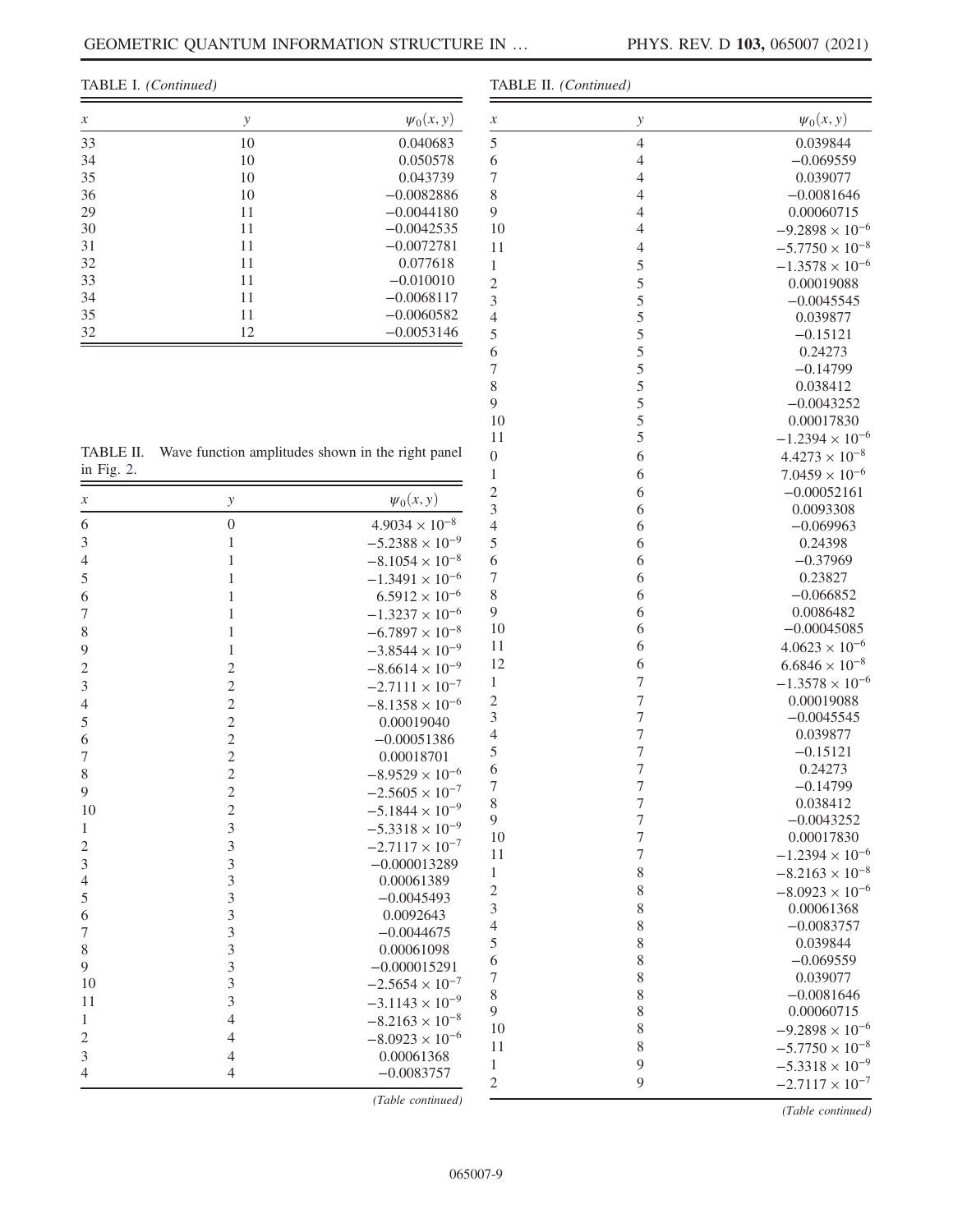| $\boldsymbol{x}$ | $\mathcal{Y}$ | $\psi_0(x, y)$           |
|------------------|---------------|--------------------------|
| 3                | 9             | $-0.000013289$           |
| 4                | 9             | 0.00061389               |
| 5                | 9             | $-0.0045493$             |
| 6                | 9             | 0.0092643                |
| 7                | 9             | $-0.0044675$             |
| 8                | 9             | 0.00061098               |
| 9                | 9             | $-0.000015291$           |
| 10               | 9             | $-2.5654 \times 10^{-7}$ |
| 11               | 9             | $-3.1143 \times 10^{-9}$ |
| 2                | 10            | $-8.6614 \times 10^{-9}$ |
| 3                | 10            | $-2.7111 \times 10^{-7}$ |
| 4                | 10            | $-8.1358 \times 10^{-6}$ |
| 5                | 10            | 0.00019040               |
| 6                | 10            | $-0.00051386$            |
| 7                | 10            | 0.00018701               |
| 8                | 10            | $-8.9529 \times 10^{-6}$ |
| 9                | 10            | $-2.5605 \times 10^{-7}$ |
| 10               | 10            | $-5.1844 \times 10^{-9}$ |
| 3                | 11            | $-5.2388 \times 10^{-9}$ |
| 4                | 11            | $-8.1054 \times 10^{-8}$ |
| 5                | 11            | $-1.3491 \times 10^{-6}$ |
| 6                | 11            | $6.5912 \times 10^{-6}$  |
| 7                | 11            | $-1.3237 \times 10^{-6}$ |
| 8                | 11            | $-6.7897 \times 10^{-8}$ |
| 9                | 11            | $-3.8544 \times 10^{-9}$ |
| 6                | 12            | $4.9034 \times 10^{-8}$  |

|  | TABLE III. (Continued) |
|--|------------------------|
|--|------------------------|

| IABLE III. (Continued)     |                       |                        |
|----------------------------|-----------------------|------------------------|
|                            | $d_{\rm lat}=7$       |                        |
| $\tilde{r}/d_{\text{avg}}$ |                       | ${\cal N}$             |
| 3.13                       |                       | $3.66 \times 10^{-10}$ |
| 3.32                       |                       | $1.83 \times 10^{-10}$ |
| 3.5                        |                       | $8.01\times10^{-11}$   |
| 3.69                       |                       | $1.32 \times 10^{-11}$ |
|                            | $d_{\rm lat}=9$       |                        |
| $\tilde{r}/d_{\text{avg}}$ |                       | ${\cal N}$             |
| 0.553                      |                       | $1.47 \times 10^{-3}$  |
| 0.691                      |                       | $7.57 \times 10^{-4}$  |
| 0.829                      |                       | $3.46 \times 10^{-4}$  |
| 0.968                      |                       | $1.34 \times 10^{-4}$  |
| 1.11                       |                       | $5.16 \times 10^{-5}$  |
| 1.24                       |                       | $2.47 \times 10^{-5}$  |
|                            |                       |                        |
| 1.38                       |                       | $1.38 \times 10^{-5}$  |
| 1.52                       |                       | $8.13 \times 10^{-6}$  |
| 1.66                       |                       | $4.78 \times 10^{-6}$  |
| 1.8                        |                       | $2.67 \times 10^{-6}$  |
| 1.94                       |                       | $1.36 \times 10^{-6}$  |
| 2.07                       |                       | $6.15 \times 10^{-7}$  |
| 2.21                       |                       | $2.25 \times 10^{-7}$  |
| 2.35                       |                       | $6.57 \times 10^{-8}$  |
| 2.49                       |                       | $2.40 \times 10^{-8}$  |
| 2.63                       |                       | $1.18 \times 10^{-8}$  |
| 2.76                       |                       | $6.68 \times 10^{-9}$  |
| 2.9                        |                       | $4.01 \times 10^{-9}$  |
| 3.04                       |                       | $2.39 \times 10^{-9}$  |
| 3.18                       |                       | $1.33 \times 10^{-9}$  |
| 3.32                       |                       | $6.03 \times 10^{-10}$ |
| 3.46                       |                       | $1.80 \times 10^{-10}$ |
| 3.59                       |                       | $5.06 \times 10^{-11}$ |
| 3.73                       |                       | $1.69 \times 10^{-11}$ |
| 3.87                       |                       | $4.61 \times 10^{-12}$ |
| 4.01                       |                       | $1.13 \times 10^{-12}$ |
| 4.15                       |                       | $4.72\times10^{-13}$   |
| 4.29                       |                       | $2.56 \times 10^{-13}$ |
| 4.42                       |                       | $1.52 \times 10^{-13}$ |
| 4.56                       |                       | $9.09 \times 10^{-14}$ |
| 4.7                        |                       | $5.05 \times 10^{-14}$ |
| 4.84                       |                       | $2.17 \times 10^{-14}$ |
| 4.98                       |                       |                        |
|                            |                       | $1.39 \times 10^{-16}$ |
|                            | $d_{\text{lat}} = 11$ |                        |
| $\tilde{r}/d_{\text{avg}}$ |                       | $\mathcal N$           |
| 0.106                      |                       | $2.35 \times 10^{-2}$  |
| 0.211                      |                       | $9.16 \times 10^{-3}$  |
| 0.317                      |                       | $5.47 \times 10^{-3}$  |
| 0.423                      |                       | $3.40 \times 10^{-3}$  |
| 0.528                      |                       | $2.11 \times 10^{-3}$  |
| 0.634                      |                       | $1.27 \times 10^{-3}$  |
|                            |                       |                        |

<span id="page-9-0"></span>TABLE III. Logarithmic negativity as a function of separation measured in units of the averaged region diameter with an N-type boundary appearing in the left panel in Fig. [3](#page-3-0).

| $d_{\text{lat}} = 7$       |                        |
|----------------------------|------------------------|
| $\tilde{r}/d_{\text{avg}}$ | $\mathcal N$           |
| 0.553                      | $1.20 \times 10^{-3}$  |
| 0.737                      | $5.90 \times 10^{-4}$  |
| 0.922                      | $2.58 \times 10^{-4}$  |
| 1.11                       | $9.09 \times 10^{-5}$  |
| 1.29                       | $2.29 \times 10^{-5}$  |
| 1.47                       | $6.81 \times 10^{-6}$  |
| 1.66                       | $2.91 \times 10^{-6}$  |
| 1.84                       | $1.32 \times 10^{-6}$  |
| 2.03                       | $5.12 \times 10^{-7}$  |
| 2.21                       | $1.57 \times 10^{-7}$  |
| 2.4                        | $4.84 \times 10^{-8}$  |
| 2.58                       | $1.29 \times 10^{-8}$  |
| 2.77                       | $2.41 \times 10^{-9}$  |
| 2.95                       | $7.82 \times 10^{-10}$ |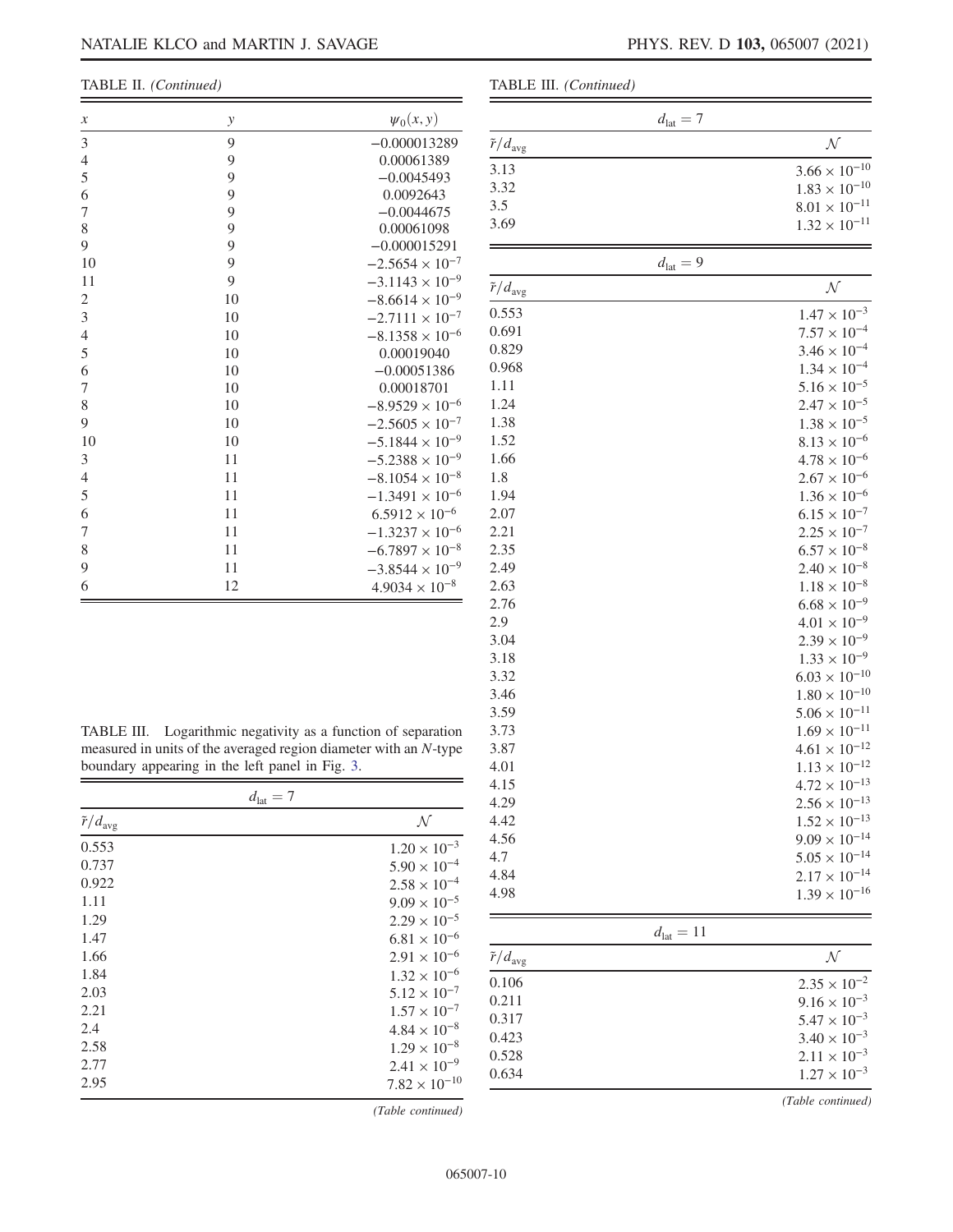TABLE III. (Continued)

TABLE IV. Logarithmic negativity as a function of separation measured in units of the averaged region diameter with an N-type  $\overline{\phantom{a}}$ 

| $d_{\text{lat}} = 11$      |                                              | boundary appearing in the left panel in Fig. 3. |                        |  |
|----------------------------|----------------------------------------------|-------------------------------------------------|------------------------|--|
| $\tilde{r}/d_{\text{avg}}$ | ${\cal N}$                                   |                                                 | $d_{\text{lat}} = 13$  |  |
| 0.74                       | $7.16 \times 10^{-4}$                        | $\tilde{r}/d_{\text{avg}}$                      | ${\cal N}$             |  |
| 0.845                      | $3.69 \times 10^{-4}$                        |                                                 |                        |  |
| 0.951                      | $1.78\times10^{-4}$                          | 0.0885                                          | $2.90 \times 10^{-2}$  |  |
| 1.06                       | $8.98\times10^{-5}$                          | 0.177                                           | $1.27 \times 10^{-2}$  |  |
| 1.16                       | $5.09\times10^{-5}$                          | 0.266                                           | $7.93 \times 10^{-3}$  |  |
| 1.27                       | $3.14\times10^{-5}$                          | 0.354                                           | $5.17 \times 10^{-3}$  |  |
| 1.37                       | $2.03\times10^{-5}$                          | 0.443                                           | $3.40 \times 10^{-3}$  |  |
| 1.48                       | $1.32\times10^{-5}$                          | 0.531                                           | $2.20 \times 10^{-3}$  |  |
| 1.58                       | $8.46 \times 10^{-6}$                        | 0.62                                            | $1.37 \times 10^{-3}$  |  |
| 1.69                       | $5.21\times10^{-6}$                          | 0.708                                           | $8.06 \times 10^{-4}$  |  |
| 1.8                        | $3.02\times10^{-6}$                          | 0.797                                           | $4.46\times10^{-4}$    |  |
| 1.9                        | $1.61\times10^{-6}$                          | 0.885                                           | $2.42\times10^{-4}$    |  |
| 2.01                       | $7.76\times10^{-7}$                          | 0.974                                           | $1.38\times10^{-4}$    |  |
| 2.11                       | $3.41\times10^{-7}$                          | 1.06                                            | $8.51\times10^{-5}$    |  |
| 2.22                       | $1.48\times10^{-7}$                          | 1.15                                            | $5.54 \times 10^{-5}$  |  |
| 2.32                       | $7.27\times10^{-8}$                          | 1.24                                            | $3.73 \times 10^{-5}$  |  |
| 2.43                       | $4.12 \times 10^{-8}$                        | 1.33                                            | $2.53\times10^{-5}$    |  |
| 2.54                       | $2.57\times10^{-8}$                          | 1.42                                            | $1.71 \times 10^{-5}$  |  |
| 2.64                       | $1.68\times10^{-8}$                          | 1.5                                             | $1.13 \times 10^{-5}$  |  |
| 2.75                       | $1.12\times10^{-8}$                          | 1.59                                            | $7.27 \times 10^{-6}$  |  |
| 2.85                       | $7.43 \times 10^{-9}$                        | 1.68                                            | $4.46 \times 10^{-6}$  |  |
| 2.96                       | $4.77 \times 10^{-9}$                        | 1.77                                            | $2.62 \times 10^{-6}$  |  |
| 3.06                       | $2.91\times10^{-9}$                          | 1.86                                            | $1.49 \times 10^{-6}$  |  |
| 3.17                       | $1.68 \times 10^{-9}$                        | 1.95                                            | $8.45 \times 10^{-7}$  |  |
| 3.28                       | $9.19 \times 10^{-10}$                       | 2.04                                            | $4.90 \times 10^{-7}$  |  |
| 3.38                       | $4.81\times10^{-10}$                         | 2.12                                            | $2.96 \times 10^{-7}$  |  |
| 3.49                       | $2.35\times10^{-10}$                         | 2.21                                            | $1.88 \times 10^{-7}$  |  |
| 3.59                       | $1.06\times10^{-10}$                         | 2.3                                             | $1.24 \times 10^{-7}$  |  |
| 3.7                        | $4.99\times10^{-11}$                         | 2.39                                            | $8.46\times10^{-8}$    |  |
| 3.8                        | $2.73\times10^{-11}$                         | 2.48                                            | $5.85 \times 10^{-8}$  |  |
| 3.91                       | $1.68\times10^{-11}$                         | 2.57                                            | $4.06\times10^{-8}$    |  |
| 4.01                       | $1.11\times10^{-11}$                         | 2.66                                            | $2.79 \times 10^{-8}$  |  |
| 4.12                       | $7.60\times10^{-12}$                         | 2.74                                            | $1.88\times10^{-8}$    |  |
| 4.23                       | $5.23\times10^{-12}$                         | 2.83                                            | $1.23 \times 10^{-8}$  |  |
| 4.33                       | $3.53\times10^{-12}$                         | 2.92                                            | $7.80 \times 10^{-9}$  |  |
| 4.44                       | $2.28\times10^{-12}$                         | 3.01                                            | $4.72 \times 10^{-9}$  |  |
| 4.54                       | $1.34\times10^{-12}$                         | 3.1                                             | $2.73 \times 10^{-9}$  |  |
| 4.65                       | $6.58\times10^{-13}$                         | 3.19                                            | $1.52 \times 10^{-9}$  |  |
| 4.75                       | $2.27\times10^{-13}$                         | 3.28                                            | $8.48\times10^{-10}$   |  |
| 4.86                       | $4.55\times10^{-14}$                         | 3.36                                            | $4.96 \times 10^{-10}$ |  |
| 4.97                       | $1.21\times10^{-14}$                         | 3.45                                            | $3.07\times10^{-10}$   |  |
| 5.07                       | $4.39\times10^{-15}$                         | 3.54                                            | $1.97 \times 10^{-10}$ |  |
| 5.18                       | $1.43\times10^{-15}$                         | 3.63                                            | $1.29 \times 10^{-10}$ |  |
|                            |                                              | 3.72                                            | $8.43 \times 10^{-11}$ |  |
| 5.28                       | $3.71\times10^{-16}$<br>$1.45\times10^{-16}$ | 3.81                                            | $5.45\times10^{-11}$   |  |
| 5.39                       |                                              | 3.89                                            | $3.45\times10^{-11}$   |  |
| 5.49                       | $7.89\times10^{-17}$                         | 3.98                                            | $2.15\times10^{-11}$   |  |
| 5.6                        | $4.87\times10^{-17}$                         | 4.07                                            | $1.32\times10^{-11}$   |  |
| 5.71                       | $3.17\times10^{-17}$                         | 4.16                                            | $7.89\times10^{-12}$   |  |
| 5.81                       | $2.08\times10^{-17}$                         | 4.25                                            | $4.55\times10^{-12}$   |  |
| 5.92                       | $1.32\times10^{-17}$                         | 4.34                                            | $2.52 \times 10^{-12}$ |  |
| 6.02                       | $7.58\times10^{-18}$                         |                                                 |                        |  |
| 6.13                       | $3.27 \times 10^{-18}$                       |                                                 | (Table continued)      |  |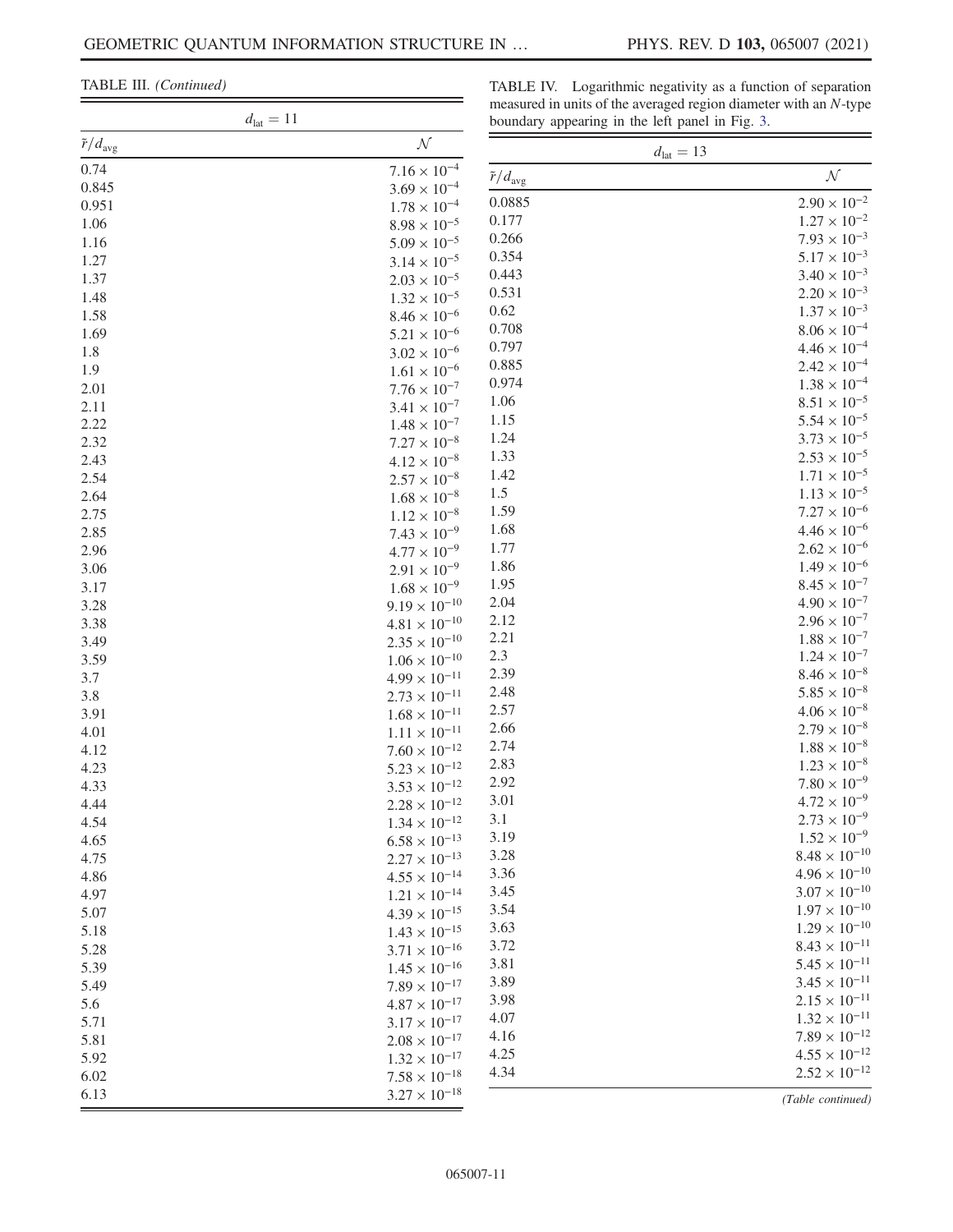### TABLE IV. (Continued)

TABLE IV. (Continued)

|                            | $d_{\rm lat}=13$ |                        |                            | $d_{\text{lat}} = 15$ |                                                |
|----------------------------|------------------|------------------------|----------------------------|-----------------------|------------------------------------------------|
| $\tilde{r}/d_{\text{avg}}$ |                  | ${\cal N}$             | $\tilde{r}/d_{\text{avg}}$ |                       | ${\cal N}$                                     |
| 4.43                       |                  | $1.36 \times 10^{-12}$ | 1.07                       |                       | $8.05 \times 10^{-5}$                          |
| 4.51                       |                  | $7.28 \times 10^{-13}$ | 1.15                       |                       | $5.67 \times 10^{-5}$                          |
| 4.6                        |                  | $3.76 \times 10^{-13}$ | 1.22                       |                       | $4.02 \times 10^{-5}$                          |
| 4.69                       |                  | $1.85 \times 10^{-13}$ | 1.3                        |                       | $2.84 \times 10^{-5}$                          |
| 4.78                       |                  | $9.15 \times 10^{-14}$ | 1.38                       |                       | $1.98 \times 10^{-5}$                          |
| 4.87                       |                  | $5.04 \times 10^{-14}$ | 1.45                       |                       | $1.35 \times 10^{-5}$                          |
| 4.96                       |                  | $3.11 \times 10^{-14}$ | 1.53                       |                       | $8.94 \times 10^{-6}$                          |
| 5.05                       |                  | $2.08 \times 10^{-14}$ | 1.61                       |                       | $5.73 \times 10^{-6}$                          |
| 5.13                       |                  | $1.45 \times 10^{-14}$ | 1.68                       |                       | $3.56 \times 10^{-6}$                          |
| 5.22                       |                  | $1.04 \times 10^{-14}$ | 1.76                       |                       | $2.18 \times 10^{-6}$                          |
| 5.31                       |                  | $7.45 \times 10^{-15}$ | 1.84                       |                       | $1.36 \times 10^{-6}$                          |
| 5.4                        |                  | $5.30 \times 10^{-15}$ | 1.91                       |                       | $8.75 \times 10^{-7}$                          |
| 5.49                       |                  | $3.67 \times 10^{-15}$ | 1.99                       |                       | $5.89 \times 10^{-7}$                          |
| 5.58                       |                  | $2.41 \times 10^{-15}$ | 2.07                       |                       | $4.10 \times 10^{-7}$                          |
| 5.67                       |                  | $1.46 \times 10^{-15}$ | 2.14                       |                       | $2.92\times10^{-7}$                            |
| 5.75                       |                  | $7.89 \times 10^{-16}$ | 2.22                       |                       | $2.10 \times 10^{-7}$                          |
| 5.84                       |                  | $3.85 \times 10^{-16}$ | 2.3                        |                       | $1.52 \times 10^{-7}$                          |
| 5.93                       |                  | $1.71 \times 10^{-16}$ | 2.37                       |                       | $1.10\times10^{-7}$                            |
| 6.02                       |                  | $6.10 \times 10^{-17}$ | 2.45                       |                       | $7.81 \times 10^{-8}$                          |
| 6.11                       |                  | $1.64 \times 10^{-17}$ | 2.52                       |                       | $5.46 \times 10^{-8}$                          |
| 6.2                        |                  | $6.17 \times 10^{-18}$ | 2.6                        |                       | $3.74 \times 10^{-8}$                          |
| 6.28                       |                  | $3.19 \times 10^{-18}$ | 2.68                       |                       | $2.49 \times 10^{-8}$                          |
| 6.37                       |                  | $1.87 \times 10^{-18}$ | 2.75                       |                       | $1.61 \times 10^{-8}$                          |
| 6.46                       |                  | $1.13 \times 10^{-18}$ | 2.83                       |                       | $1.01 \times 10^{-8}$                          |
| 6.55                       |                  | $6.74 \times 10^{-19}$ | 2.91                       |                       | $6.19 \times 10^{-9}$                          |
| 6.64                       |                  | $3.68 \times 10^{-19}$ | 2.98                       |                       | $3.75 \times 10^{-9}$                          |
| 6.73                       |                  | $1.70 \times 10^{-19}$ | 3.06                       |                       | $2.32 \times 10^{-9}$                          |
| 6.82                       |                  | $7.10 \times 10^{-20}$ | 3.14                       |                       | $1.50 \times 10^{-9}$                          |
| 6.9                        |                  | $3.36 \times 10^{-20}$ | 3.21                       |                       | $1.01\times10^{-9}$                            |
| 6.99                       |                  | $1.81\times10^{-20}$   | 3.29                       |                       | $6.99 \times 10^{-10}$                         |
| 7.08                       |                  | $1.02 \times 10^{-20}$ | 3.37                       |                       | $4.91 \times 10^{-10}$                         |
| 7.17                       |                  | $5.45 \times 10^{-21}$ | 3.44                       |                       | $3.47 \times 10^{-10}$                         |
| 7.26                       |                  | $2.35 \times 10^{-21}$ | 3.52                       |                       | $2.43\times10^{-10}$                           |
| 7.35                       |                  | $1.61\times10^{-22}$   | 3.6                        |                       | $1.68\times10^{-10}$                           |
|                            |                  |                        | 3.67                       |                       | $1.14 \times 10^{-10}$                         |
|                            | $d_{\rm lat}=15$ |                        | 3.75<br>3.83               |                       | $7.67 \times 10^{-11}$                         |
| $\tilde{r}/d_{\text{avg}}$ |                  | ${\cal N}$             | 3.9                        |                       | $5.10 \times 10^{-11}$<br>$3.37\times10^{-11}$ |
| 0.0765                     |                  | $3.32 \times 10^{-2}$  | 3.98                       |                       | $2.21 \times 10^{-11}$                         |
| 0.153                      |                  | $1.55 \times 10^{-2}$  | 4.05                       |                       | $1.43 \times 10^{-11}$                         |
| 0.23                       |                  | $1.00 \times 10^{-2}$  | 4.13                       |                       | $9.09 \times 10^{-12}$                         |
| 0.306                      |                  | $6.72 \times 10^{-3}$  | 4.21                       |                       | $5.65 \times 10^{-12}$                         |
| 0.383                      |                  | $4.57 \times 10^{-3}$  | 4.28                       |                       | $3.47 \times 10^{-12}$                         |
| 0.459                      |                  | $3.08 \times 10^{-3}$  | 4.36                       |                       | $2.15 \times 10^{-12}$                         |
| 0.536                      |                  | $2.03 \times 10^{-3}$  | 4.44                       |                       | $1.39\times10^{-12}$                           |
| 0.612                      |                  | $1.28 \times 10^{-3}$  | 4.51                       |                       | $9.32 \times 10^{-13}$                         |
| 0.689                      |                  | $7.78 \times 10^{-4}$  | 4.59                       |                       | $6.51\times10^{-13}$                           |
| 0.765                      |                  | $4.60 \times 10^{-4}$  | 4.67                       |                       | $4.67\times10^{-13}$                           |
| 0.842                      |                  | $2.77 \times 10^{-4}$  | 4.74                       |                       | $3.40 \times 10^{-13}$                         |
| 0.918                      |                  | $1.75 \times 10^{-4}$  | 4.82                       |                       | $2.49\times10^{-13}$                           |
| 0.995                      |                  | $1.17 \times 10^{-4}$  | 4.9                        |                       | $1.82 \times 10^{-13}$                         |
|                            |                  |                        |                            |                       |                                                |

(Table continued)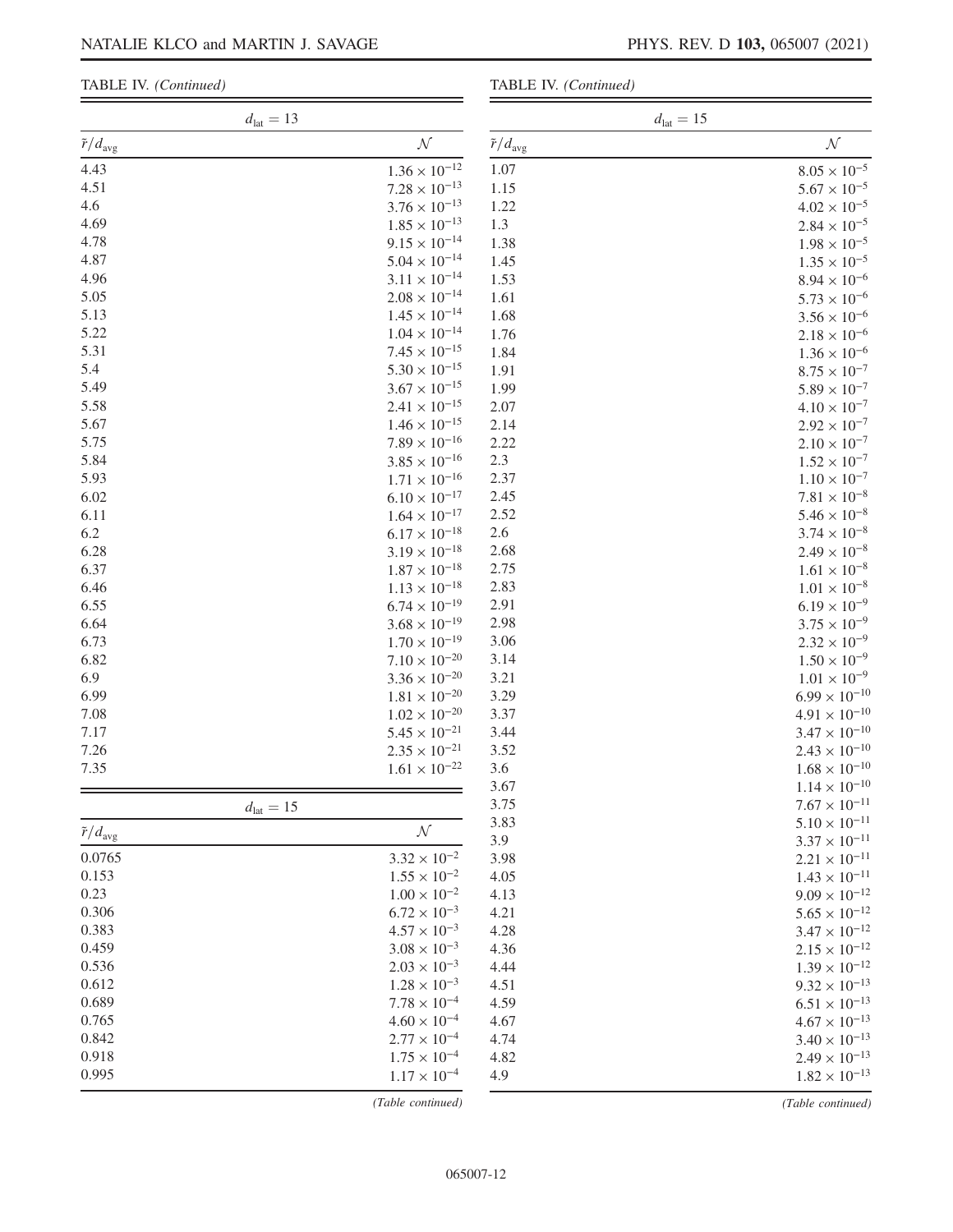TABLE IV. (Continued)

TABLE V. Logarithmic negativity as a function of separation measured in units of the averaged region diameter with an N-type boundary appearing in the left panel in Fig. [3](#page-3-0).  $\overline{\phantom{a}}$ 

|                            | $d_{\rm lat}=15$       |                            | boundary appearing in the left panel in Fig. 3. |  |
|----------------------------|------------------------|----------------------------|-------------------------------------------------|--|
| $\tilde{r}/d_{\text{avg}}$ | ${\cal N}$             |                            | $d_{\text{lat}} = 17$                           |  |
| 4.97                       | $1.31\times10^{-13}$   | $\tilde{r}/d_{\text{avg}}$ | $\cal N$                                        |  |
| 5.05                       | $9.22 \times 10^{-14}$ |                            |                                                 |  |
| 5.13                       | $6.28 \times 10^{-14}$ | 0.0661                     | $3.98 \times 10^{-2}$                           |  |
| 5.2                        | $4.13\times10^{-14}$   | 0.132                      | $2.01 \times 10^{-2}$                           |  |
| 5.28                       | $2.62 \times 10^{-14}$ | 0.198                      | $1.34 \times 10^{-2}$                           |  |
| 5.36                       | $1.62 \times 10^{-14}$ | 0.264                      | $9.33 \times 10^{-3}$                           |  |
| 5.43                       | $9.91 \times 10^{-15}$ | 0.33                       | $6.60 \times 10^{-3}$                           |  |
| 5.51                       | $5.94\times10^{-15}$   | 0.397                      | $4.68 \times 10^{-3}$                           |  |
| 5.59                       | $3.44\times10^{-15}$   | 0.463                      | $3.29 \times 10^{-3}$                           |  |
| 5.66                       | $1.90\times10^{-15}$   | 0.529                      | $2.26 \times 10^{-3}$                           |  |
| 5.74                       | $1.00\times10^{-15}$   | 0.595                      | $1.50 \times 10^{-3}$                           |  |
| 5.81                       | $5.14\times10^{-16}$   | 0.661                      | $9.66 \times 10^{-4}$                           |  |
| 5.89                       | $2.58\times10^{-16}$   | 0.727                      | $6.07 \times 10^{-4}$                           |  |
| 5.97                       | $1.30\times10^{-16}$   | 0.793                      | $3.85\times10^{-4}$                             |  |
| 6.04                       | $6.94\times10^{-17}$   | 0.859                      | $2.53 \times 10^{-4}$                           |  |
| 6.12                       | $4.10\times10^{-17}$   | 0.925                      | $1.74 \times 10^{-4}$                           |  |
| 6.2                        | $2.65 \times 10^{-17}$ | 0.991                      | $1.24 \times 10^{-4}$                           |  |
| 6.27                       | $1.82\times10^{-17}$   | 1.06                       | $9.10 \times 10^{-5}$                           |  |
| 6.35                       | $1.30\times10^{-17}$   | 1.12                       | $6.73 \times 10^{-5}$                           |  |
| 6.43                       | $9.51\times10^{-18}$   | 1.19                       | $5.00\times10^{-5}$                             |  |
| 6.5                        | $6.99\times10^{-18}$   | 1.26                       | $3.70 \times 10^{-5}$                           |  |
| 6.58                       | $5.12\times10^{-18}$   | 1.32                       | $2.70\times10^{-5}$                             |  |
| 6.66                       | $3.68\times10^{-18}$   | 1.39                       | $1.94\times10^{-5}$                             |  |
| 6.73                       | $2.55\times10^{-18}$   | 1.45                       | $1.37 \times 10^{-5}$                           |  |
| 6.81                       | $1.69\times10^{-18}$   | 1.52                       | $9.36 \times 10^{-6}$                           |  |
| 6.89                       | $1.04\times10^{-18}$   | 1.59                       | $6.24\times10^{-6}$                             |  |
| 6.96                       | $5.96 \times 10^{-19}$ | 1.65                       | $4.09 \times 10^{-6}$                           |  |
| 7.04                       | $3.28\times10^{-19}$   | 1.72                       | $2.69 \times 10^{-6}$                           |  |
| 7.12                       | $1.75\times10^{-19}$   | 1.78                       | $1.81 \times 10^{-6}$                           |  |
| 7.19                       | $8.57\times10^{-20}$   | 1.85                       | $1.26\times10^{-6}$                             |  |
| 7.27                       | $3.49 \times 10^{-20}$ | 1.92                       | $9.04 \times 10^{-7}$                           |  |
| 7.34                       | $1.28 \times 10^{-20}$ | 1.98                       | $6.66 \times 10^{-7}$                           |  |
| 7.42                       | $6.08\times10^{-21}$   | 2.05                       | $4.98 \times 10^{-7}$                           |  |
| 7.5                        | $3.60 \times 10^{-21}$ | 2.11                       | $3.76 \times 10^{-7}$                           |  |
| 7.57                       | $2.39 \times 10^{-21}$ | 2.18                       | $2.85 \times 10^{-7}$                           |  |
| 7.65                       | $1.68\times10^{-21}$   | 2.25                       | $2.15 \times 10^{-7}$                           |  |
| 7.73                       | $1.22 \times 10^{-21}$ | 2.31                       | $1.60 \times 10^{-7}$                           |  |
| 7.8                        | $8.96\times10^{-22}$   | 2.38                       | $1.18\times10^{-7}$                             |  |
| 7.88                       | $6.57\times10^{-22}$   | 2.45                       | $8.51 \times 10^{-8}$                           |  |
| 7.96                       | $4.74\times10^{-22}$   | 2.51                       | $6.00\times10^{-8}$                             |  |
| 8.03                       | $3.29\times10^{-22}$   | 2.58                       | $4.13 \times 10^{-8}$                           |  |
| 8.11                       | $2.13 \times 10^{-22}$ | 2.64                       | $2.77\times10^{-8}$                             |  |
| 8.19                       | $1.18 \times 10^{-22}$ | 2.71                       | $1.80 \times 10^{-8}$                           |  |
| 8.26                       | $4.37\times10^{-23}$   | 2.78                       | $1.14\times10^{-8}$                             |  |
| 8.34                       | $8.04\times10^{-24}$   | 2.84                       | $7.09\times10^{-9}$                             |  |
| 8.42                       | $2.08\times10^{-24}$   | 2.91                       | $4.46 \times 10^{-9}$                           |  |
| 8.49                       | $4.51\times10^{-25}$   | 2.97                       | $2.92 \times 10^{-9}$                           |  |
|                            |                        | 3.04                       | $2.00 \times 10^{-9}$                           |  |
|                            |                        | 3.11                       | $1.43 \times 10^{-9}$                           |  |
|                            |                        | 3.17                       | $1.06 \times 10^{-9}$                           |  |
|                            |                        | 3.24                       | $7.97 \times 10^{-10}$                          |  |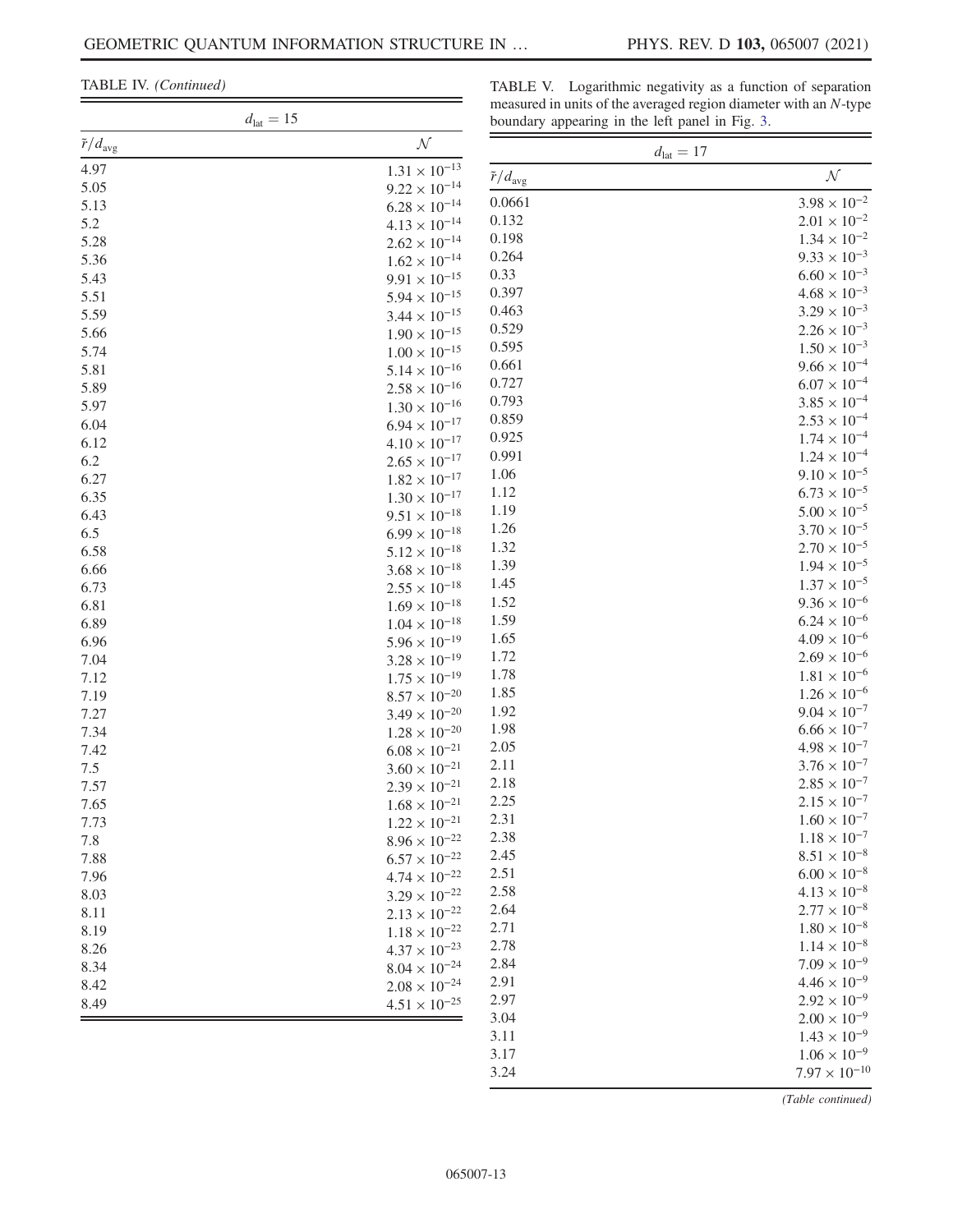|  | TABLE V. (Continued) |
|--|----------------------|
|--|----------------------|

| $d_{\text{lat}} = 17$      |                        |                            | $d_{\text{lat}} = 17$  |
|----------------------------|------------------------|----------------------------|------------------------|
| $\tilde{r}/d_{\text{avg}}$ | ${\cal N}$             | $\tilde{r}/d_{\text{avg}}$ | ${\cal N}$             |
| 3.3                        | $6.07 \times 10^{-10}$ | 6.68                       | $5.28 \times 10^{-18}$ |
| 3.37                       | $4.65 \times 10^{-10}$ | 6.74                       | $3.32 \times 10^{-18}$ |
| 3.44                       | $3.55 \times 10^{-10}$ | 6.81                       | $2.08\times10^{-18}$   |
| 3.5                        | $2.69 \times 10^{-10}$ | 6.87                       | $1.30 \times 10^{-18}$ |
| 3.57                       | $2.01\times10^{-10}$   | 6.94                       | $8.19 \times 10^{-19}$ |
| 3.63                       | $1.47 \times 10^{-10}$ | 7.01                       | $5.17 \times 10^{-19}$ |
| 3.7                        | $1.05 \times 10^{-10}$ | 7.07                       | $3.26 \times 10^{-19}$ |
| 3.77                       | $7.28 \times 10^{-11}$ | 7.14                       | $2.04 \times 10^{-19}$ |
| 3.83                       | $4.92 \times 10^{-11}$ | 7.2                        | $1.25 \times 10^{-19}$ |
| 3.9                        | $3.25 \times 10^{-11}$ | 7.27                       | $7.43 \times 10^{-20}$ |
| 3.97                       | $2.10 \times 10^{-11}$ | 7.34                       | $4.37 \times 10^{-20}$ |
| 4.03                       | $1.35 \times 10^{-11}$ | 7.4                        | $2.60 \times 10^{-20}$ |
| 4.1                        | $8.66 \times 10^{-12}$ | 7.47                       | $1.61\times10^{-20}$   |
| 4.16                       | $5.61 \times 10^{-12}$ | 7.53                       | $1.04 \times 10^{-20}$ |
| 4.23                       | $3.70 \times 10^{-12}$ | 7.6                        | $7.05\times10^{-21}$   |
| 4.3                        | $2.50 \times 10^{-12}$ | 7.67                       | $4.88\times10^{-21}$   |
| 4.36                       | $1.73 \times 10^{-12}$ | 7.73                       | $3.41 \times 10^{-21}$ |
| 4.43                       | $1.24 \times 10^{-12}$ | 7.8                        | $2.39 \times 10^{-21}$ |
| 4.49                       | $9.05 \times 10^{-13}$ | 7.86                       | $1.65 \times 10^{-21}$ |
| 4.56                       | $6.75 \times 10^{-13}$ | 7.93                       | $1.12\times10^{-21}$   |
| 4.63                       | $5.10 \times 10^{-13}$ | 8.                         | $7.44 \times 10^{-22}$ |
| 4.69                       | $3.89 \times 10^{-13}$ | 8.06                       | $4.79 \times 10^{-22}$ |
| 4.76                       | $2.96 \times 10^{-13}$ | 8.13                       | $3.00 \times 10^{-22}$ |
| 4.82                       | $2.24 \times 10^{-13}$ | 8.2                        | $1.84 \times 10^{-22}$ |
| 4.89                       | $1.68 \times 10^{-13}$ | 8.26                       | $1.08\times10^{-22}$   |
| 4.96                       | $1.24 \times 10^{-13}$ | 8.33                       | $5.97 \times 10^{-23}$ |
| 5.02                       | $8.98\times10^{-14}$   | 8.39                       | $2.91\times10^{-23}$   |
| 5.09                       | $6.33 \times 10^{-14}$ | 8.46                       | $1.25 \times 10^{-23}$ |
| 5.16                       | $4.37 \times 10^{-14}$ | 8.53                       | $5.85\times10^{-24}$   |
| 5.22                       | $2.94 \times 10^{-14}$ | 8.59                       | $3.31 \times 10^{-24}$ |
| 5.29                       | $1.94 \times 10^{-14}$ | 8.66                       | $2.14\times10^{-24}$   |
| 5.35                       | $1.25 \times 10^{-14}$ | 8.72                       | $1.49\times10^{-24}$   |
| 5.42                       | $7.81 \times 10^{-15}$ | 8.79                       | $1.08 \times 10^{-24}$ |
| 5.49                       | $4.77 \times 10^{-15}$ | 8.86                       | $7.99 \times 10^{-25}$ |
| 5.55                       | $2.92 \times 10^{-15}$ | 8.92                       | $5.96\times10^{-25}$   |
| 5.62                       | $1.86 \times 10^{-15}$ | 8.99                       | $4.44\times10^{-25}$   |
| 5.68                       | $1.24\times10^{-15}$   | 9.05                       | $3.25\times10^{-25}$   |
| 5.75                       | $8.70 \times 10^{-16}$ | 9.12                       | $2.30\times10^{-25}$   |
| 5.82                       | $6.31 \times 10^{-16}$ | 9.19                       | $1.54 \times 10^{-25}$ |
| 5.88                       | $4.68 \times 10^{-16}$ | 9.25                       | $9.20\times10^{-26}$   |
| 5.95                       | $3.51\times10^{-16}$   | 9.32                       | $4.39 \times 10^{-26}$ |
| 6.01                       | $2.65\times10^{-16}$   | 9.38                       | $1.04\times10^{-26}$   |
| 6.08                       | $1.99 \times 10^{-16}$ | 9.45                       | $1.06\times10^{-27}$   |
| 6.15                       | $1.47\times10^{-16}$   | 9.52                       | $3.19 \times 10^{-28}$ |
| 6.21                       | $1.07 \times 10^{-16}$ | 9.58                       | $1.11\times10^{-28}$   |
| 6.28                       | $7.54 \times 10^{-17}$ | 9.65                       | $1.39 \times 10^{-29}$ |
| 6.34                       | $5.12 \times 10^{-17}$ |                            |                        |
| 6.41                       | $3.35 \times 10^{-17}$ |                            |                        |
| 6.48                       |                        |                            |                        |
|                            | $2.13 \times 10^{-17}$ |                            |                        |
| 6.54                       | $1.34 \times 10^{-17}$ |                            |                        |
| 6.61                       | $8.39 \times 10^{-18}$ |                            |                        |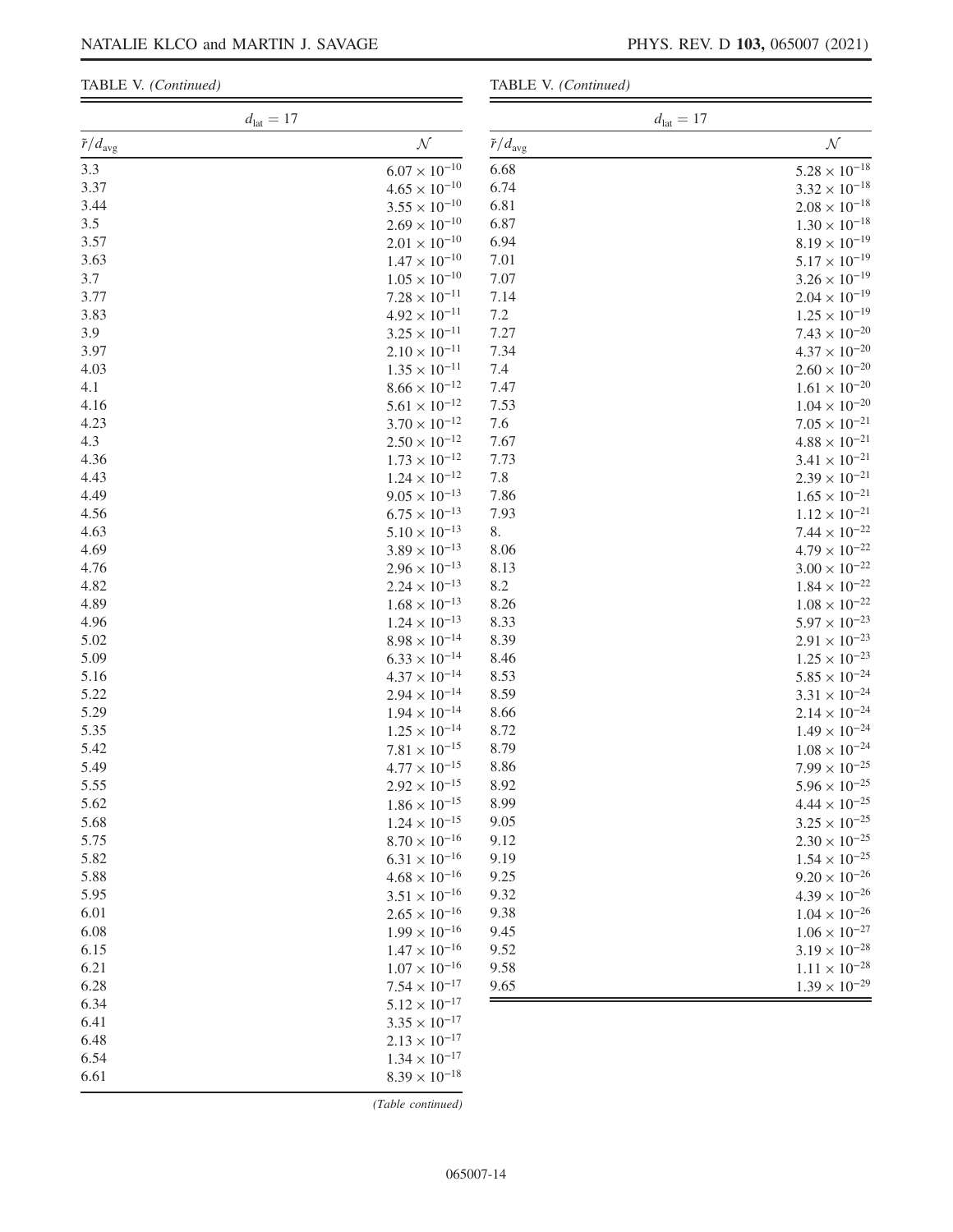TABLE VI. Logarithmic negativity as a function of separation measured in units of the averaged region diameter with an N-type boundary appearing in the left panel in Fig. [3](#page-3-0).

# TABLE VI. (Continued)

| boundary appearing in the left panel in Fig. 3. |                                                | $d_{\rm lat}=19$           |                                                  |
|-------------------------------------------------|------------------------------------------------|----------------------------|--------------------------------------------------|
|                                                 | $d_{\text{lat}} = 19$                          | $\tilde{r}/d_{\text{avg}}$ | ${\cal N}$                                       |
| $\tilde{r}/d_{\text{avg}}$                      | ${\cal N}$                                     | 2.9                        | $5.54 \times 10^{-9}$                            |
| 0.058                                           | $4.98 \times 10^{-2}$                          | 2.96                       | $4.18 \times 10^{-9}$                            |
|                                                 |                                                | 3.02                       | $3.19 \times 10^{-9}$                            |
| 0.116                                           | $2.61 \times 10^{-2}$                          | 3.08                       | $2.45\times10^{-9}$                              |
| 0.174                                           | $1.75 \times 10^{-2}$                          | 3.13                       | $1.89\times10^{-9}$                              |
| 0.232                                           | $1.24 \times 10^{-2}$                          | 3.19                       | $1.46 \times 10^{-9}$                            |
| 0.29                                            | $8.94 \times 10^{-3}$                          | 3.25                       | $1.12\times10^{-9}$                              |
| 0.348                                           | $6.52 \times 10^{-3}$                          | 3.31                       | $8.56 \times 10^{-10}$                           |
| 0.406<br>0.464                                  | $4.75 \times 10^{-3}$                          | 3.37                       | $6.51 \times 10^{-10}$                           |
| 0.522                                           | $3.43 \times 10^{-3}$                          | 3.42                       | $4.90 \times 10^{-10}$                           |
| 0.58                                            | $2.43 \times 10^{-3}$                          | 3.48                       | $3.66 \times 10^{-10}$                           |
| 0.638                                           | $1.69 \times 10^{-3}$<br>$1.15 \times 10^{-3}$ | 3.54                       | $2.70 \times 10^{-10}$                           |
| 0.697                                           | $7.75 \times 10^{-4}$                          | 3.6                        | $1.96 \times 10^{-10}$                           |
| 0.755                                           | $5.28 \times 10^{-4}$                          | 3.66                       | $1.41\times10^{-10}$                             |
| 0.813                                           | $3.69 \times 10^{-4}$                          | 3.71                       | $9.99\times10^{-11}$                             |
| 0.871                                           | $2.64 \times 10^{-4}$                          | 3.77                       | $6.99\times10^{-11}$                             |
| 0.929                                           | $1.94 \times 10^{-4}$                          | 3.83                       | $4.85\times10^{-11}$                             |
| 0.987                                           | $1.45 \times 10^{-4}$                          | 3.89                       | $3.37 \times 10^{-11}$                           |
| 1.04                                            | $1.10 \times 10^{-4}$                          | 3.95                       | $2.37\times10^{-11}$                             |
| 1.1                                             | $8.36 \times 10^{-5}$                          | 4.01                       | $1.69\times10^{-11}$                             |
| 1.16                                            | $6.36 \times 10^{-5}$                          | 4.06                       | $1.23\times10^{-11}$                             |
| 1.22                                            | $4.82 \times 10^{-5}$                          | 4.12                       | $9.14\times10^{-12}$                             |
| 1.28                                            | $3.61 \times 10^{-5}$                          | 4.18                       | $6.88 \times 10^{-12}$                           |
| 1.34                                            | $2.68 \times 10^{-5}$                          | 4.24                       | $5.23 \times 10^{-12}$                           |
| 1.39                                            | $1.95 \times 10^{-5}$                          | 4.3                        | $3.99 \times 10^{-12}$                           |
| 1.45                                            | $1.40 \times 10^{-5}$                          | 4.35                       | $3.05 \times 10^{-12}$                           |
| 1.51                                            | $9.92 \times 10^{-6}$                          | 4.41                       | $2.31 \times 10^{-12}$                           |
| 1.57                                            | $6.94 \times 10^{-6}$                          | 4.47                       | $1.74\times10^{-12}$                             |
| 1.63                                            | $4.86 \times 10^{-6}$                          | 4.53<br>4.59               | $1.30 \times 10^{-12}$                           |
| 1.68                                            | $3.43 \times 10^{-6}$                          | 4.64                       | $9.59 \times 10^{-13}$                           |
| 1.74                                            | $2.47 \times 10^{-6}$                          | 4.7                        | $7.02 \times 10^{-13}$                           |
| 1.8                                             | $1.81\times10^{-6}$                            | 4.76                       | $5.12 \times 10^{-13}$<br>$3.73 \times 10^{-13}$ |
| 1.86                                            | $1.35\times10^{-6}$                            | 4.82                       | $2.73\times10^{-13}$                             |
| 1.92                                            | $1.02 \times 10^{-6}$                          | 4.88                       | $1.99 \times 10^{-13}$                           |
| 1.97                                            | $7.76 \times 10^{-7}$                          | 4.93                       | $1.46 \times 10^{-13}$                           |
| 2.03                                            | $5.95 \times 10^{-7}$                          | 4.99                       | $1.06 \times 10^{-13}$                           |
| 2.09                                            | $4.57 \times 10^{-7}$                          | 5.05                       | $7.65 \times 10^{-14}$                           |
| 2.15                                            | $3.50 \times 10^{-7}$                          | 5.11                       | $5.46 \times 10^{-14}$                           |
| 2.21                                            | $2.67 \times 10^{-7}$                          | 5.17                       | $3.87 \times 10^{-14}$                           |
| 2.26                                            | $2.02\times10^{-7}$                            | 5.22                       | $2.74 \times 10^{-14}$                           |
| 2.32                                            | $1.51 \times 10^{-7}$                          | 5.28                       | $1.94 \times 10^{-14}$                           |
| 2.38                                            | $1.12 \times 10^{-7}$                          | 5.34                       | $1.39 \times 10^{-14}$                           |
| 2.44                                            | $8.15 \times 10^{-8}$                          | 5.4                        | $1.02 \times 10^{-14}$                           |
| 2.5                                             | $5.84 \times 10^{-8}$                          | 5.46                       | $7.53 \times 10^{-15}$                           |
| 2.55                                            | $4.13 \times 10^{-8}$                          | 5.51                       | $5.67 \times 10^{-15}$                           |
| 2.61                                            | $2.89 \times 10^{-8}$                          | 5.57                       | $4.32 \times 10^{-15}$                           |
| 2.67                                            | $2.02 \times 10^{-8}$                          | 5.63                       | $3.32 \times 10^{-15}$                           |
| 2.73                                            | $1.42 \times 10^{-8}$                          | 5.69                       | $2.56 \times 10^{-15}$                           |
| 2.79                                            | $1.02\times10^{-8}$                            | 5.75                       | $1.97 \times 10^{-15}$                           |
| 2.84                                            | $7.45 \times 10^{-9}$                          | 5.8                        | $1.52 \times 10^{-15}$                           |
|                                                 |                                                |                            |                                                  |

(Table continued)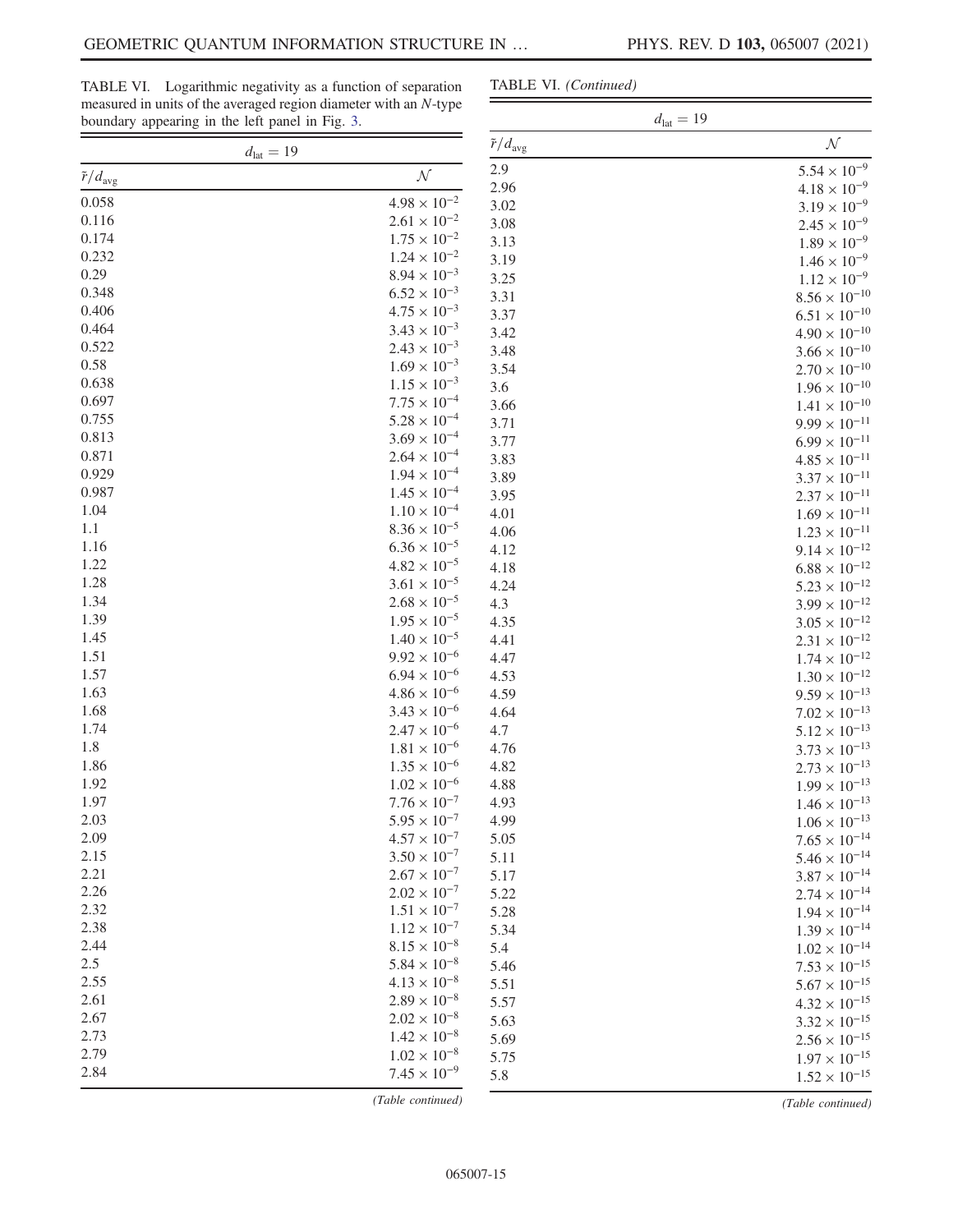TABLE VI. (Continued)

| $d_{\text{lat}} = 19$      |                        |
|----------------------------|------------------------|
| $\tilde{r}/d_{\text{avg}}$ | ${\cal N}$             |
| 5.86                       | $1.16 \times 10^{-15}$ |
| 5.92                       | $8.77 \times 10^{-16}$ |
| 5.98                       | $6.57 \times 10^{-16}$ |
| 6.04                       | $4.86 \times 10^{-16}$ |
| 6.09                       | $3.56 \times 10^{-16}$ |
| 6.15                       | $2.58 \times 10^{-16}$ |
| 6.21                       | $1.85 \times 10^{-16}$ |
| 6.27                       | $1.32 \times 10^{-16}$ |
| 6.33                       | $9.31 \times 10^{-17}$ |
| 6.38                       | $6.51 \times 10^{-17}$ |
| 6.44                       | $4.50 \times 10^{-17}$ |
| 6.5                        | $3.08 \times 10^{-17}$ |
| 6.56                       | $2.08 \times 10^{-17}$ |
| 6.62                       | $1.40 \times 10^{-17}$ |
| 6.68                       | $9.37 \times 10^{-18}$ |
| 6.73                       | $6.28 \times 10^{-18}$ |
|                            |                        |
| 6.79                       | $4.23 \times 10^{-18}$ |
| 6.85                       | $2.85 \times 10^{-18}$ |
| 6.91                       | $1.94 \times 10^{-18}$ |
| 6.97                       | $1.32 \times 10^{-18}$ |
| 7.02                       | $9.18 \times 10^{-19}$ |
| 7.08                       | $6.47 \times 10^{-19}$ |
| 7.14                       | $4.65 \times 10^{-19}$ |
| 7.2                        | $3.41 \times 10^{-19}$ |
| 7.26                       | $2.54 \times 10^{-19}$ |
| 7.31                       | $1.91 \times 10^{-19}$ |
| 7.37                       | $1.46 \times 10^{-19}$ |
| 7.43                       | $1.11 \times 10^{-19}$ |
| 7.49                       | $8.53 \times 10^{-20}$ |
| 7.55                       | $6.50 \times 10^{-20}$ |
| 7.6                        | $4.91 \times 10^{-20}$ |
| 7.66                       | $3.66 \times 10^{-20}$ |
| 7.72                       | $2.67 \times 10^{-20}$ |
| 7.78                       | $1.89 \times 10^{-20}$ |
| 7.84                       | $1.30 \times 10^{-20}$ |
| 7.89                       | $8.61 \times 10^{-21}$ |
| 7.95                       | $5.52 \times 10^{-21}$ |
| 8.01                       | $3.44 \times 10^{-21}$ |
| 8.07                       | $2.10 \times 10^{-21}$ |
| 8.13                       | $1.27 \times 10^{-21}$ |
| 8.18                       | $7.92 \times 10^{-22}$ |
| 8.24                       | $5.16 \times 10^{-22}$ |
| 8.3                        | $3.53 \times 10^{-22}$ |
| 8.36                       | $2.50 \times 10^{-22}$ |
| 8.42                       | $1.81 \times 10^{-22}$ |
| 8.47                       | $1.33 \times 10^{-22}$ |
| 8.53                       | $9.83 \times 10^{-23}$ |
| 8.59                       | $7.24 \times 10^{-23}$ |
| 8.65                       | $5.28 \times 10^{-23}$ |
| 8.71                       | $3.79 \times 10^{-23}$ |
| 8.76                       | $2.65 \times 10^{-23}$ |
|                            |                        |

TABLE VI. (Continued)

|                            | $d_{\text{lat}} = 19$  |
|----------------------------|------------------------|
| $\tilde{r}/d_{\text{avg}}$ | N                      |
| 8.82                       | $1.80 \times 10^{-23}$ |
| 8.88                       | $1.17 \times 10^{-23}$ |
| 8.94                       | $7.27 \times 10^{-24}$ |

TABLE VII. Logarithmic negativity as a function of separation measured in units of the averaged region diameter with an N-type boundary appearing in the left panel in Fig. [3](#page-3-0).

| $d_{\text{lat}} = 21$      |                        |  |  |
|----------------------------|------------------------|--|--|
| $\tilde{r}/d_{\text{avg}}$ | ${\cal N}$             |  |  |
| 2.68                       | $1.72 \times 10^{-8}$  |  |  |
| 2.99                       | $3.64 \times 10^{-9}$  |  |  |
| 3.3                        | $8.75 \times 10^{-10}$ |  |  |
| 3.61                       | $1.52 \times 10^{-10}$ |  |  |
| 3.92                       | $2.60 \times 10^{-11}$ |  |  |
| 4.23                       | $6.18 \times 10^{-12}$ |  |  |
| 4.54                       | $1.33 \times 10^{-12}$ |  |  |
| 4.85                       | $2.17 \times 10^{-13}$ |  |  |
| 5.16                       | $3.24 \times 10^{-14}$ |  |  |
| 5.47                       | $6.89 \times 10^{-15}$ |  |  |
| 5.78                       | $1.50 \times 10^{-15}$ |  |  |
| 6.09                       | $2.66 \times 10^{-16}$ |  |  |
| 6.4                        | $3.76 \times 10^{-17}$ |  |  |
| 6.71                       | $6.37 \times 10^{-18}$ |  |  |
| 7.02                       | $1.56 \times 10^{-18}$ |  |  |
| 7.33                       | $3.22 \times 10^{-19}$ |  |  |
| 7.64                       | $4.47 \times 10^{-20}$ |  |  |
| 7.95                       | $6.12 \times 10^{-21}$ |  |  |
| 8.26                       | $9.22 \times 10^{-22}$ |  |  |
| 8.57                       | $1.34 \times 10^{-22}$ |  |  |

| ×<br> |
|-------|
|-------|

| $\tilde{r}/d_{\text{avg}}$ | $\mathcal N$           |
|----------------------------|------------------------|
| 2.69                       | $1.58 \times 10^{-8}$  |
| 2.97                       | $4.29 \times 10^{-9}$  |
| 3.26                       | $1.12 \times 10^{-9}$  |
| 3.54                       | $2.21 \times 10^{-10}$ |
| 3.82                       | $4.56 \times 10^{-11}$ |
| 4.11                       | $1.18 \times 10^{-11}$ |
| 4.39                       | $2.77 \times 10^{-12}$ |
| 4.67                       | $5.72 \times 10^{-13}$ |
| 4.96                       | $1.12 \times 10^{-13}$ |
|                            |                        |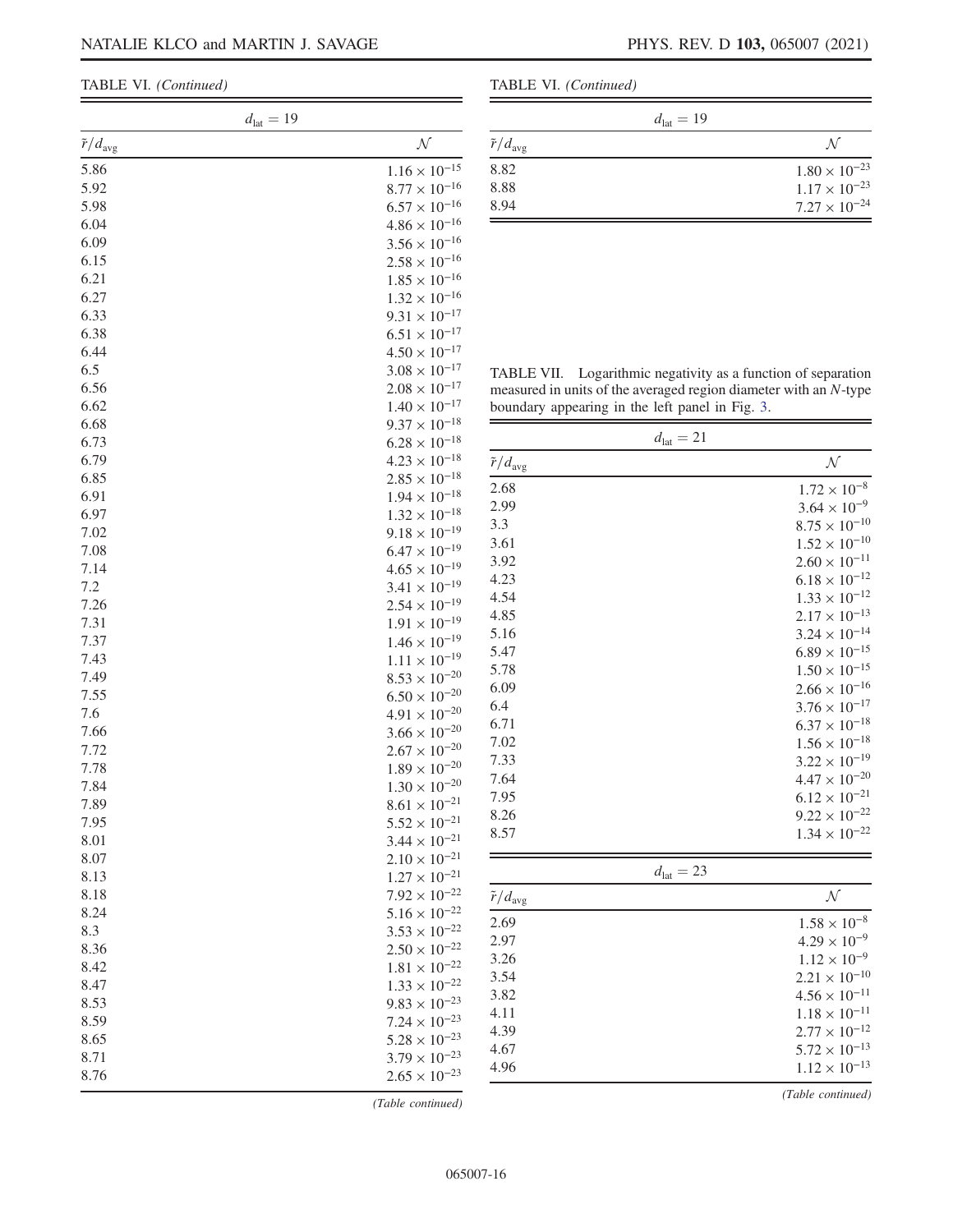TABLE VII. (Continued)

|  |  | TABLE VII. (Continued) |
|--|--|------------------------|
|--|--|------------------------|

|                            | $d_{\text{lat}} = 23$ |                        |                            |
|----------------------------|-----------------------|------------------------|----------------------------|
| $\tilde{r}/d_{\text{avg}}$ |                       | ${\cal N}$             | $\tilde{r}/d_{\text{avg}}$ |
| 5.24                       |                       | $2.91 \times 10^{-14}$ | 4.08                       |
| 5.52                       |                       | $7.52 \times 10^{-15}$ | 4.32                       |
| 5.81                       |                       | $1.44 \times 10^{-15}$ | 4.56                       |
| 6.09                       |                       | $2.53 \times 10^{-16}$ | 4.8                        |
| 6.37                       |                       | $5.22 \times 10^{-17}$ | 5.04                       |
| 6.66                       |                       | $1.37 \times 10^{-17}$ | 5.27                       |
| 6.94                       |                       | $2.87 \times 10^{-18}$ | 5.51                       |
| 7.22                       |                       | $4.72 \times 10^{-19}$ | 5.75                       |
| 7.51                       |                       | $8.00 \times 10^{-20}$ | 5.99                       |
| 7.79                       |                       | $1.60 \times 10^{-20}$ | 6.23                       |
| 8.07                       |                       | $3.96 \times 10^{-21}$ | 6.46                       |
| 8.35                       |                       | $9.64 \times 10^{-22}$ | 6.7                        |
| 8.64                       |                       | $1.70 \times 10^{-22}$ | 6.94                       |
|                            |                       |                        | 7.18                       |
|                            | $d_{\text{lat}} = 25$ |                        | 7.41                       |
|                            |                       |                        | 7.65                       |
| $\tilde{r}/d_{\text{avg}}$ |                       | ${\cal N}$             | 7.89                       |
| 2.7                        |                       | $1.53 \times 10^{-8}$  | 8.13                       |
| 2.96                       |                       | $4.59 \times 10^{-9}$  | 8.37                       |
| 3.22                       |                       | $1.20 \times 10^{-9}$  |                            |
| 3.48                       |                       | $2.61 \times 10^{-10}$ |                            |
| 3.74                       |                       | $6.64 \times 10^{-11}$ |                            |
| 4.01                       |                       | $1.96 \times 10^{-11}$ | $\tilde{r}/d_{\text{avg}}$ |
| 4.27                       |                       | $5.25 \times 10^{-12}$ | 2.65                       |
| 4.53                       |                       | $1.19 \times 10^{-12}$ | 2.87                       |
| 4.79                       |                       | $2.65 \times 10^{-13}$ | 3.09                       |
| 5.05                       |                       |                        |                            |
|                            |                       | $7.62 \times 10^{-14}$ | 3.31                       |
| 5.31                       |                       | $2.18 \times 10^{-14}$ | 3.53                       |
| 5.57                       |                       | $5.10 \times 10^{-15}$ | 3.75                       |
| 5.84                       |                       | $1.15 \times 10^{-15}$ | 3.97                       |
| 6.1                        |                       | $2.63 \times 10^{-16}$ | 4.19                       |
| 6.36                       |                       | $6.85 \times 10^{-17}$ | 4.41                       |
| 6.62                       |                       | $1.89 \times 10^{-17}$ | 4.63                       |
| 6.88                       |                       | $4.86 \times 10^{-18}$ | 4.85                       |
| 7.14                       |                       | $1.10 \times 10^{-18}$ | 5.07                       |
| 7.4                        |                       | $2.44 \times 10^{-19}$ | 5.29                       |
| 7.66                       |                       | $5.84 \times 10^{-20}$ | 5.51                       |
| 7.93                       |                       | $1.46 \times 10^{-20}$ | 5.74                       |
| 8.19                       |                       | $3.36 \times 10^{-21}$ | 5.96                       |
| 8.45                       |                       | $7.29 \times 10^{-22}$ | 6.18                       |
| 8.71                       |                       | $1.53 \times 10^{-22}$ | 6.4                        |
|                            |                       |                        | 6.62                       |
|                            | $d_{\text{lat}} = 27$ |                        | 6.84                       |
| $\tilde{r}/d_{\text{avg}}$ |                       | ${\cal N}$             | 7.06                       |
|                            |                       |                        | 7.28                       |
| 2.66                       |                       | $2.07 \times 10^{-8}$  | 7.5                        |
| 2.89                       |                       | $6.73 \times 10^{-9}$  | 7.72                       |
| 3.13                       |                       | $1.98 \times 10^{-9}$  | 7.94                       |
| 3.37                       |                       | $5.11 \times 10^{-10}$ | 8.16                       |
| 3.61                       |                       | $1.39 \times 10^{-10}$ | 8.38                       |
| 3.85                       |                       | $4.44 \times 10^{-11}$ |                            |

|                            | $d_{\text{lat}} = 27$ |                        |
|----------------------------|-----------------------|------------------------|
| $\tilde{r}/d_{\text{avg}}$ |                       | ${\cal N}$             |
| 4.08                       |                       | $1.39 \times 10^{-11}$ |
| 4.32                       |                       | $3.81 \times 10^{-12}$ |
| 4.56                       |                       | $9.90 \times 10^{-13}$ |
| 4.8                        |                       | $2.92 \times 10^{-13}$ |
| 5.04                       |                       | $9.12 \times 10^{-14}$ |
| 5.27                       |                       | $2.64 \times 10^{-14}$ |
| 5.51                       |                       | $7.18 \times 10^{-15}$ |
| 5.75                       |                       | $1.89 \times 10^{-15}$ |
| 5.99                       |                       | $5.22 \times 10^{-16}$ |
| 6.23                       |                       | $1.51 \times 10^{-16}$ |
| 6.46                       |                       | $3.98\times10^{-17}$   |
| 6.7                        |                       | $1.09\times10^{-17}$   |
| 6.94                       |                       | $3.02 \times 10^{-18}$ |
|                            |                       |                        |
| 7.18                       |                       | $7.98 \times 10^{-19}$ |
| 7.41                       |                       | $2.28 \times 10^{-19}$ |
| 7.65                       |                       | $7.19 \times 10^{-20}$ |
| 7.89                       |                       | $2.20 \times 10^{-20}$ |
| 8.13                       |                       | $5.56 \times 10^{-21}$ |
| 8.37                       |                       | $1.28 \times 10^{-21}$ |
|                            | $d_{\text{lat}} = 29$ |                        |
| $\tilde{r}/d_{\text{avg}}$ |                       | ${\cal N}$             |
| 2.65                       |                       | $2.30 \times 10^{-8}$  |
| 2.87                       |                       | $8.13 \times 10^{-9}$  |
| 3.09                       |                       | $2.53 \times 10^{-9}$  |
| 3.31                       |                       | $6.95 \times 10^{-10}$ |
| 3.53                       |                       | $2.14 \times 10^{-10}$ |
| 3.75                       |                       | $7.51 \times 10^{-11}$ |
| 3.97                       |                       | $2.55 \times 10^{-11}$ |
| 4.19                       |                       | $7.75 \times 10^{-12}$ |
| 4.41                       |                       | $2.2 \times 10^{-12}$  |
| 4.63                       |                       | $6.91 \times 10^{-13}$ |
| 4.85                       |                       | $2.35 \times 10^{-13}$ |
| 5.07                       |                       | $7.55 \times 10^{-14}$ |
| 5.29                       |                       | $2.27 \times 10^{-14}$ |
| 5.51                       |                       | $6.62 \times 10^{-15}$ |
| 5.74                       |                       | $2. \times 10^{-15}$   |
| 5.96                       |                       | $6.81 \times 10^{-16}$ |
| 6.18                       |                       | $2.29 \times 10^{-16}$ |
| 6.4                        |                       | $6.81 \times 10^{-17}$ |
| 6.62                       |                       | $1.99 \times 10^{-17}$ |
| 6.84                       |                       | $5.95\times10^{-18}$   |
| 7.06                       |                       | $1.79 \times 10^{-18}$ |
| 7.28                       |                       | $5.68 \times 10^{-19}$ |
| 7.5                        |                       | $1.82 \times 10^{-19}$ |
| 7.72                       |                       | $5.8 \times 10^{-20}$  |
| 7.94                       |                       | $1.87 \times 10^{-20}$ |
| 8.16                       |                       | $5.68 \times 10^{-21}$ |
| 8.38                       |                       | $1.55 \times 10^{-21}$ |
|                            |                       |                        |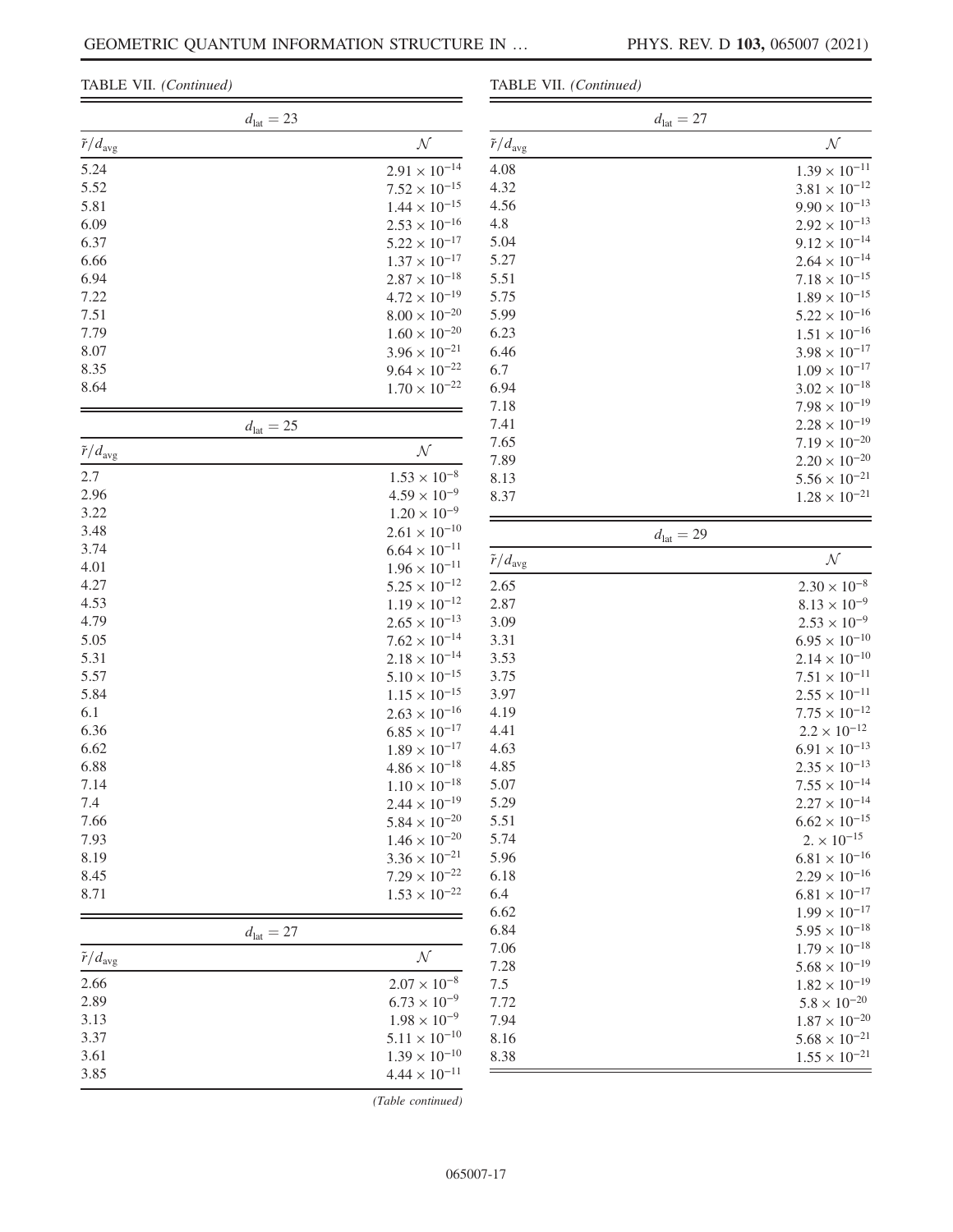$4.93 \times 10^{-12}$  $2.17 \times 10^{-12}$  $1.02\times 10^{-12}$  $4.77 \times 10^{-13}$  $2.10 \times 10^{-13}$  $8.69 \times 10^{-14}$  $3.42\times10^{-14}$  $1.34 \times 10^{-14}$  $5.67\times10^{-15}$  $2.62\times 10^{-15}$  $1.22 \times 10^{-15}$  $5.39 \times 10^{-16}$  $2.25\times 10^{-16}$  $9.31 \times 10^{-17}$  $3.91\times 10^{-17}$  $1.67\times 10^{-17}$  $7.22 \times 10^{-18}$  $3.12\times10^{-18}$  $1.32\times 10^{-18}$  $5.53 \times 10^{-19}$  $2.27\times 10^{-19}$  $9.33\times 10^{-20}$  $3.93\times 10^{-20}$  $1.69 \times 10^{-20}$  $7.37\times10^{-21}$  $3.14 \times 10^{-21}$  $1.28\times 10^{-21}$ 

 $2.64 \times 10^{-8}$  $1.06 \times 10^{-8}$  $3.85 \times 10^{-9}$  $1.36 \times 10^{-9}$  $5.30\times10^{-10}$  $2.21 \times 10^{-10}$  $9.00\times 10^{-11}$  $3.41\times10^{-11}$  $1.21 \times 10^{-11}$  $4.44\times 10^{-12}$  $1.81 \times 10^{-12}$  $7.51 \times 10^{-13}$  $2.98\times 10^{-13}$  $1.13\times 10^{-13}$  $4.10\times 10^{-14}$  $1.53 \times 10^{-14}$  $6.01\times10^{-15}$  $2.41 \times 10^{-15}$  $9.52 \times 10^{-16}$  $3.73 \times 10^{-16}$ (Table continued)

 $d_{\text{lat}} = 33$ 

TABLE VIII. Logarithmic negativity as a function of separation measured in units of the averaged region diameter with an N-type boundary appearing in the left panel in Fig. [3](#page-3-0).

TABLE VIII. (Continued)

Ξ

|                            | $d_{\rm lat}=31$                                 | $\tilde{r}/d_{\text{avg}}$ | $\cal N$              |
|----------------------------|--------------------------------------------------|----------------------------|-----------------------|
| $\tilde{r}/d_{\text{avg}}$ | ${\cal N}$                                       | 4.24                       | $4.93 \times$         |
| 2.63                       | $2.66 \times 10^{-8}$                            | 4.4                        | $2.17 \times$         |
| $2.8\,$                    | $1.19 \times 10^{-8}$                            | 4.56                       | $1.02 \times$         |
| 2.97                       | $4.92 \times 10^{-9}$                            | 4.72                       | $4.77 \times$         |
| 3.14                       | $1.82 \times 10^{-9}$                            | 4.88                       | $2.10 \times$         |
| 3.31                       | $6.67 \times 10^{-10}$                           | 5.05                       | $8.69 \times$         |
| 3.48                       | $2.73 \times 10^{-10}$                           | 5.21                       | $3.42 \times$         |
| 3.65                       | $1.22 \times 10^{-10}$                           | 5.37                       | $1.34 \times$         |
| 3.82                       | $5.47 \times 10^{-11}$                           | 5.53                       | $5.67 \times$         |
| 3.99                       | $2.28 \times 10^{-11}$                           | 5.69                       | $2.62 \times$         |
| 4.16                       | $8.64 \times 10^{-12}$                           | 5.85                       | $1.22 \times$         |
| 4.33                       | $3.22 \times 10^{-12}$                           | 6.01                       | $5.39\times$          |
|                            | $1.33 \times 10^{-12}$                           | 6.17                       | $2.25$ $\times$       |
| 4.5<br>4.67                | $5.97 \times 10^{-13}$                           | 6.33                       | $9.31 \times$         |
| 4.84                       |                                                  | 6.49                       | $3.91\times$          |
|                            | $2.64 \times 10^{-13}$                           | 6.65                       | $1.67 \times$         |
| 5.01                       | $1.08 \times 10^{-13}$                           | 6.81                       | $7.22 \times$         |
| 5.18                       | $4.11 \times 10^{-14}$                           | 6.97                       | $3.12\times$          |
| 5.36                       | $1.49 \times 10^{-14}$                           | 7.13                       | $1.32 \times$         |
| 5.53                       | $5.50 \times 10^{-15}$                           | 7.29                       | $5.53\times$          |
| 5.7                        | $2.29 \times 10^{-15}$                           | 7.46                       | $2.27\times$          |
| 5.87                       | $1.02 \times 10^{-15}$                           | 7.62                       | $9.33 \times$         |
| 6.04                       | $4.45 \times 10^{-16}$                           | 7.78                       | $3.93 \times$         |
| 6.21                       | $1.77 \times 10^{-16}$                           | 7.94                       | $1.69 \times$         |
| 6.38                       | $6.85 \times 10^{-17}$                           | 8.1                        | $7.37$ $\times$       |
| 6.55                       | $2.70 \times 10^{-17}$                           | 8.26                       | $3.14\times$          |
| 6.72                       | $1.08 \times 10^{-17}$                           | 8.42                       | $1.28 \times$         |
| 6.89                       | $4.44 \times 10^{-18}$                           |                            |                       |
| 7.06                       | $1.89 \times 10^{-18}$                           |                            | $d_{\text{lat}} = 35$ |
| 7.23                       | $7.85 \times 10^{-19}$                           | $\tilde{r}/d_{\text{avg}}$ | $\mathcal N$          |
| 7.4                        | $2.98 \times 10^{-19}$                           |                            |                       |
| 7.57                       | $1.06 \times 10^{-19}$                           | 2.63                       | $2.64 \times$         |
| 7.74                       | $3.91 \times 10^{-20}$                           | 2.81                       | $1.06 \times$         |
| 7.91                       | $1.51 \times 10^{-20}$<br>$6.02 \times 10^{-21}$ | 2.99                       | $3.85 \times$         |
| 8.08                       |                                                  | 3.17                       | $1.36 \times$         |
| 8.25                       | $2.53 \times 10^{-21}$                           | 3.35                       | $5.30\times$          |
| 8.43                       | $1.10 \times 10^{-21}$                           | 3.53                       | $2.21$ $\times$       |
|                            |                                                  | 3.71                       | $9.00\times$          |
|                            | $d_{\text{lat}} = 33$                            | 3.89                       | $3.41 \times$         |
| $\tilde{r}/d_{\text{avg}}$ | ${\cal N}$                                       | 4.07                       | $1.21 \times$         |
| 2.64                       | $2.55 \times 10^{-8}$                            | 4.26                       | $4.44\times$          |
| 2.8                        | $1.15 \times 10^{-8}$                            | 4.44                       | $1.81\, \times$       |
| 2.96                       | $4.78 \times 10^{-9}$                            | 4.62                       | $7.51$ $\times$       |
| 3.12                       | $1.85 \times 10^{-9}$                            | 4.8                        | $2.98 \times$         |
| 3.28                       | $7.49 \times 10^{-10}$                           | 4.98                       | $1.13 \times$         |
| 3.44                       | $3.36 \times 10^{-10}$                           | 5.16                       | $4.10\times$          |
| 3.6                        | $1.58 \times 10^{-10}$                           | 5.34                       | $1.53 \times$         |
| 3.76                       | $7.28 \times 10^{-11}$                           | 5.52                       | $6.01 \times$         |
| 3.92                       | $3.10 \times 10^{-11}$                           | 5.7                        | $2.41$ $\times$       |
| 4.08                       | $1.23 \times 10^{-11}$                           | 5.89                       | $9.52 \times$         |
|                            |                                                  | 6.07                       | $3.73 \times$         |
|                            | (Table continued)                                |                            | $(Table \; con$       |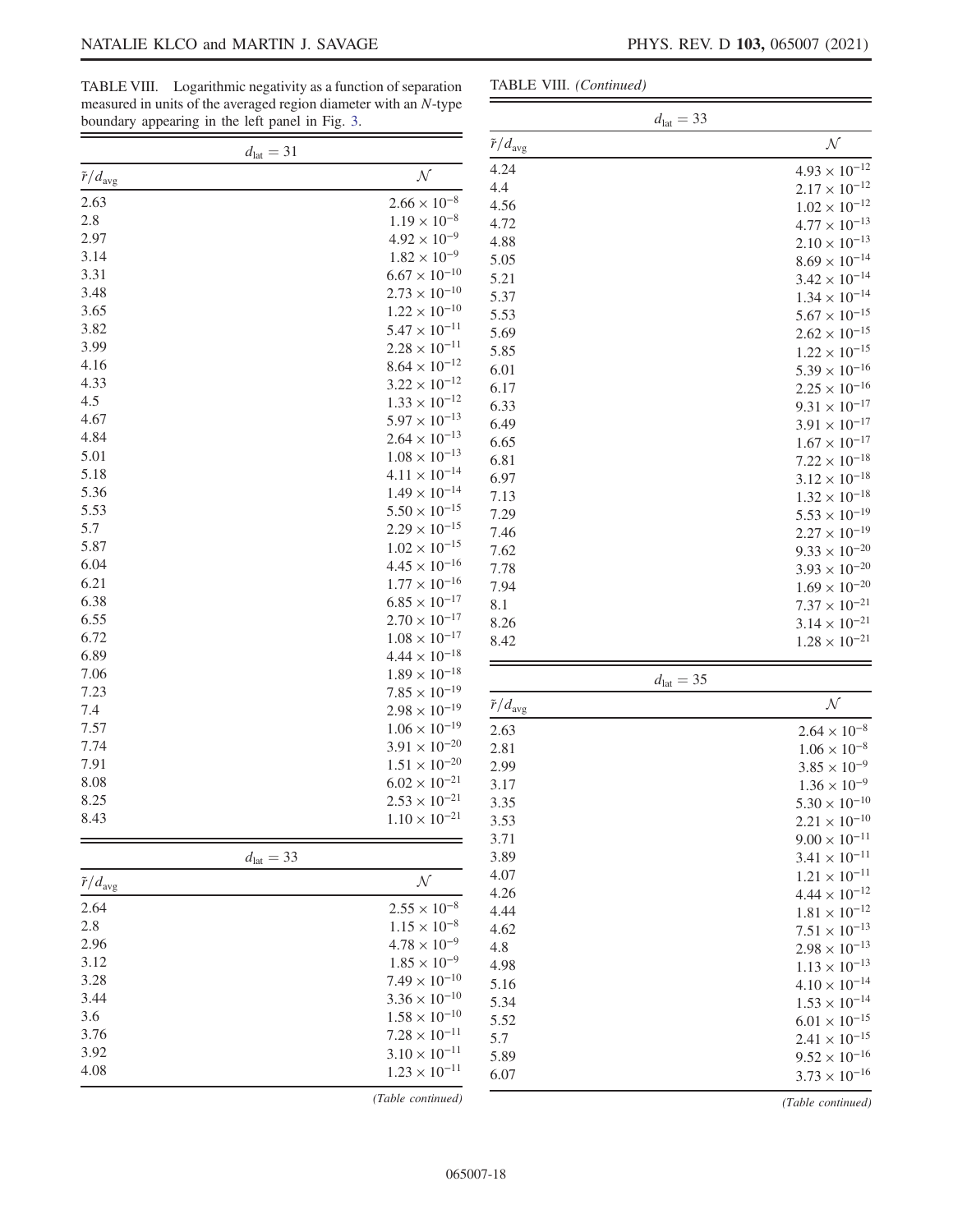#### TABLE VIII. (Continued)

| $d_{\text{lat}} = 35$      |                                |                            |
|----------------------------|--------------------------------|----------------------------|
| $\tilde{r}/d_{\text{avg}}$ | ${\cal N}$                     | $\tilde{r}/d_{\text{avg}}$ |
| 6.25                       | $1.41 \times 10^{-16}$<br>8.26 |                            |
| 6.43                       | $5.17 \times 10^{-17}$<br>8.43 |                            |
| 6.61                       | $1.97 \times 10^{-17}$         |                            |
| 6.79                       | $7.85 \times 10^{-18}$         |                            |
| 6.97                       | $3.07 \times 10^{-18}$         |                            |
| 7.15                       | $1.18 \times 10^{-18}$         | $\tilde{r}/d_{\text{avg}}$ |
| 7.33                       | 2.61<br>$4.54 \times 10^{-19}$ |                            |
| 7.52                       | 2.77<br>$1.69 \times 10^{-19}$ |                            |
| 7.7                        | 2.93<br>$5.99 \times 10^{-20}$ |                            |
| 7.88                       | 3.09<br>$2.17 \times 10^{-20}$ |                            |
| 8.06                       | 3.26<br>$8.33 \times 10^{-21}$ |                            |
| 8.24                       | 3.42<br>$3.37 \times 10^{-21}$ |                            |
| 8.42                       | 3.58<br>$1.40 \times 10^{-21}$ |                            |
|                            | 3.74                           |                            |
| $d_{\text{lat}} = 37$      | 3.9                            |                            |
|                            | 4.06                           |                            |
| $\tilde{r}/d_{\text{avg}}$ | ${\cal N}$<br>4.22             |                            |
| 2.62                       | $2.79 \times 10^{-8}$<br>4.39  |                            |
| 2.79                       | $1.16 \times 10^{-8}$<br>4.55  |                            |
| 2.96                       | $4.39 \times 10^{-9}$<br>4.71  |                            |
| 3.13                       | $1.65 \times 10^{-9}$<br>4.87  |                            |
| 3.3                        | $6.91 \times 10^{-10}$<br>5.03 |                            |
| 3.48                       | $3.04 \times 10^{-10}$<br>5.19 |                            |
| 3.65                       | $1.29 \times 10^{-10}$<br>5.35 |                            |
| 3.82                       | $5.09 \times 10^{-11}$<br>5.52 |                            |
| 3.99                       | $1.91 \times 10^{-11}$<br>5.68 |                            |
| 4.16                       | $7.45 \times 10^{-12}$<br>5.84 |                            |
| 4.33                       | $3.14 \times 10^{-12}$<br>6.   |                            |
| 4.5                        | $1.38 \times 10^{-12}$         |                            |
| 4.67                       | 6.16<br>$5.96 \times 10^{-13}$ |                            |
| 4.84                       | 6.32<br>$2.46 \times 10^{-13}$ |                            |
|                            | 6.48                           |                            |
| 5.01                       | $9.52 \times 10^{-14}$<br>6.65 |                            |
| 5.18                       | $3.67 \times 10^{-14}$<br>6.81 |                            |
| 5.36                       | $1.52 \times 10^{-14}$<br>6.97 |                            |
| 5.53                       | $6.57\times10^{-15}$<br>7.13   |                            |
| 5.7                        | $2.76 \times 10^{-15}$<br>7.29 |                            |
| 5.87                       | $1.12 \times 10^{-15}$<br>7.45 |                            |
| 6.04                       | $4.50 \times 10^{-16}$<br>7.61 |                            |
| 6.21                       | $1.77 \times 10^{-16}$<br>7.78 |                            |
| 6.38                       | $6.96 \times 10^{-17}$<br>7.94 |                            |
| 6.55                       | $2.84 \times 10^{-17}$<br>8.1  |                            |
| 6.72                       | $1.19 \times 10^{-17}$<br>8.26 |                            |
| 6.89                       | $4.93 \times 10^{-18}$         |                            |
| 7.06                       | $2.02\times10^{-18}$           |                            |
| 7.24                       | $8.30 \times 10^{-19}$         |                            |
| 7.41                       | $3.34 \times 10^{-19}$         |                            |
| 7.58                       | $1.30 \times 10^{-19}$         |                            |
| 7.75                       | $5.14 \times 10^{-20}$         |                            |
| 7.92                       | $2.13 \times 10^{-20}$         |                            |
| 8.09                       | $9.06 \times 10^{-21}$         |                            |
|                            |                                |                            |

| TABLE VIII. (Continued)    |                        |
|----------------------------|------------------------|
|                            | $d_{\text{lat}} = 37$  |
| $\tilde{r}/d_{\text{avg}}$ | ${\cal N}$             |
| 8.26                       | $3.84 \times 10^{-21}$ |
| 8.43                       | $1.57 \times 10^{-21}$ |
|                            | $d_{\text{lat}} = 39$  |
| $\tilde{r}/d_{\text{avg}}$ | ${\cal N}$             |
| 2.61                       | $3.01 \times 10^{-8}$  |
| 2.77                       | $1.26 \times 10^{-8}$  |
| 2.93                       | $4.92 \times 10^{-9}$  |
| 3.09                       | $2.00 \times 10^{-9}$  |
| 3.26                       | $8.91 \times 10^{-10}$ |
| 3.42                       | $4.13 \times 10^{-10}$ |
| 3.58                       | $1.85 \times 10^{-10}$ |
| 3.74                       | $7.77 \times 10^{-11}$ |
| 3.9                        | $3.11 \times 10^{-11}$ |
| 4.06                       | $1.29 \times 10^{-11}$ |
| 4.22                       | $5.75 \times 10^{-12}$ |
| 4.39                       | $2.64 \times 10^{-12}$ |
| 4.55                       | $1.18 \times 10^{-12}$ |
| 4.71                       | $4.98 \times 10^{-13}$ |
| 4.87                       | $2.03 \times 10^{-13}$ |
| 5.03                       | $8.17 \times 10^{-14}$ |
| 5.19                       | $3.46 \times 10^{-14}$ |
| 5.35                       | $1.55 \times 10^{-14}$ |
| 5.52                       | $7.04 \times 10^{-15}$ |
| 5.68                       | $3.08 \times 10^{-15}$ |
| 5.84                       | $1.31 \times 10^{-15}$ |
| 6.                         | $5.45 \times 10^{-16}$ |
| 6.16                       | $2.28 \times 10^{-16}$ |
| 6.32                       | $9.80 \times 10^{-17}$ |
| 6.48                       | $4.32 \times 10^{-17}$ |
| 6.65                       | $1.88 \times 10^{-17}$ |
| 6.81                       | $7.94 \times 10^{-18}$ |
| 6.97                       | $3.34 \times 10^{-18}$ |
| 7.13                       | $1.42 \times 10^{-18}$ |
| 7.29                       | $5.97 \times 10^{-19}$ |
| 7.45                       | $2.48 \times 10^{-19}$ |
| 7.61                       | $1.04 \times 10^{-19}$ |
| 7.78                       | $4.40 \times 10^{-20}$ |
| 7.94                       | $1.87 \times 10^{-20}$ |
| 8.1                        | $8.05 \times 10^{-21}$ |

 $3.48 \times 10^{-21}$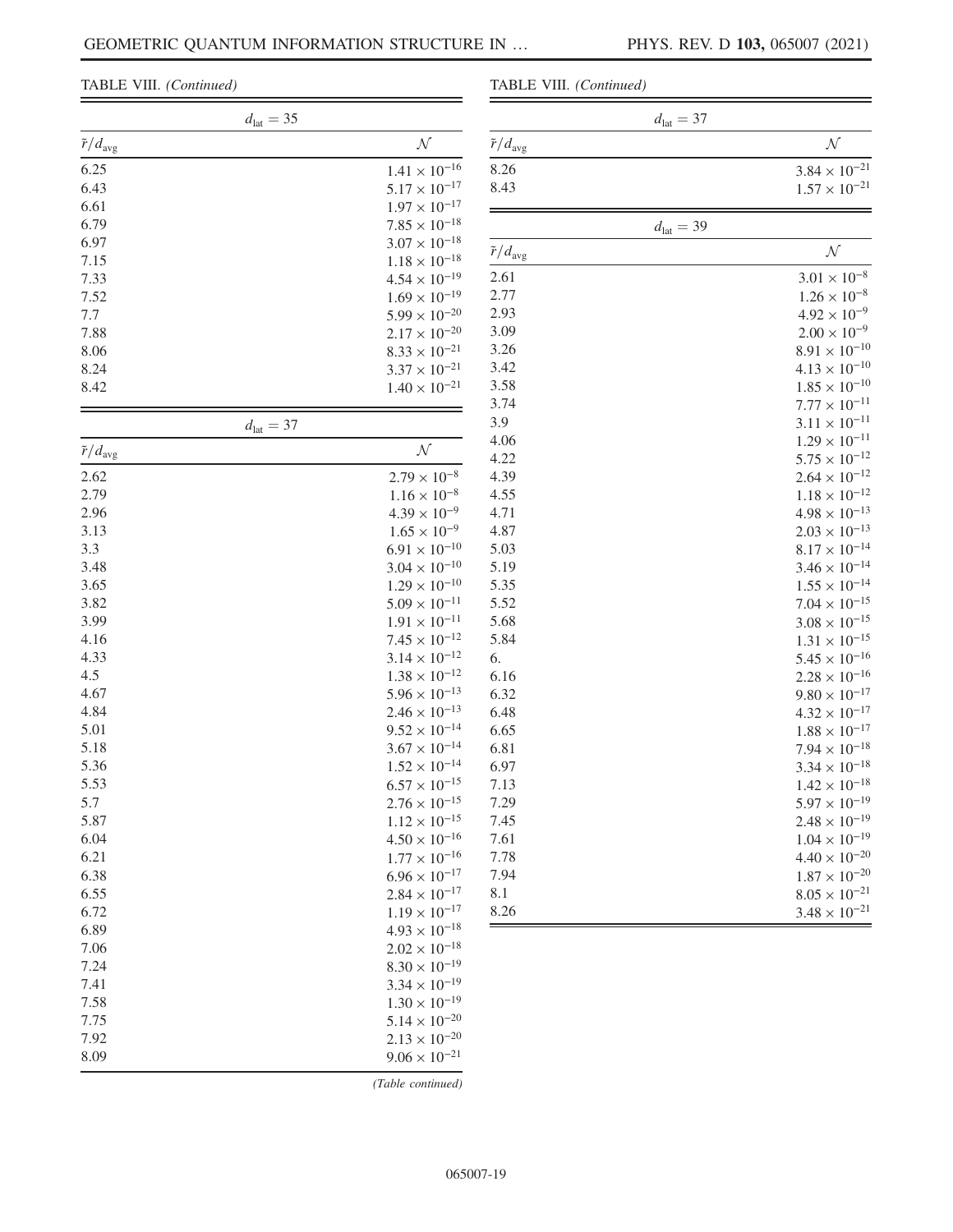TABLE IX. Logarithmic negativity as a function of separation measured in units of the averaged region diameter with an N-type

| TABLE IX. (Continued) |  |
|-----------------------|--|
|-----------------------|--|

|                            | boundary appearing in the left panel in Fig. 3. |                        |                            |
|----------------------------|-------------------------------------------------|------------------------|----------------------------|
|                            | $d_{\text{lat}} = 41$                           |                        | $\tilde{r}/d_{\text{avg}}$ |
| $\tilde{r}/d_{\text{avg}}$ |                                                 | ${\cal N}$             | 5.72                       |
| 2.6                        |                                                 | $3.24 \times 10^{-8}$  | 5.92<br>6.11               |
| 2.8                        |                                                 | $1.04 \times 10^{-8}$  |                            |
| 3.01                       |                                                 | $3.20 \times 10^{-9}$  | 6.31                       |
| 3.21                       |                                                 | $1.13 \times 10^{-9}$  | 6.5                        |
| 3.41                       |                                                 | $4.28 \times 10^{-10}$ | 6.7                        |
| 3.62                       |                                                 | $1.51 \times 10^{-10}$ | 6.89                       |
| 3.82                       |                                                 | $4.76 \times 10^{-11}$ | 7.09                       |
| 4.02                       |                                                 | $1.55 \times 10^{-11}$ | 7.28                       |
| 4.23                       |                                                 | $5.74 \times 10^{-12}$ | 7.48                       |
| 4.43                       |                                                 | $2.16 \times 10^{-12}$ | 7.67                       |
| 4.63                       |                                                 |                        | 7.87                       |
| 4.84                       |                                                 | $7.38 \times 10^{-13}$ | 8.06                       |
|                            |                                                 | $2.30 \times 10^{-13}$ | 8.26                       |
| 5.04                       |                                                 | $7.40 \times 10^{-14}$ |                            |
| 5.25                       |                                                 | $2.71 \times 10^{-14}$ |                            |
| 5.45                       |                                                 | $1.02 \times 10^{-14}$ | $\tilde{r}/d_{\text{avg}}$ |
| 5.65                       |                                                 | $3.52 \times 10^{-15}$ |                            |
| 5.86                       |                                                 | $1.14 \times 10^{-15}$ | 2.59                       |
| 6.06                       |                                                 | $3.67 \times 10^{-16}$ | 2.81                       |
| 6.26                       |                                                 | $1.27 \times 10^{-16}$ | 3.04                       |
| 6.47                       |                                                 | $4.65 \times 10^{-17}$ | 3.26                       |
| 6.67                       |                                                 | $1.63 \times 10^{-17}$ | 3.48                       |
| 6.88                       |                                                 | $5.37 \times 10^{-18}$ | 3.7                        |
| 7.08                       |                                                 | $1.78\times10^{-18}$   | 3.92                       |
| 7.28                       |                                                 | $6.05 \times 10^{-19}$ | 4.14                       |
| 7.49                       |                                                 | $2.09 \times 10^{-19}$ | 4.37                       |
| 7.69                       |                                                 | $7.12 \times 10^{-20}$ | 4.59                       |
| 7.89                       |                                                 | $2.33 \times 10^{-20}$ | 4.81                       |
| 8.1                        |                                                 | $7.48 \times 10^{-21}$ | 5.03                       |
| 8.3                        |                                                 | $2.54 \times 10^{-21}$ | 5.25                       |
|                            |                                                 |                        | 5.47                       |
|                            | $d_{\text{lat}} = 43$                           |                        | 5.69                       |
| $\tilde{r}/d_{\text{avg}}$ |                                                 | ${\cal N}$             | 5.92                       |
| 2.61                       |                                                 | $3.00 \times 10^{-8}$  | 6.14                       |
| 2.8                        |                                                 | $9.93 \times 10^{-9}$  | 6.36                       |
| 3.                         |                                                 | $3.29 \times 10^{-9}$  | 6.58                       |
| 3.19                       |                                                 | $1.25 \times 10^{-9}$  | 6.8                        |
| 3.39                       |                                                 | $4.92 \times 10^{-10}$ | 7.02                       |
| 3.58                       |                                                 | $1.80 \times 10^{-10}$ | 7.25                       |
| 3.77                       |                                                 | $5.94 \times 10^{-11}$ | 7.47                       |
| 3.97                       |                                                 | $2.04 \times 10^{-11}$ | 7.69                       |
| 4.16                       |                                                 | $7.83 \times 10^{-12}$ | 7.91                       |
|                            |                                                 |                        | 8.13                       |
| 4.36                       |                                                 | $3.04 \times 10^{-12}$ |                            |
| 4.55                       |                                                 | $1.09 \times 10^{-12}$ |                            |
| 4.75                       |                                                 | $3.64 \times 10^{-13}$ | $\tilde{r}/d_{\text{avg}}$ |
| 4.94                       |                                                 | $1.24 \times 10^{-13}$ |                            |
| 5.14                       |                                                 | $4.65 \times 10^{-14}$ | 2.59                       |
| 5.33                       |                                                 | $1.79 \times 10^{-14}$ | 2.76                       |
| 5.53                       |                                                 | $6.46 \times 10^{-15}$ | 2.93                       |
|                            |                                                 | (Table continued)      |                            |

|                            | $d_{\text{lat}} = 43$ |                        |
|----------------------------|-----------------------|------------------------|
| $\tilde{r}/d_{\text{avg}}$ |                       | ${\cal N}$             |
| 5.72                       |                       | $2.21 \times 10^{-15}$ |
| 5.92                       |                       | $7.55 \times 10^{-16}$ |
| 6.11                       |                       | $2.75 \times 10^{-16}$ |
| 6.31                       |                       | $1.06 \times 10^{-16}$ |
| 6.5                        |                       | $3.96 \times 10^{-17}$ |
| 6.7                        |                       | $1.36 \times 10^{-17}$ |
| 6.89                       |                       | $4.68 \times 10^{-18}$ |
| 7.09                       |                       | $1.68 \times 10^{-18}$ |
| 7.28                       |                       | $6.17 \times 10^{-19}$ |
| 7.48                       |                       | $2.30 \times 10^{-19}$ |
| 7.67                       |                       | $8.35 \times 10^{-20}$ |
| 7.87                       |                       | $2.90 \times 10^{-20}$ |
| 8.06                       |                       | $9.85 \times 10^{-21}$ |
| 8.26                       |                       | $3.46 \times 10^{-21}$ |
|                            | $d_{\rm lat}=47$      |                        |
| $\tilde{r}/d_{\text{avg}}$ |                       | ${\cal N}$             |
| 2.59                       |                       | $3.16 \times 10^{-8}$  |
| 2.81                       |                       | $8.88 \times 10^{-9}$  |
| 3.04                       |                       | $2.74 \times 10^{-9}$  |
| 3.26                       |                       | $9.32 \times 10^{-10}$ |
| 3.48                       |                       | $2.98 \times 10^{-10}$ |
| 3.7                        |                       | $8.64 \times 10^{-11}$ |
| 3.92                       |                       | $2.65 \times 10^{-11}$ |
| 4.14                       |                       | $9.03 \times 10^{-12}$ |
| 4.37                       |                       | $2.93 \times 10^{-12}$ |
| 4.59                       |                       | $8.58 \times 10^{-13}$ |
| 4.81                       |                       | $2.54 \times 10^{-13}$ |
| 5.03                       |                       | $8.23 \times 10^{-14}$ |
| 5.25                       |                       | $2.73 \times 10^{-14}$ |
| 5.47                       |                       | $8.65 \times 10^{-15}$ |
| 5.69                       |                       | $2.56 \times 10^{-15}$ |
| 5.92                       |                       | $7.69 \times 10^{-16}$ |
| 6.14                       |                       | $2.50 \times 10^{-16}$ |
| 6.36                       |                       | $7.96 \times 10^{-17}$ |
| 6.58                       |                       | $2.50 \times 10^{-17}$ |
| 6.8                        |                       | $7.72 \times 10^{-18}$ |
| 7.02                       |                       | $2.33 \times 10^{-18}$ |
| 7.25                       |                       | $7.39 \times 10^{-19}$ |
| 7.47                       |                       | $2.44 \times 10^{-19}$ |
| 7.69                       |                       | $7.77 \times 10^{-20}$ |
| 7.91                       |                       | $2.37 \times 10^{-20}$ |
| 8.13                       |                       | $7.10 \times 10^{-21}$ |
|                            | $d_{\text{lat}} = 49$ |                        |

|                            | $d_{\text{lat}} = 49$ |
|----------------------------|-----------------------|
| $\tilde{r}/d_{\text{avg}}$ |                       |
| 2.59                       | $3.05 \times 10^{-8}$ |
| 2.76                       | $1.15 \times 10^{-8}$ |
| 2.93                       | $4.57 \times 10^{-9}$ |
|                            |                       |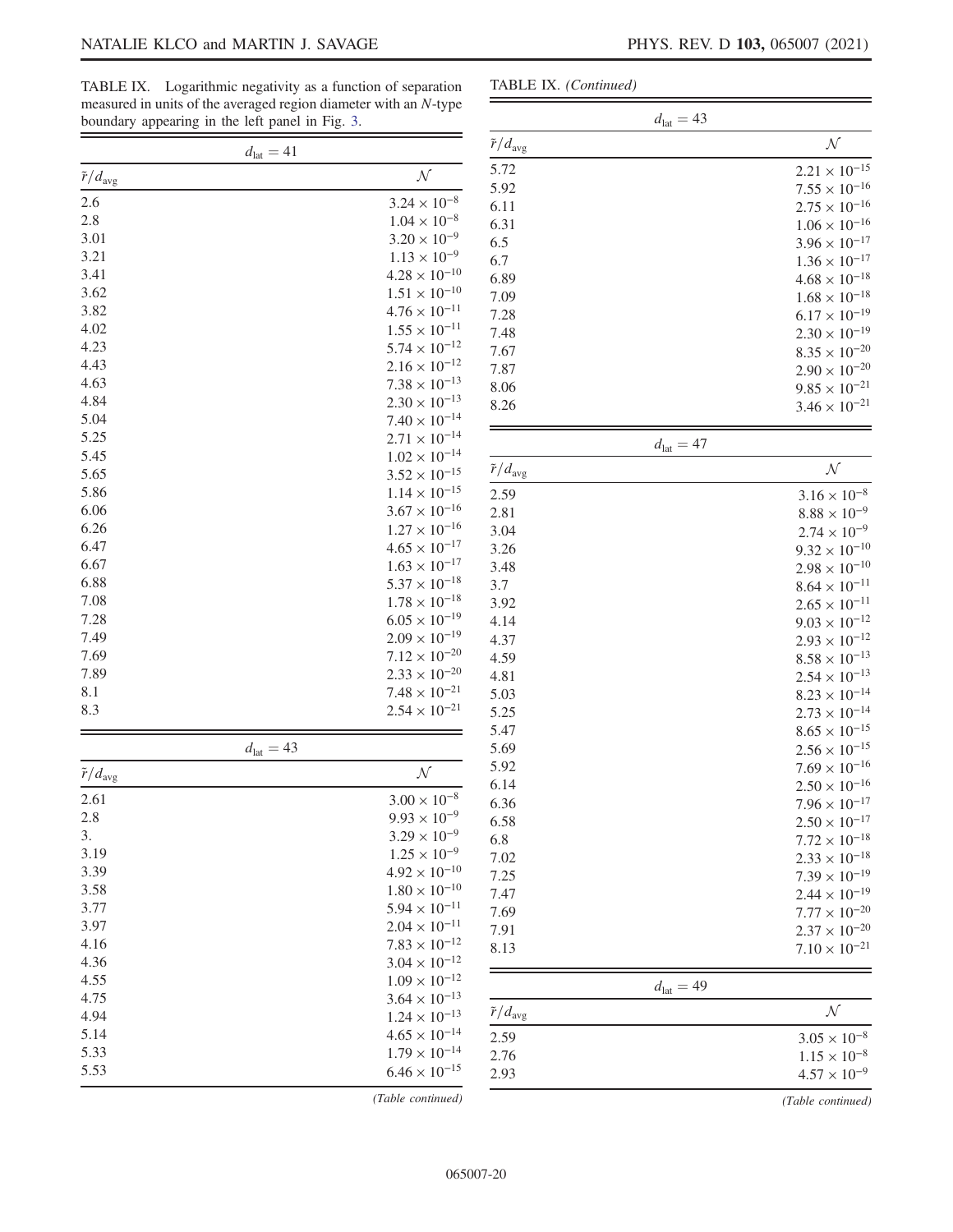TABLE IX. (Continued)

|  | TABLE X. (Continued) |
|--|----------------------|
|--|----------------------|

| $d_{\text{lat}} = 49$      |                        |
|----------------------------|------------------------|
| $\tilde{r}/d_{\text{avg}}$ | ${\cal N}$             |
| 3.1                        | $1.98 \times 10^{-9}$  |
| 3.27                       | $8.64 \times 10^{-10}$ |
| 3.44                       | $3.54 \times 10^{-10}$ |
| 3.61                       | $1.36 \times 10^{-10}$ |
| 3.78                       | $5.31\times10^{-11}$   |
| 3.96                       | $2.25 \times 10^{-11}$ |
| 4.13                       | $9.87 \times 10^{-12}$ |
| 4.3                        | $4.16 \times 10^{-12}$ |
| 4.47                       | $1.65 \times 10^{-12}$ |
| 4.64                       | $6.37 \times 10^{-13}$ |
| 4.81                       | $2.58 \times 10^{-13}$ |
| 4.98                       | $1.11 \times 10^{-13}$ |
| 5.15                       | $4.75 \times 10^{-14}$ |
| 5.32                       | $1.95 \times 10^{-14}$ |
| 5.49                       | $7.73 \times 10^{-15}$ |
| 5.66                       | $2.99 \times 10^{-15}$ |
| 5.83                       | $1.21 \times 10^{-15}$ |
| 6.                         | $5.17 \times 10^{-16}$ |
| 6.17                       | $2.22 \times 10^{-16}$ |
| 6.34                       | $9.13 \times 10^{-17}$ |
| 6.51                       | $3.66 \times 10^{-17}$ |
| 6.68                       | $1.47 \times 10^{-17}$ |
| 6.85                       | $5.99 \times 10^{-18}$ |
| 7.02                       | $2.49 \times 10^{-18}$ |
| 7.19                       | $1.05 \times 10^{-18}$ |
| 7.36                       | $4.35 \times 10^{-19}$ |
| 7.53                       | $1.79 \times 10^{-19}$ |
| 7.7                        | $7.23 \times 10^{-20}$ |
| 7.87                       | $2.86 \times 10^{-20}$ |
| 8.04                       | $1.14 \times 10^{-20}$ |
| 8.21                       | $4.69 \times 10^{-21}$ |

|                            | $d_{\text{lat}} = 57$  |
|----------------------------|------------------------|
| $\tilde{r}/d_{\text{avg}}$ | $\cal N$               |
| 4.21                       | $6.31 \times 10^{-12}$ |
| 4.39                       | $2.30 \times 10^{-12}$ |
| 4.57                       | $8.73 \times 10^{-13}$ |
| 4.75                       | $3.52 \times 10^{-13}$ |
| 4.93                       | $1.42 \times 10^{-13}$ |
| 5.11                       | $5.45 \times 10^{-14}$ |
| 5.3                        | $2.02 \times 10^{-14}$ |
| 5.48                       | $7.49 \times 10^{-15}$ |
| 5.66                       | $2.96 \times 10^{-15}$ |
| 5.84                       | $1.21 \times 10^{-15}$ |
| 6.02                       | $4.81 \times 10^{-16}$ |
| 6.2                        | $1.84 \times 10^{-16}$ |
| 6.38                       | $6.89 \times 10^{-17}$ |
| 6.57                       | $2.61 \times 10^{-17}$ |
| 6.75                       | $1.02 \times 10^{-17}$ |
| 6.93                       | $4.01 \times 10^{-18}$ |
| 7.11                       | $1.55 \times 10^{-18}$ |
| 7.29                       | $5.96 \times 10^{-19}$ |
| 7.47                       | $2.25 \times 10^{-19}$ |
| 7.65                       | $8.42 \times 10^{-20}$ |
| 7.84                       | $3.25 \times 10^{-20}$ |
| 8.02                       | $1.29 \times 10^{-20}$ |
| 8.2                        | $5.11 \times 10^{-21}$ |

| $\tilde{r}/d_{\text{avg}}$ | ${\cal N}$             |
|----------------------------|------------------------|
| 2.56                       | $3.28 \times 10^{-8}$  |
| 2.75                       | $1.26 \times 10^{-8}$  |
| 2.93                       | $5.04 \times 10^{-9}$  |
| 3.12                       | $1.93 \times 10^{-9}$  |
| 3.3                        | $6.89 \times 10^{-10}$ |
| 3.49                       | $2.54 \times 10^{-10}$ |
| 3.67                       | $1.01 \times 10^{-10}$ |
| 3.85                       | $4.00 \times 10^{-11}$ |
| 4.04                       | $1.49 \times 10^{-11}$ |
| 4.22                       | $5.37 \times 10^{-12}$ |
| 4.41                       | $2.05 \times 10^{-12}$ |
| 4.59                       | $8.22 \times 10^{-13}$ |
| 4.78                       | $3.21 \times 10^{-13}$ |
| 4.96                       | $1.18 \times 10^{-13}$ |
| 5.14                       | $4.27 \times 10^{-14}$ |
| 5.33                       | $1.63 \times 10^{-14}$ |
| 5.51                       | $6.49 \times 10^{-15}$ |
| 5.7                        | $2.55 \times 10^{-15}$ |
| 5.88                       | $9.57 \times 10^{-16}$ |
| 6.07                       | $3.51 \times 10^{-16}$ |
| 6.25                       | $1.32 \times 10^{-16}$ |
| 6.43                       | $5.12 \times 10^{-17}$ |
| 6.62                       | $1.99 \times 10^{-17}$ |
| 6.8                        | $7.60 \times 10^{-18}$ |

TABLE X. Logarithmic negativity as a function of separation measured in units of the averaged region diameter with an N-type boundary appearing in the left panel in Fig. [3](#page-3-0).

| $d_{\text{lat}} = 57$      |                        |
|----------------------------|------------------------|
| $\tilde{r}/d_{\text{avg}}$ | N                      |
| 2.58                       | $3.22 \times 10^{-8}$  |
| 2.76                       | $1.17 \times 10^{-8}$  |
| 2.94                       | $4.71 \times 10^{-9}$  |
| 3.12                       | $1.93 \times 10^{-9}$  |
| 3.3                        | $7.43 \times 10^{-10}$ |
| 3.48                       | $2.68 \times 10^{-10}$ |
| 3.66                       | $1.01 \times 10^{-10}$ |
| 3.85                       | $4.09 \times 10^{-11}$ |
| 4.03                       | $1.66 \times 10^{-11}$ |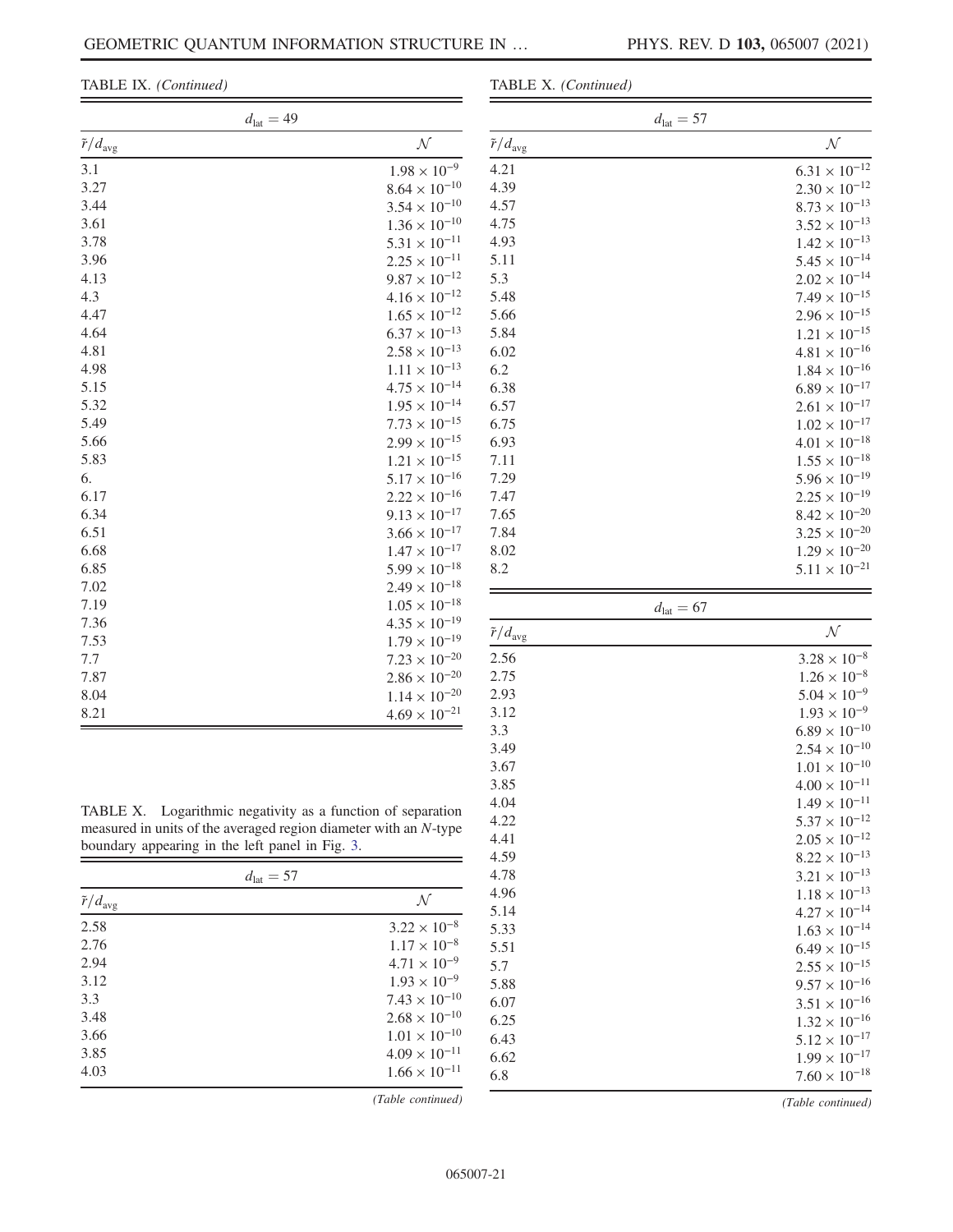| $d_{\text{lat}} = 67$      |                        |
|----------------------------|------------------------|
| $\tilde{r}/d_{\text{avg}}$ | N                      |
| 6.99                       | $2.87 \times 10^{-18}$ |
| 7.17                       | $1.08 \times 10^{-18}$ |
| 7.36                       | $4.13 \times 10^{-19}$ |
| 7.54                       | $1.60 \times 10^{-19}$ |
| 7.72                       | $6.14 \times 10^{-20}$ |
| 7.91                       | $2.33 \times 10^{-20}$ |
| 8.09                       | $8.66 \times 10^{-21}$ |
| $d_{\text{lat}} = 79$      |                        |
| $\tilde{r}/d_{\text{avg}}$ | $\mathcal N$           |
| 2.55                       | $3.54 \times 10^{-8}$  |
| 2.76                       | $1.25 \times 10^{-8}$  |
| 2.96                       | $4.26 \times 10^{-9}$  |
| 3.17                       | $1.35 \times 10^{-9}$  |
| 3.38                       | $4.46 \times 10^{-10}$ |
| 3.59                       | $1.58 \times 10^{-10}$ |
| 3.79                       | $5.38 \times 10^{-11}$ |
| 4.                         | $1.72 \times 10^{-11}$ |
| 4.21                       | $5.75 \times 10^{-12}$ |
| 4.42                       | $2.04 \times 10^{-12}$ |
| 4.62                       | $7.00 \times 10^{-13}$ |
| 4.83                       | $2.25 \times 10^{-13}$ |
| 5.04                       | $7.37 \times 10^{-14}$ |
| 5.24                       | $2.59 \times 10^{-14}$ |
| 5.45                       | $8.97 \times 10^{-15}$ |
| 5.66                       | $2.96 \times 10^{-15}$ |
| 5.87                       | $9.68 \times 10^{-16}$ |
| 6.07                       | $3.31 \times 10^{-16}$ |
| 6.28                       | $1.15 \times 10^{-16}$ |
| 6.49                       | $3.94 \times 10^{-17}$ |
| 6.69                       | $1.31 \times 10^{-17}$ |
| 6.9                        | $4.32 \times 10^{-18}$ |
| 7.11                       | $1.48 \times 10^{-18}$ |
| 7.32                       | $5.05 \times 10^{-19}$ |
| 7.52                       | $1.71 \times 10^{-19}$ |
| 7.73                       | $5.63 \times 10^{-20}$ |
| 7.94                       | $1.87 \times 10^{-20}$ |
| 8.14                       | $6.35 \times 10^{-21}$ |

TABLE XI. (Continued)

| $N$ boundary                                                                                                                                                                                                                                                               |              |
|----------------------------------------------------------------------------------------------------------------------------------------------------------------------------------------------------------------------------------------------------------------------------|--------------|
| $1/d_{\text{lat}}$                                                                                                                                                                                                                                                         | $\beta_{2D}$ |
|                                                                                                                                                                                                                                                                            | 5.698(26)    |
|                                                                                                                                                                                                                                                                            | 5.633(17)    |
|                                                                                                                                                                                                                                                                            | 5.628(23)    |
|                                                                                                                                                                                                                                                                            | 5.598(16)    |
|                                                                                                                                                                                                                                                                            | 5.574(13)    |
|                                                                                                                                                                                                                                                                            | 5.530(10)    |
|                                                                                                                                                                                                                                                                            | 5.514(11)    |
|                                                                                                                                                                                                                                                                            | 5.494(15)    |
|                                                                                                                                                                                                                                                                            | 5.497(12)    |
|                                                                                                                                                                                                                                                                            | 5.459(10)    |
|                                                                                                                                                                                                                                                                            | 5.460(8)     |
|                                                                                                                                                                                                                                                                            | 5.419(7)     |
|                                                                                                                                                                                                                                                                            | 5.392(6)     |
| $\frac{1}{27} \frac{1}{29} \frac{1}{1} \frac{1}{31} \frac{1}{1} \frac{33}{1} \frac{1}{35} \frac{1}{1} \frac{1}{37} \frac{1}{1} \frac{40}{1} \frac{1}{44} \frac{1}{1} \frac{47}{1} \frac{1}{49} \frac{1}{1} \frac{1}{57} \frac{1}{1} \frac{1}{67} \frac{1}{1} \frac{1}{79}$ | 5.367(6)     |
|                                                                                                                                                                                                                                                                            |              |

| S boundary                                                                                                                                                                                                                                                                                                                                                                     |              |
|--------------------------------------------------------------------------------------------------------------------------------------------------------------------------------------------------------------------------------------------------------------------------------------------------------------------------------------------------------------------------------|--------------|
| $1/d_{\text{lat}}$                                                                                                                                                                                                                                                                                                                                                             | $\beta_{2D}$ |
|                                                                                                                                                                                                                                                                                                                                                                                | 5.680(56)    |
|                                                                                                                                                                                                                                                                                                                                                                                | 5.556(34)    |
|                                                                                                                                                                                                                                                                                                                                                                                | 5.540(17)    |
|                                                                                                                                                                                                                                                                                                                                                                                | 5.475(35)    |
|                                                                                                                                                                                                                                                                                                                                                                                | 5.457(13)    |
|                                                                                                                                                                                                                                                                                                                                                                                | 5.408(21)    |
|                                                                                                                                                                                                                                                                                                                                                                                | 5.380(8)     |
|                                                                                                                                                                                                                                                                                                                                                                                | 5.392(16)    |
|                                                                                                                                                                                                                                                                                                                                                                                | 5.380(14)    |
|                                                                                                                                                                                                                                                                                                                                                                                | 5.394(6)     |
|                                                                                                                                                                                                                                                                                                                                                                                | 5.344(10)    |
|                                                                                                                                                                                                                                                                                                                                                                                | 5.329(11)    |
|                                                                                                                                                                                                                                                                                                                                                                                | 5.340(11)    |
|                                                                                                                                                                                                                                                                                                                                                                                | 5.334(11)    |
|                                                                                                                                                                                                                                                                                                                                                                                | 5.304(10)    |
|                                                                                                                                                                                                                                                                                                                                                                                | 5.315(7)     |
|                                                                                                                                                                                                                                                                                                                                                                                | 5.300(7)     |
| $\frac{1}{20} \frac{1}{22} \frac{1}{1} \frac{24}{1} \frac{1}{26} \frac{1}{1} \frac{28}{1} \frac{1}{30} \frac{1}{1} \frac{3}{32} \frac{1}{1} \frac{1}{36} \frac{1}{1} \frac{1}{38} \frac{1}{1} \frac{40}{1} \frac{1}{40} \frac{1}{1} \frac{1}{44} \frac{1}{1} \frac{1}{48} \frac{1}{1} \frac{1}{56} \frac{1}{1} \frac{1}{58} \frac{1}{1} \frac{1}{88} \frac{1}{1} \frac{1}{80}$ | 5.299(7)     |

| $N$ boundary |  |
|--------------|--|
|--------------|--|

| $1/d_{\text{avg}}$ | $\beta_{2D}$ |
|--------------------|--------------|
| 0.052              | 5.428(63)    |
| 0.047              | 5.410(70)    |
| 0.044              | 5.308(32)    |
| 0.04               | 5.310(25)    |
| 0.037              | 5.278(17)    |
| 0.034              | 5.307(23)    |
| 0.032              | 5.271(17)    |
| 0.03               | 5.270(13)    |
| 0.028              | 5.249(11)    |

| TABLE XI. Negativity decay constants $\beta_{2D}$ extracted at finite |
|-----------------------------------------------------------------------|
| region pixelation appearing in the middle two panels in Fig. 3.       |

| $N$ boundary       |              |
|--------------------|--------------|
| $1/d_{\text{lat}}$ | $\beta_{2D}$ |
| $\frac{1}{21}$     | 5.955(80)    |
| $\frac{1}{23}$     | 5.908(61)    |
| $\frac{1}{25}$     | 5.823(40)    |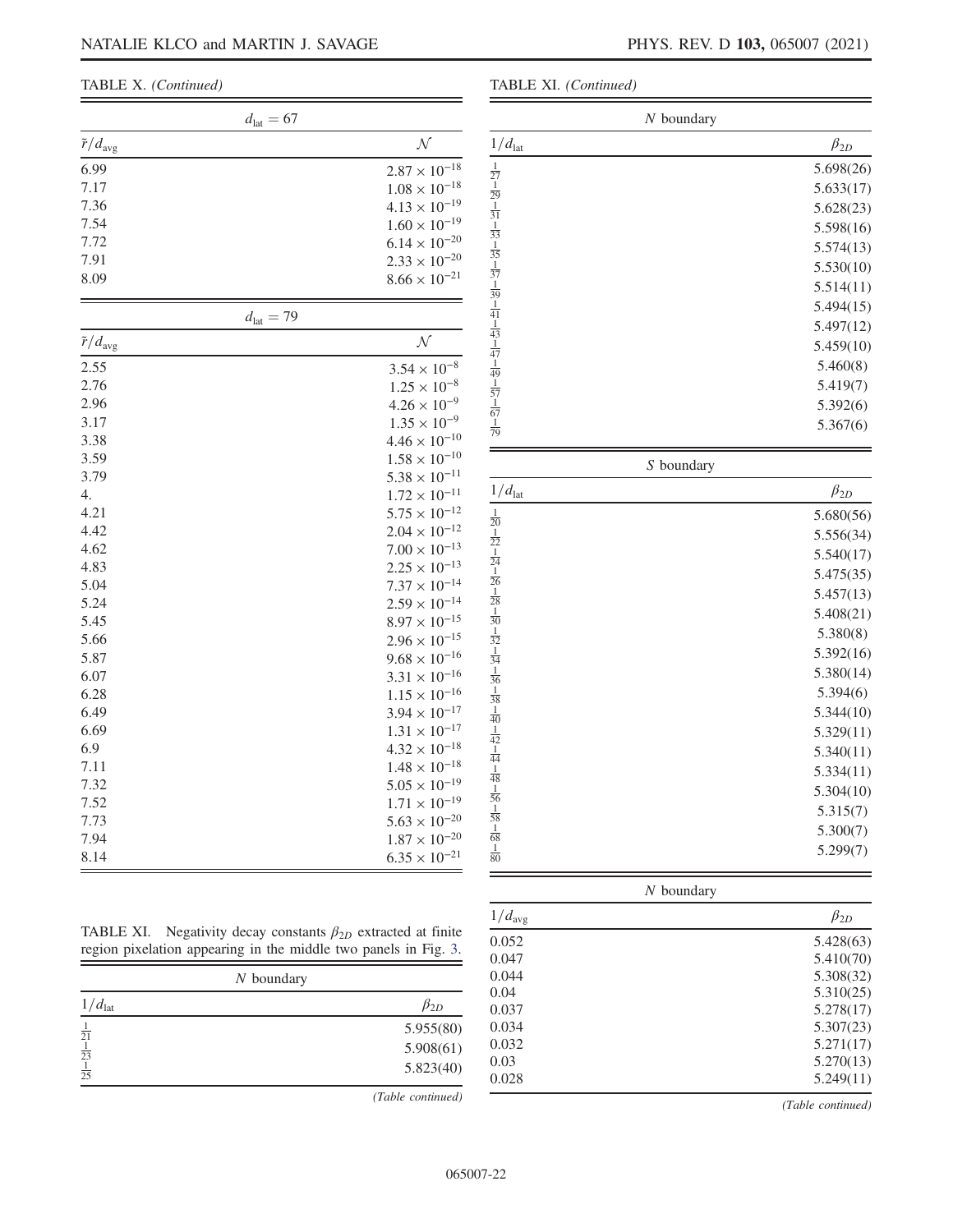#### TABLE XI. (Continued)

| $N$ boundary |  |
|--------------|--|
| $\beta_{2D}$ |  |
| 5.251(12)    |  |
| 5.253(14)    |  |
| 5.244(12)    |  |
| 5.240(10)    |  |
| 5.237(9)     |  |
| 5.241(8)     |  |
| 5.240(7)     |  |
| 5.247(6)     |  |
|              |  |

| S boundary         |              |
|--------------------|--------------|
| $1/d_{\text{avg}}$ | $\beta_{2D}$ |
| 0.052              | 5.466(54)    |
| 0.047              | 5.350(31)    |
| 0.043              | 5.323(18)    |
| 0.039              | 5.331(31)    |
| 0.037              | 5.295(13)    |
| 0.034              | 5.287(19)    |
| 0.032              | 5.264(7)     |
| 0.03               | 5.274(17)    |
| 0.028              | 5.262(15)    |
| 0.027              | 5.260(6)     |
| 0.025              | 5.251(10)    |
| 0.024              | 5.246(11)    |
| 0.023              | 5.254(12)    |
| 0.021              | 5.238(10)    |
| 0.018              | 5.238(10)    |
| 0.017              | 5.245(8)     |
| 0.015              | 5.243(7)     |
| 0.013              | 5.245(8)     |

TABLE XII. Entanglement bubble radii for regions of the onedimensional massless scalar field appearing in the right panel in Fig. [3.](#page-3-0)

| $d_{\text{lat}}$ | $\tilde{r}_{\mathcal{N}}/d_{\text{lat}}$ |
|------------------|------------------------------------------|
| 1                | 1.000                                    |
| $\overline{2}$   | 1.000                                    |
| 3                | 3.000                                    |
| $\overline{4}$   | 3.250                                    |
| 5                | 5.200                                    |
| 6                | 5.333                                    |
| 7                | 7.429                                    |
| 8                | 7.625                                    |
| 9                | 9.667                                    |
| 10               | 9.800                                    |
| 11               | 11.91                                    |
| 12               | 12.00                                    |
| 13               | 14.15                                    |
| 14               | 14.21                                    |
| 15               | 16.33                                    |

(Table continued)

| TABLE XII. (Continued) |                                        |  |
|------------------------|----------------------------------------|--|
| $d_{\rm lat}$          | $\tilde{r}_{\mathcal{N}}/d_\text{lat}$ |  |
| 16                     | 16.50                                  |  |
| 17                     | 18.59                                  |  |
| 18                     | 18.72                                  |  |
| 19                     | 20.79                                  |  |
| 20                     | 20.95                                  |  |
| 21                     | 23.05                                  |  |
| 22                     | 23.18                                  |  |
| 23                     | 25.26                                  |  |
| 24                     | 25.42                                  |  |
| 25                     | 27.52                                  |  |
| 26                     | 27.65                                  |  |
| $27\,$                 | 29.74                                  |  |
| 28                     | 29.86                                  |  |
| 29                     | 32.00                                  |  |
| 30                     | 32.10                                  |  |
| 31                     | 34.23                                  |  |
| 32                     | 34.34                                  |  |
| 33                     | 36.45                                  |  |
| 34                     | 36.59                                  |  |
| 35                     | 38.69                                  |  |
| 36                     | 38.81                                  |  |
| 37                     | 40.92                                  |  |
| 38                     | 41.05                                  |  |
| 39                     | 43.15                                  |  |
| 40                     | 43.30                                  |  |
| 41                     | 45.39                                  |  |
| 42                     | 45.52                                  |  |
| 43                     | 47.63                                  |  |
| 44                     | 47.77                                  |  |
| 45                     | 49.87                                  |  |
| 46                     | 50.00                                  |  |
| 47                     | 52.11                                  |  |
| 48                     | 52.25                                  |  |
| 49                     | 54.35                                  |  |
| 50                     | 54.48                                  |  |
| 51                     | 56.59                                  |  |
| 52                     | 56.71                                  |  |
| 53                     | 58.83                                  |  |
| 54                     | 58.94                                  |  |
| 55                     | 61.07                                  |  |
| 56                     | 61.20                                  |  |
| 57                     | 63.30                                  |  |
| 58                     | 63.43                                  |  |
| 59                     | 65.54                                  |  |
| 60                     | 65.67                                  |  |
| 61                     | 67.77                                  |  |
| 62                     | 67.90                                  |  |
| 63                     | 70.02                                  |  |
| 64                     | 70.14                                  |  |
| 65                     | 72.25                                  |  |
| 66                     | 72.38                                  |  |
| 67                     | 74.49                                  |  |
| 68                     | 74.62                                  |  |
| 69                     | 76.72                                  |  |
| 70                     | 76.86                                  |  |
| 71                     | 78.97                                  |  |
|                        |                                        |  |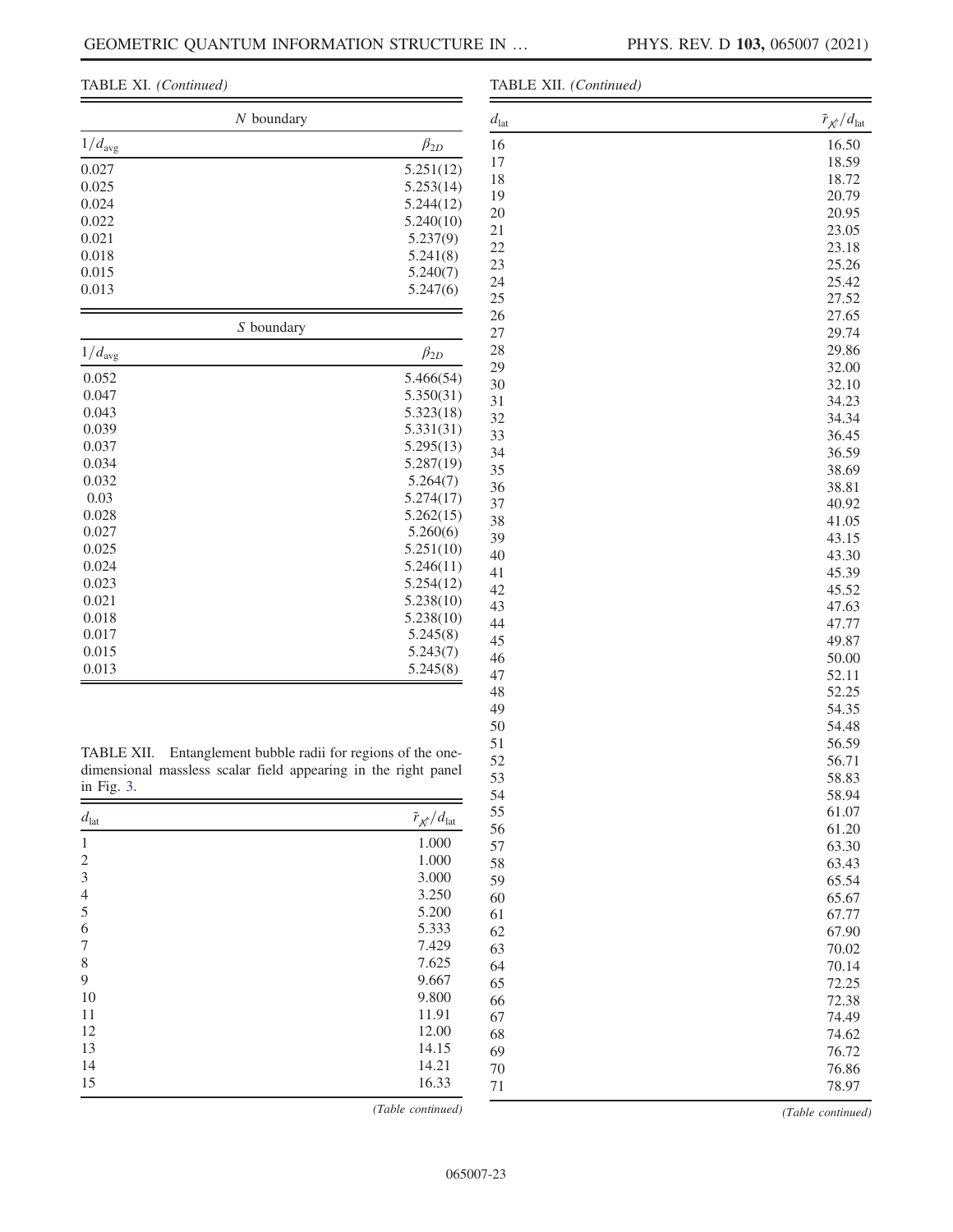| TABLE XII. (Continued) |
|------------------------|
|                        |

TABLE XIII. Entanglement bubble radii for regions of the twodimensional massless scalar field appearing in the right panel in Fig. [3.](#page-3-0)

| $d_{\rm lat}$ | $\tilde{r}_{\mathcal{N}}/d_\text{lat}$<br>in Fig. 3. | лт<br>O<br>л.                          |  |
|---------------|------------------------------------------------------|----------------------------------------|--|
| 72<br>73      | 79.10<br>81.21                                       | $N$ boundary                           |  |
| 74            | $d_{\rm lat}$<br>81.32                               | $\tilde{r}_{\mathcal{N}}/d_\text{lat}$ |  |
| 75            | 83.44                                                |                                        |  |
| 76            | 3<br>83.57                                           | 1.33                                   |  |
| 77            | 5<br>85.68                                           | 2.00                                   |  |
| 78            | $\boldsymbol{7}$<br>85.81                            | 3.00                                   |  |
| 79            | $\overline{9}$<br>87.91                              | 4.11                                   |  |
| 80            | 11<br>88.05                                          | 5.36                                   |  |
| 81            | 13<br>90.16                                          | 6.46                                   |  |
| 82            | 15<br>90.28                                          | 7.47                                   |  |
| 83            | 17<br>92.40                                          | 8.65                                   |  |
| 84            | 21<br>92.52                                          | 11.4                                   |  |
| 85            | 25<br>94.64                                          | 13.6                                   |  |
| 86            | 94.76                                                |                                        |  |
| 87            | 96.87                                                | S boundary (even)                      |  |
| 88            | 97.00<br>$d_{\rm lat}$                               | $\tilde{r}_{\mathcal{N}}/d_\text{lat}$ |  |
| 89            | 99.10                                                |                                        |  |
| 90            | $\overline{4}$<br>99.23                              | 1.50                                   |  |
| 91            | 6<br>101.3                                           | 3.00                                   |  |
| 92            | $8\,$<br>101.5                                       | 4.00                                   |  |
| 93            | 10<br>103.6                                          | 5.20                                   |  |
| 94            | 12<br>103.7                                          | 6.42                                   |  |
| 95            | 14<br>105.8                                          | 7.64                                   |  |
| 96            | 16<br>105.9                                          | 9.00                                   |  |
| 97            | 18<br>108.1                                          | $10.2\,$                               |  |
| 98            | 108.2                                                |                                        |  |
| 99            | 110.3                                                | S boundary (odd)                       |  |
| 100           | 110.4<br>$d_{\rm lat}$                               | $\tilde{r}_{\mathcal{N}}/d_\text{lat}$ |  |
| 101           | 112.5                                                | 1.67                                   |  |
| 102           | $\mathfrak{Z}$<br>112.7                              |                                        |  |
| 103           | 5<br>1148                                            | 2.60                                   |  |

| 77  | 85.68 |
|-----|-------|
| 78  | 85.81 |
| 79  | 87.91 |
| 80  | 88.05 |
| 81  | 90.16 |
| 82  | 90.28 |
| 83  | 92.40 |
| 84  | 92.52 |
| 85  | 94.64 |
| 86  | 94.76 |
| 87  | 96.87 |
| 88  | 97.00 |
| 89  | 99.10 |
| 90  | 99.23 |
| 91  | 101.3 |
| 92  | 101.5 |
| 93  | 103.6 |
| 94  | 103.7 |
| 95  | 105.8 |
| 96  | 105.9 |
| 97  | 108.1 |
| 98  | 108.2 |
| 99  | 110.3 |
| 100 | 110.4 |
| 101 | 112.5 |
| 102 | 112.7 |
| 103 | 114.8 |
| 104 | 114.9 |
| 105 | 117.0 |
| 106 | 117.1 |
| 107 | 119.3 |
| 108 | 119.4 |
| 109 | 121.5 |
| 110 | 121.6 |
| 111 | 123.7 |
| 112 | 123.8 |
| 113 | 126.0 |
| 114 | 126.1 |
| 115 | 128.2 |
|     |       |

- <span id="page-23-0"></span>[1] H. Reeh and S. Schlieder, [Il Nuovo Cimento \(1955](https://doi.org/10.1007/BF02787889)–1965) 22[, 1051 \(1961\)](https://doi.org/10.1007/BF02787889).
- [3] S. J. Summers and R. Werner, [J. Math. Phys. \(N.Y.\)](https://doi.org/10.1063/1.527733) 28, [2440 \(1987\).](https://doi.org/10.1063/1.527733)

7 3.71 9 5.11 11 6.27 13 7.62 15 8.80 17 10.0

- [2] S. J. Summers and R. Werner, [Phys. Lett. A](https://doi.org/10.1016/0375-9601(85)90093-3) 110, 257 [\(1985\).](https://doi.org/10.1016/0375-9601(85)90093-3)
- [4] S. J. Summers and R. Werner, [J. Math. Phys. \(N.Y.\)](https://doi.org/10.1063/1.527734) 28, [2448 \(1987\).](https://doi.org/10.1063/1.527734)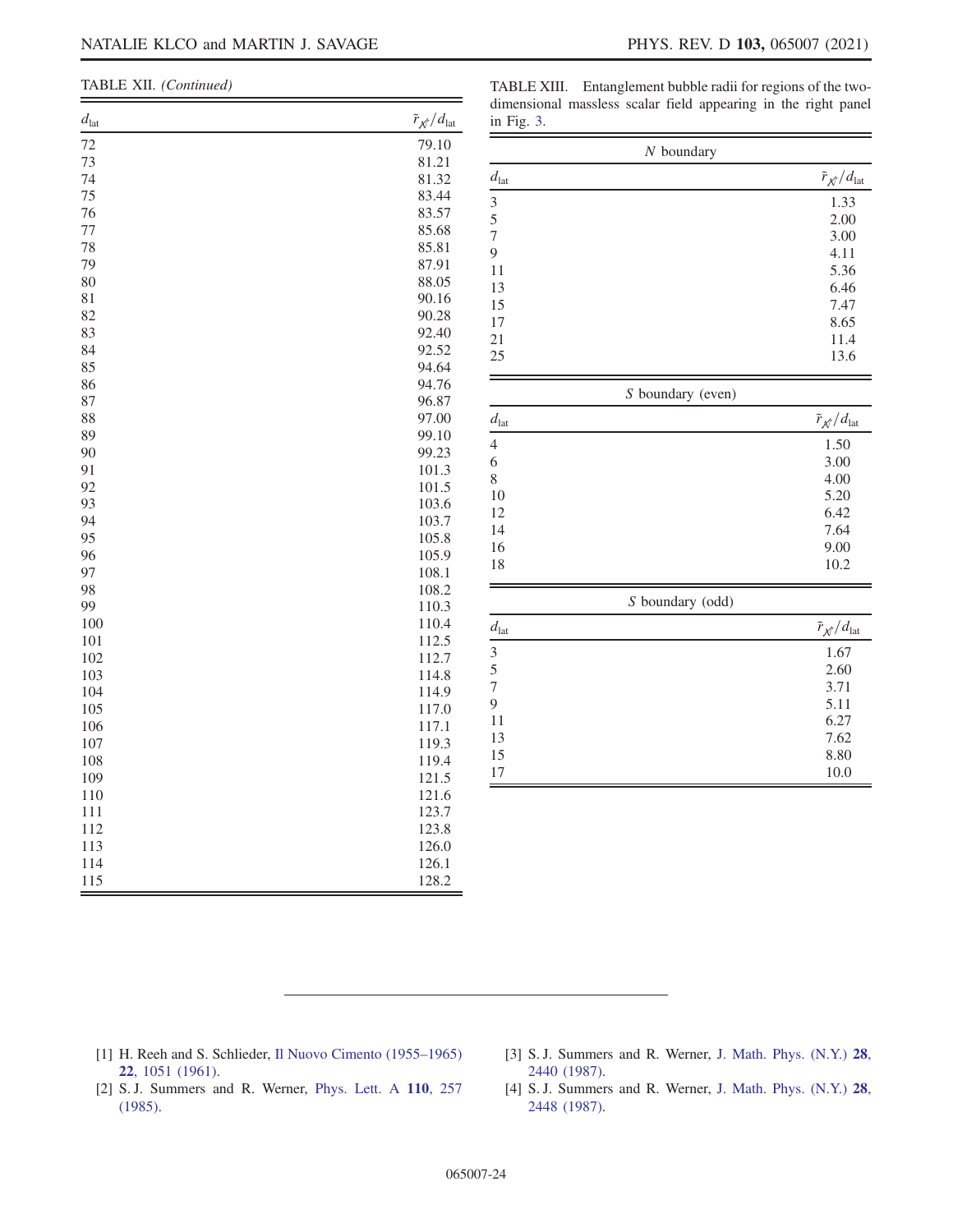- [5] E. Witten, [Rev. Mod. Phys.](https://doi.org/10.1103/RevModPhys.90.045003) 90, 045003 (2018).
- <span id="page-24-0"></span>[6] A. Valentini, *[Phys. Lett. A](https://doi.org/10.1016/0375-9601(91)90952-5)* **153**, 321 (1991).
- [7] B. Reznik, [Found. Phys.](https://doi.org/10.1023/A:1022875910744) 33, 167 (2003).
- [8] B. Reznik, A. Retzker, and J. Silman, [Phys. Rev. A](https://doi.org/10.1103/PhysRevA.71.042104) 71, [042104 \(2005\).](https://doi.org/10.1103/PhysRevA.71.042104)
- [9] G. Salton, R. B. Mann, and N. C. Menicucci, [New J. Phys.](https://doi.org/10.1088/1367-2630/17/3/035001) 17[, 035001 \(2015\).](https://doi.org/10.1088/1367-2630/17/3/035001)
- <span id="page-24-18"></span>[10] A. Pozas-Kerstjens and E. Martin-Martinez, [Phys. Rev. D](https://doi.org/10.1103/PhysRevD.92.064042) 92[, 064042 \(2015\).](https://doi.org/10.1103/PhysRevD.92.064042)
- <span id="page-24-1"></span>[11] S. Ryu and T. Takayanagi, [Phys. Rev. Lett.](https://doi.org/10.1103/PhysRevLett.96.181602) **96**, 181602 [\(2006\).](https://doi.org/10.1103/PhysRevLett.96.181602)
- [12] S. Ryu and T. Takayanagi, [J. High Energy Phys. 08 \(2006\)](https://doi.org/10.1088/1126-6708/2006/08/045) [045.](https://doi.org/10.1088/1126-6708/2006/08/045)
- [13] G. L. Ver Steeg and N. C. Menicucci, [Phys. Rev. D](https://doi.org/10.1103/PhysRevD.79.044027) 79, [044027 \(2009\).](https://doi.org/10.1103/PhysRevD.79.044027)
- [14] E. Martín-Martínez and N. C. Menicucci, [Classical Quan](https://doi.org/10.1088/0264-9381/29/22/224003)tum Gravity 29[, 224003 \(2012\).](https://doi.org/10.1088/0264-9381/29/22/224003)
- [15] E. Martin-Martinez, A. R. H. Smith, and D. R. Terno, Phys. Rev. D 93[, 044001 \(2016\)](https://doi.org/10.1103/PhysRevD.93.044001).
- [16] B. Swingle, [Annu. Rev. Condens. Matter Phys.](https://doi.org/10.1146/annurev-conmatphys-033117-054219) 9, 345 [\(2018\).](https://doi.org/10.1146/annurev-conmatphys-033117-054219)
- <span id="page-24-2"></span>[17] J. Berges, S. Floerchinger, and R. Venugopalan, [Phys. Lett.](https://doi.org/10.1016/j.physletb.2018.01.068) B 778[, 442 \(2018\).](https://doi.org/10.1016/j.physletb.2018.01.068)
- [18] J. Berges, S. Floerchinger, and R. Venugopalan, [J. High](https://doi.org/10.1007/JHEP04(2018)145) [Energy Phys. 04 \(2018\) 145.](https://doi.org/10.1007/JHEP04(2018)145)
- [19] J. Berges, S. Floerchinger, and R. Venugopalan, [Nucl.](https://doi.org/10.1016/j.nuclphysa.2018.12.008) Phys. A982[, 819 \(2019\)](https://doi.org/10.1016/j.nuclphysa.2018.12.008).
- <span id="page-24-3"></span>[20] C. M. Ho and S. D. H. Hsu, [Mod. Phys. Lett. A](https://doi.org/10.1142/S0217732316501108) 31, [1650110 \(2016\)](https://doi.org/10.1142/S0217732316501108).
- [21] A. Kovner and M. Lublinsky, [Phys. Rev. D](https://doi.org/10.1103/PhysRevD.92.034016) **92**, 034016 [\(2015\).](https://doi.org/10.1103/PhysRevD.92.034016)
- [22] A. Kovner, M. Lublinsky, and M. Serino, [Phys. Lett. B](https://doi.org/10.1016/j.physletb.2018.10.043) 792[, 4 \(2019\).](https://doi.org/10.1016/j.physletb.2018.10.043)
- [23] N. Armesto, F. Dominguez, A. Kovner, M. Lublinsky, and V. Skokov, [J. High Energy Phys. 05 \(2019\) 025.](https://doi.org/10.1007/JHEP05(2019)025)
- <span id="page-24-4"></span>[24] D. E. Kharzeev and E. M. Levin, [Phys. Rev. D](https://doi.org/10.1103/PhysRevD.95.114008) 95, 114008 [\(2017\).](https://doi.org/10.1103/PhysRevD.95.114008)
- [25] Z. Tu, D. E. Kharzeev, and T. Ullrich, [Phys. Rev. Lett.](https://doi.org/10.1103/PhysRevLett.124.062001) 124, [062001 \(2020\).](https://doi.org/10.1103/PhysRevLett.124.062001)
- <span id="page-24-5"></span>[26] O. K. Baker and D. E. Kharzeev, [Phys. Rev. D](https://doi.org/10.1103/PhysRevD.98.054007) 98, 054007 [\(2018\).](https://doi.org/10.1103/PhysRevD.98.054007)
- <span id="page-24-6"></span>[27] S. R. Beane, D. B. Kaplan, N. Klco, and M. J. Savage, Phys. Rev. Lett. 122[, 102001 \(2019\).](https://doi.org/10.1103/PhysRevLett.122.102001)
- [28] S. R. Beane and P. Ehlers, [Mod. Phys. Lett. A](https://doi.org/10.1142/S0217732320500480) 35, 2050048 [\(2020\).](https://doi.org/10.1142/S0217732320500480)
- <span id="page-24-7"></span>[29] O. C. Gorton, Master's thesis, San Diego State University, 2018.
- [30] O. Gorton and C. W. Johnson, Entanglement entropy and proton-neutron interactions (2019), ESNT workshop on proton-neutron pairing, [http://esnt.cea.fr/Phocea/Page/](http://esnt.cea.fr/Phocea/Page/index.php?id=84) [index.php?id=84](http://esnt.cea.fr/Phocea/Page/index.php?id=84).
- <span id="page-24-8"></span>[31] C. Robin, M. J. Savage, and N. Pillet, [arXiv:2007.09157.](https://arXiv.org/abs/2007.09157)
- [32] S. P. Jordan, K. S. M. Lee, and J. Preskill, [Quantum Inf.](https://doi.org/10.26421/qic14.11-12) Comput. 14[, 1014 \(2014\)](https://doi.org/10.26421/qic14.11-12).
- [33] S. P. Jordan, K. S. M. Lee, and J. Preskill, [Science](https://doi.org/10.1126/science.1217069) 336, [1130 \(2012\).](https://doi.org/10.1126/science.1217069)
- [34] K. Yeter-Aydeniz and G. Siopsis, [Phys. Rev. D](https://doi.org/10.1103/PhysRevD.97.036004) 97, 036004 [\(2018\).](https://doi.org/10.1103/PhysRevD.97.036004)
- [35] N. Klco and M. J. Savage, [Phys. Rev. A](https://doi.org/10.1103/PhysRevA.99.052335) 99, 052335 [\(2019\).](https://doi.org/10.1103/PhysRevA.99.052335)
- [36] K. Yeter-Aydeniz, E. F. Dumitrescu, A. J. McCaskey, R. S. Bennink, R. C. Pooser, and G. Siopsis, [Phys. Rev. A](https://doi.org/10.1103/PhysRevA.99.032306) 99, [032306 \(2019\).](https://doi.org/10.1103/PhysRevA.99.032306)
- <span id="page-24-9"></span>[37] S. P. Jordan, H. Krovi, K. S. M. Lee, and J. Preskill, Quantum 2[, 44 \(2018\)](https://doi.org/10.22331/q-2018-01-08-44).
- <span id="page-24-10"></span>[38] M. Srednicki, [Phys. Rev. Lett.](https://doi.org/10.1103/PhysRevLett.71.666) **71**, 666 (1993).
- <span id="page-24-17"></span>[39] K. Audenaert, J. Eisert, M. Plenio, and R. Werner, [Phys.](https://doi.org/10.1103/PhysRevA.66.042327) Rev. A 66[, 042327 \(2002\)](https://doi.org/10.1103/PhysRevA.66.042327).
- [40] A. Botero and B. Reznik, Phys. Rev. A 70[, 052329 \(2004\).](https://doi.org/10.1103/PhysRevA.70.052329)
- [41] J. Kofler, V. Vedral, M. S. Kim, and C. Brukner, [Phys. Rev.](https://doi.org/10.1103/PhysRevA.73.052107) A 73[, 052107 \(2006\).](https://doi.org/10.1103/PhysRevA.73.052107)
- <span id="page-24-19"></span>[42] S. Marcovitch, A. Retzker, M. Plenio, and B. Reznik, *[Phys.](https://doi.org/10.1103/PhysRevA.80.012325)* Rev. A 80[, 012325 \(2009\)](https://doi.org/10.1103/PhysRevA.80.012325).
- [43] R. Lohmayer, H. Neuberger, A. Schwimmer, and S. Theisen, [Phys. Lett. B](https://doi.org/10.1016/j.physletb.2010.01.053) 685, 222 (2010).
- [44] P. Calabrese, J. Cardy, and E. Tonni, [J. Stat. Mech. \(2009\)](https://doi.org/10.1088/1742-5468/2009/11/P11001) [P11001.](https://doi.org/10.1088/1742-5468/2009/11/P11001)
- [45] H. Casini and M. Huerta, [Phys. Lett. B](https://doi.org/10.1016/j.physletb.2010.09.054) 694, 167 (2010).
- [46] P. Calabrese, J. Cardy, and E. Tonni, [Phys. Rev. Lett.](https://doi.org/10.1103/PhysRevLett.109.130502) 109, [130502 \(2012\).](https://doi.org/10.1103/PhysRevLett.109.130502)
- [47] P. Calabrese, J. Cardy, and E. Tonni, [J. Stat. Mech. \(2013\)](https://doi.org/10.1088/1742-5468/2013/02/P02008) [P02008.](https://doi.org/10.1088/1742-5468/2013/02/P02008)
- [48] M. R. Mohammadi Mozaffar and A. Mollabashi, [J. High](https://doi.org/10.1007/JHEP07(2017)120) [Energy Phys. 07 \(2017\) 120.](https://doi.org/10.1007/JHEP07(2017)120)
- [49] A. Coser, C. De Nobili, and E. Tonni, [J. Phys. A](https://doi.org/10.1088/1751-8121/aa7902) 50, [314001 \(2017\).](https://doi.org/10.1088/1751-8121/aa7902)
- <span id="page-24-11"></span>[50] G. Di Giulio and E. Tonni, [J. Stat. Mech. \(2020\) 033102.](https://doi.org/10.1088/1742-5468/ab7129)
- [51] H. Politzer, [Phys. Rev. Lett.](https://doi.org/10.1103/PhysRevLett.30.1346) **30**, 1346 (1973).
- [52] D. J. Gross and F. Wilczek, [Phys. Rev. Lett.](https://doi.org/10.1103/PhysRevLett.30.1343) 30, 1343 [\(1973\).](https://doi.org/10.1103/PhysRevLett.30.1343)
- [53] K. G. Wilson, Phys. Rev. D 10[, 2445 \(1974\).](https://doi.org/10.1103/PhysRevD.10.2445)
- [54] M. Creutz, L. Jacobs, and C. Rebbi, [Phys. Rev. Lett.](https://doi.org/10.1103/PhysRevLett.42.1390) 42, [1390 \(1979\).](https://doi.org/10.1103/PhysRevLett.42.1390)
- [55] R. Balian, J. Drouffe, and C. Itzykson, [Phys. Rev. D](https://doi.org/10.1103/PhysRevD.10.3376) 10, [3376 \(1974\).](https://doi.org/10.1103/PhysRevD.10.3376)
- <span id="page-24-12"></span>[56] S. R. Beane, E. Chang, S. D. Cohen, W. Detmold, H. W. Lin, T. C. Luu, K. Orginos, A. Parreño, M. J. Savage, and A. Walker-Loud (NPLQCD Collaboration), [Phys. Rev. D](https://doi.org/10.1103/PhysRevD.87.034506) 87[, 034506 \(2013\).](https://doi.org/10.1103/PhysRevD.87.034506)
- [57] S. Aoki, T. Doi, T. Hatsuda, Y. Ikeda, T. Inoue, N. Ishii, K. Murano, H. Nemura, and K. Sasaki (HALQCD Collaboration), [Prog. Theor. Exp. Phys.](https://doi.org/10.1093/ptep/pts010) 2012, 01A105 (2012).
- [58] T. Yamazaki, K.-I. Ishikawa, Y. Kuramashi, and A. Ukawa, Phys. Rev. D 92[, 014501 \(2015\)](https://doi.org/10.1103/PhysRevD.92.014501).
- [59] M. L. Wagman, F. Winter, E. Chang, Z. Davoudi, W. Detmold, K. Orginos, M. J. Savage, and P. E. Shanahan (NPLQCD Collaboration), [Phys. Rev. D](https://doi.org/10.1103/PhysRevD.96.114510) 96, 114510 [\(2017\).](https://doi.org/10.1103/PhysRevD.96.114510)
- <span id="page-24-13"></span>[60] S. Weinberg, [Phys. Lett. B](https://doi.org/10.1016/0370-2693(90)90938-3) 251, 288 (1990).
- [61] S. Weinberg, [Nucl. Phys.](https://doi.org/10.1016/0550-3213(91)90231-L) **B363**, 3 (1991).
- <span id="page-24-20"></span>[62] U. van Kolck, Phys. Rev. C **49**[, 2932 \(1994\)](https://doi.org/10.1103/PhysRevC.49.2932).
- [63] D. B. Kaplan, M. J. Savage, and M. B. Wise, [Phys. Lett. B](https://doi.org/10.1016/S0370-2693(98)00210-X) 424[, 390 \(1998\)](https://doi.org/10.1016/S0370-2693(98)00210-X).
- [64] E. Epelbaum, H. Krebs, and P. Reinert, [Front. Phys.](https://doi.org/10.3389/fphy.2020.00098) 8, 98 [\(2020\).](https://doi.org/10.3389/fphy.2020.00098)
- <span id="page-24-14"></span>[65] M. Horodecki, P. Horodecki, and R. Horodecki, [Phys. Lett.](https://doi.org/10.1016/S0375-9601(96)00706-2) A 223[, 1 \(1996\).](https://doi.org/10.1016/S0375-9601(96)00706-2)
- <span id="page-24-16"></span>[66] A. Peres, *[Phys. Rev. Lett.](https://doi.org/10.1103/PhysRevLett.77.1413)* **77**, 1413 (1996).
- <span id="page-24-15"></span>[67] G. Vidal and R. Werner, Phys. Rev. A 65[, 032314 \(2002\).](https://doi.org/10.1103/PhysRevA.65.032314)
- [68] R. Simon, [Phys. Rev. Lett.](https://doi.org/10.1103/PhysRevLett.84.2726) **84**, 2726 (2000).